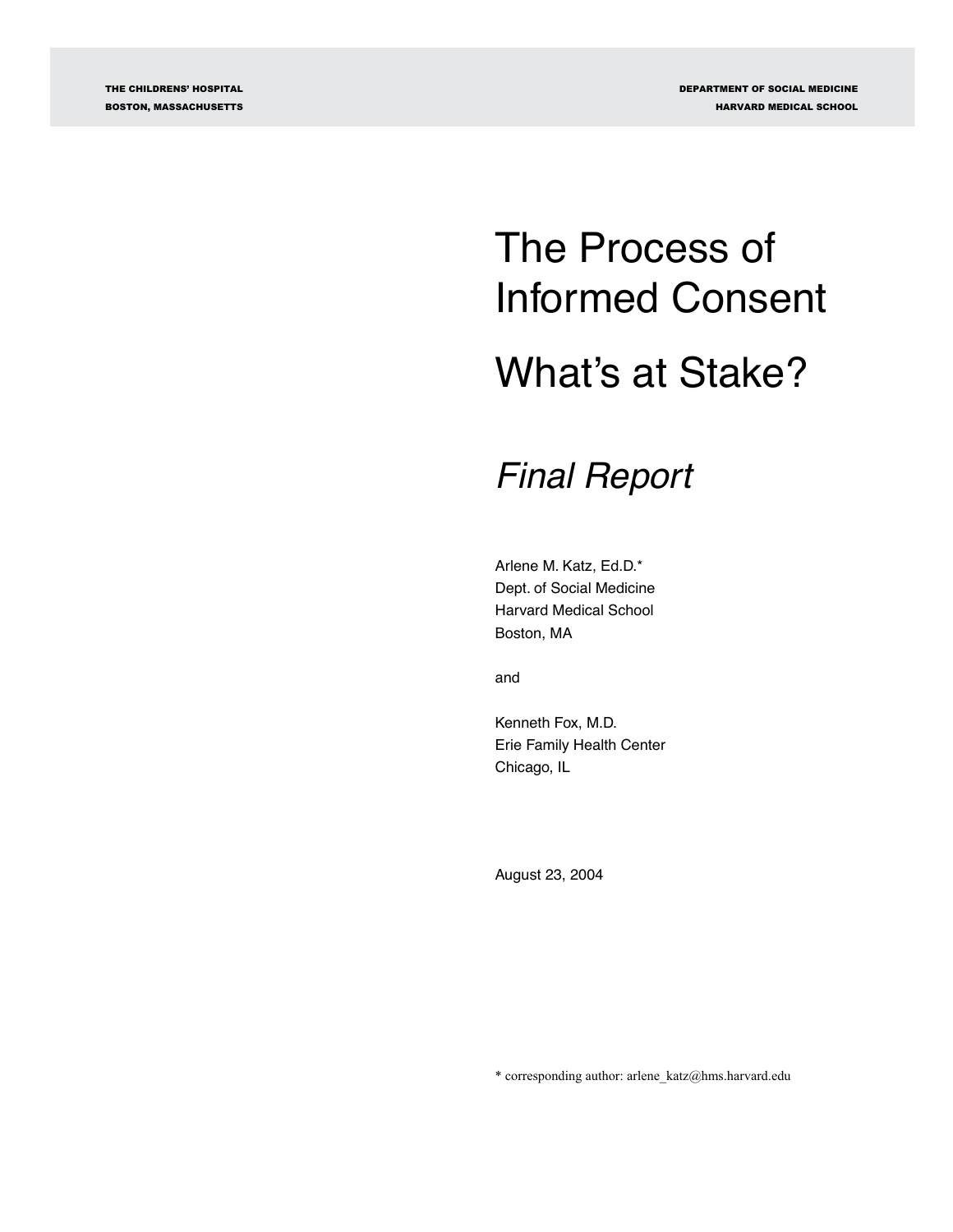This report was composed in Adobe FrameMaker™ 6 and typeset with Adobe Acrobat Distiller™ 6.0.

© Copyright Children's Hospital Boston 2004 All rights reserved.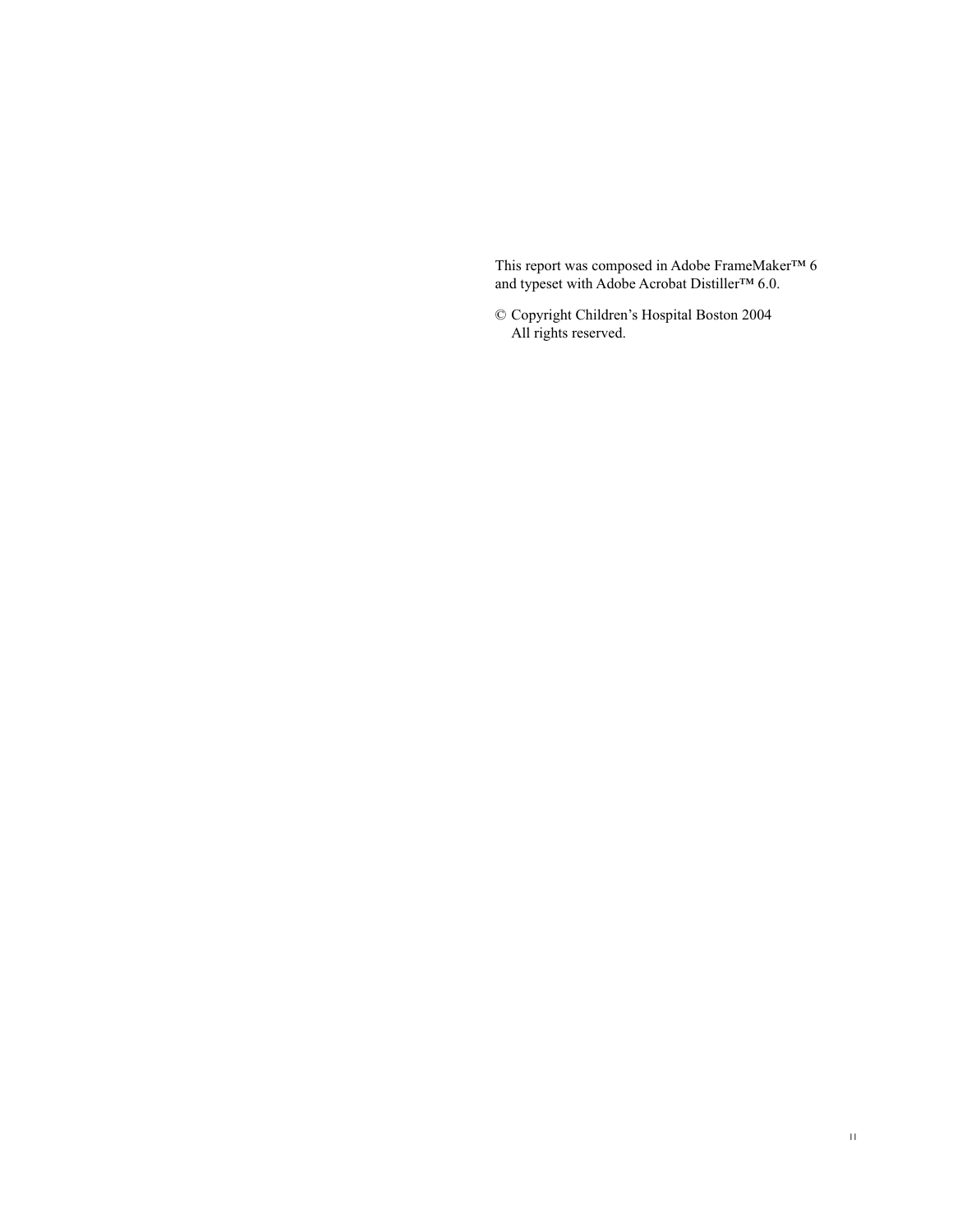## **TABLE OF CONTENTS**

| Preface                                                                                    |
|--------------------------------------------------------------------------------------------|
|                                                                                            |
| The Process of Informed Consent:                                                           |
|                                                                                            |
|                                                                                            |
|                                                                                            |
|                                                                                            |
|                                                                                            |
|                                                                                            |
|                                                                                            |
|                                                                                            |
| Theme 1R: Informed consent as 'relationship'  9                                            |
| Theme 3R: Motivations in the informed                                                      |
|                                                                                            |
| Theme 4R Culture of research institutions<br>13                                            |
| Thematic Summary II (Subjects)  14                                                         |
| 14<br>Theme 1S: Motivations for participation $\dots \dots$                                |
| Theme 2S: Experiences of the informed                                                      |
| consent process<br>15                                                                      |
| Theme 3S: Structure of the informed                                                        |
| 17<br>consent process<br>Theme 4S: Politics of research<br>18                              |
|                                                                                            |
| Thematic Summary III (Policy Makers)<br>19<br>Theme 1 PM: What is informed consent ?<br>19 |
| Theme 2 PM: Administrative challenges<br>19                                                |
| Theme 3 PM: Politics<br>19                                                                 |

| Discussion $\ldots \ldots \ldots \ldots \ldots \ldots \ldots$                             | 21 |
|-------------------------------------------------------------------------------------------|----|
| 'Understanding' in the informed consent process                                           | 22 |
| What is in the word 'understanding'? $\dots\dots\dots$                                    | 22 |
| From recall to remembering                                                                | 23 |
|                                                                                           |    |
| Recommendations                                                                           | 25 |
|                                                                                           |    |
| Navigating different 'worlds', interests and<br>meanings of families, researchers and IRB | 25 |
| Collaboration<br>Enhancing opportunities for creative<br>intersection between 'worlds' of | 25 |
| research and clinical investigations                                                      | 26 |
| Continuing the dialogue                                                                   | 26 |
| Issues in existing relations                                                              | 27 |
| Issues and Concerns $\dots \dots \dots \dots \dots \dots \dots \dots$                     | 28 |
|                                                                                           | 28 |
| Uncertainty                                                                               | 29 |
| From isolation to community                                                               | 29 |
| Final recommendations                                                                     | 29 |
| For researchers $\dots \dots \dots \dots \dots \dots \dots \dots$                         | 29 |
| Families recommendations for families                                                     | 30 |
| A concluding comment                                                                      | 30 |
| Acknowledgements                                                                          | 31 |
| References                                                                                | 33 |
| <b>Author Index</b>                                                                       | 35 |
| Subject Index                                                                             | 37 |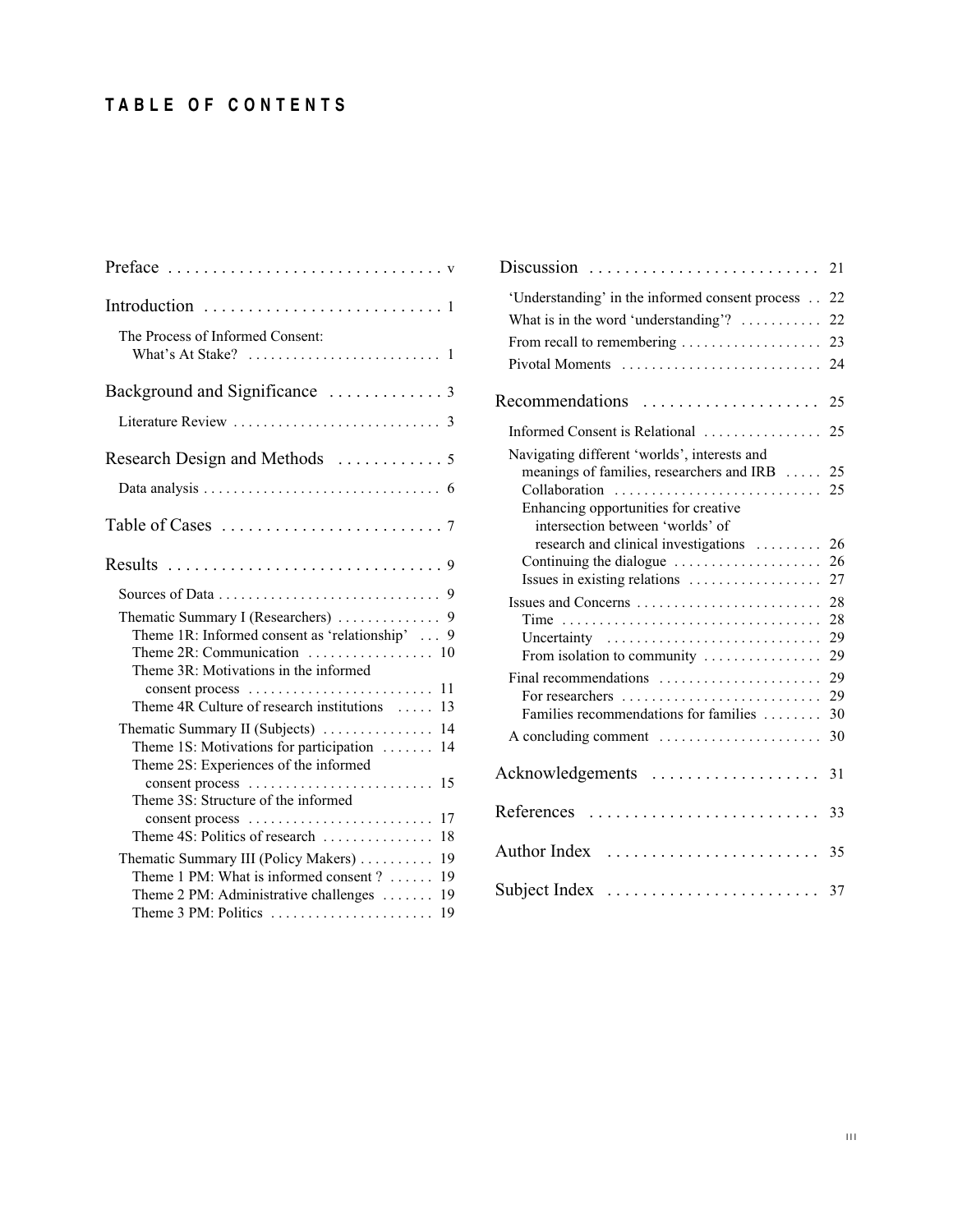KATZ & FOX: THE PROCESS OF INFORMED CONSENT: WHAT'S AT STAKE?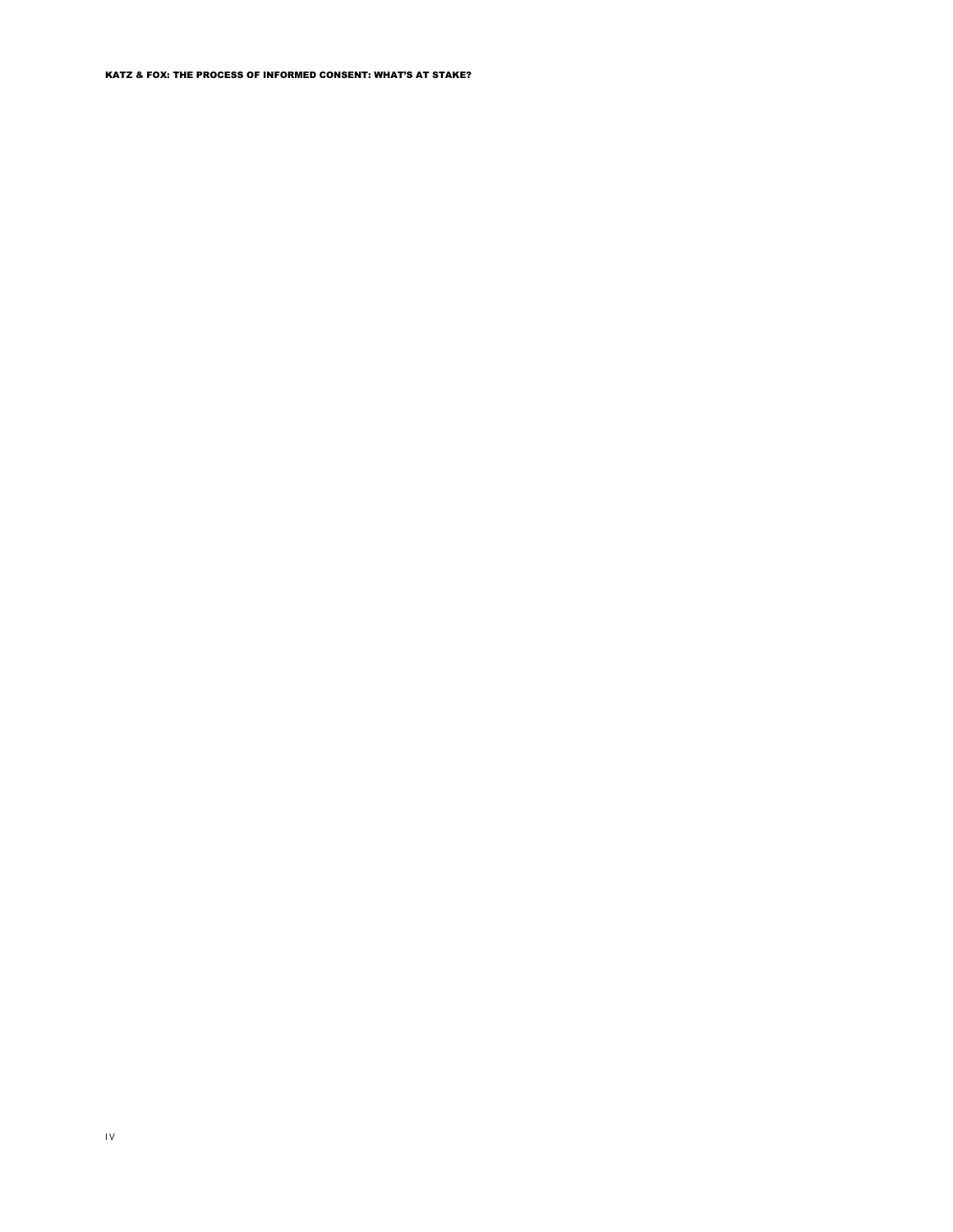<span id="page-4-12"></span><span id="page-4-0"></span>*It would be helpful to get data that would actually give us an insight on how this experience of informed consent is for the patient. Because there's one thing that I often question as I am doing it, you know, how does this feel for the patients.*  $(V p.1)^1$  <span id="page-4-24"></span><span id="page-4-23"></span><span id="page-4-21"></span><span id="page-4-14"></span><span id="page-4-6"></span>Informed consent as a procedure has developed largely along administrative lines. It has focused on particular issues (regulatory, legalistic, bureaucratic), while paying little attention to the experience of subjects, or how researchers actually go about the process of obtaining informed consent. From a regulatory perspective, we know about the importance of risk/benefit ratios, of transparency and disclosure; of the importance of understanding as recall, *e.g.*, of the purpose of the research. In the current study we take this a step further and look at how the process of informed consent functions *in practice*, to learn what actually goes on in every day meetings among stakeholders. In situating ourselves within the practice of informed consent, we have had the benefit of exploring a range of issues not explicitly addressed in standard doctrine and procedure, seeing them instead from the multiple perspectives of the actors involved. We report on facts and concerns that are as real and present as the regulatory issues themselves: how people remember their experiences with informed consent; what is at stake for them, not only in terms of their participation in research, but in how it affects their lives. This has far-reaching implications, not only regarding the public perception of research as understood by the Office for Human Research Protection (OHRP), but also in the domain of informed consent as a moral enterprise.

<span id="page-4-25"></span><span id="page-4-22"></span><span id="page-4-20"></span><span id="page-4-19"></span><span id="page-4-18"></span><span id="page-4-17"></span><span id="page-4-16"></span><span id="page-4-15"></span><span id="page-4-13"></span><span id="page-4-11"></span><span id="page-4-10"></span><span id="page-4-9"></span><span id="page-4-7"></span><span id="page-4-5"></span><span id="page-4-4"></span><span id="page-4-3"></span><span id="page-4-2"></span><span id="page-4-1"></span>Before describing our study, we should like to acknowledge the integrity of the people who participated in this research project: the extent of interest and involvement shown by the clinical investigators, research nurses, and coordinators and by the young patient/subjects and their families at Children's Hospital. Rather than being seen as an instrument of surveillance or evaluation, we were invited in to the medical 'cultures' of research to learn about the process of informed consent from and with each stakeholder. While understanding that these are sensitive issues, and that informed consent can become problematic, we invariably found a high level of respect and empathy for the others' position. Researchers were prepared to send subjects to the PI (AK), and specifically directed her to people who felt that informed consent was problematic, or who declined to participate in a particular study. Principal investigators (PIs) in four departments went out of their way to introduce her to other PIs and to their research staff. In this spirit of collaborative inquiry, researchers and PIs often gave permission for her to observe their consents and also to be interviewed on more than one occasion. Through their commitment to learning from the families, and through reflecting on the practice and challenges of informed consent, we became an informal 'community'. AK would also like to thank the IRB administration for inviting her to observe their meetings, and the IRB members and researchers who took part in the initial phases of the ethnography by meeting to reflect on what they saw as the most important issues, concerns, opportunities, and conundra in informed consent—both as a practice and as policy. We hope the specifics of this report, the issues, problems, and recommendations of each culture: families, researchers and policy makers, will contribute to enhancing the practice of informed consent.

<span id="page-4-26"></span><span id="page-4-8"></span><sup>1</sup> Within this report, references to interviews of research subjects or their parents are indicated by a single letter (A–Q), members of the IRB by a doubled letter (AA–HH), and researchers by a roman numeral (I–XVI). These symbols are followed by the page number of the quotation in the transcript. (See the table on [page 7](#page-12-1).)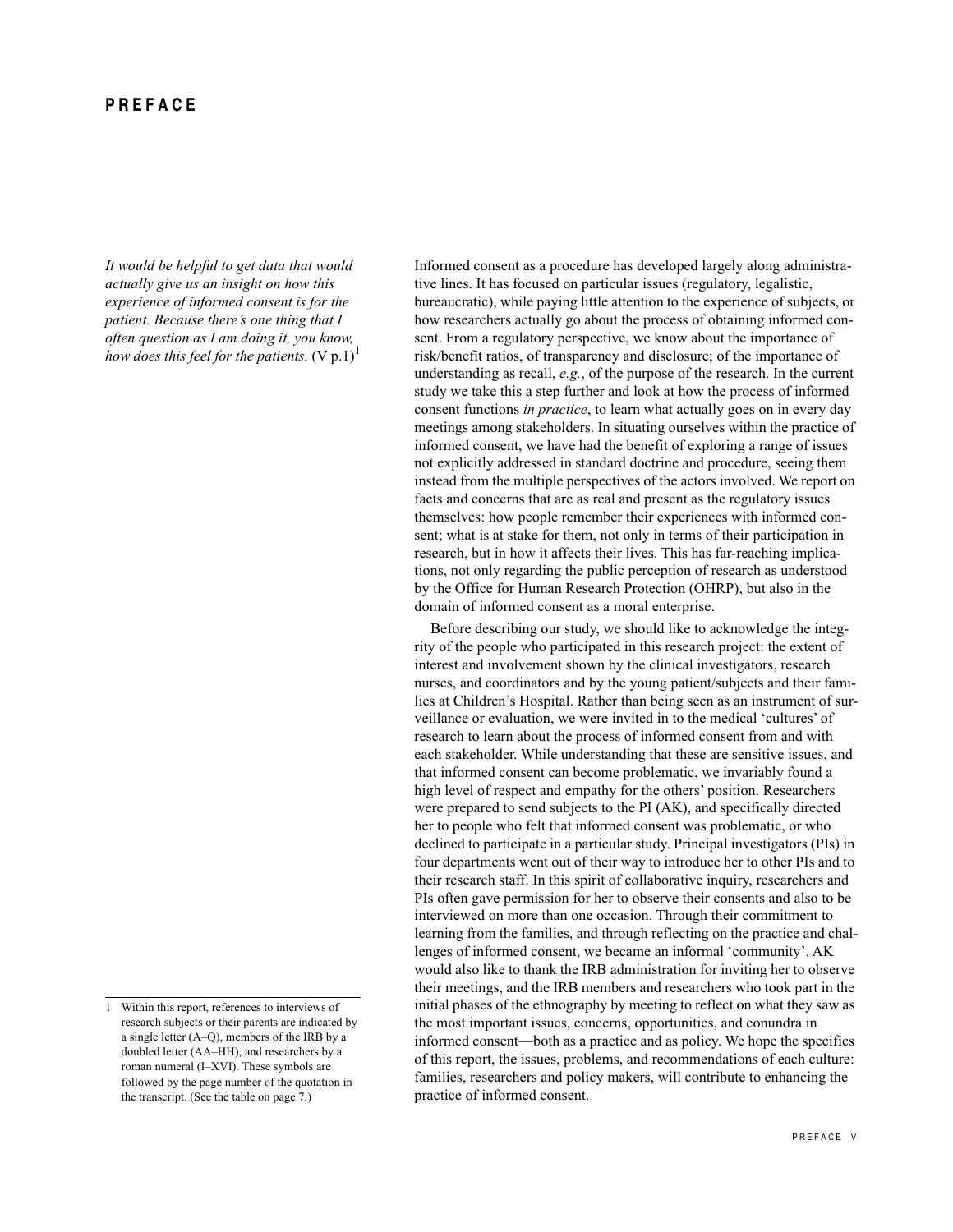KATZ & FOX: THE PROCESS OF INFORMED CONSENT: WHAT'S AT STAKE?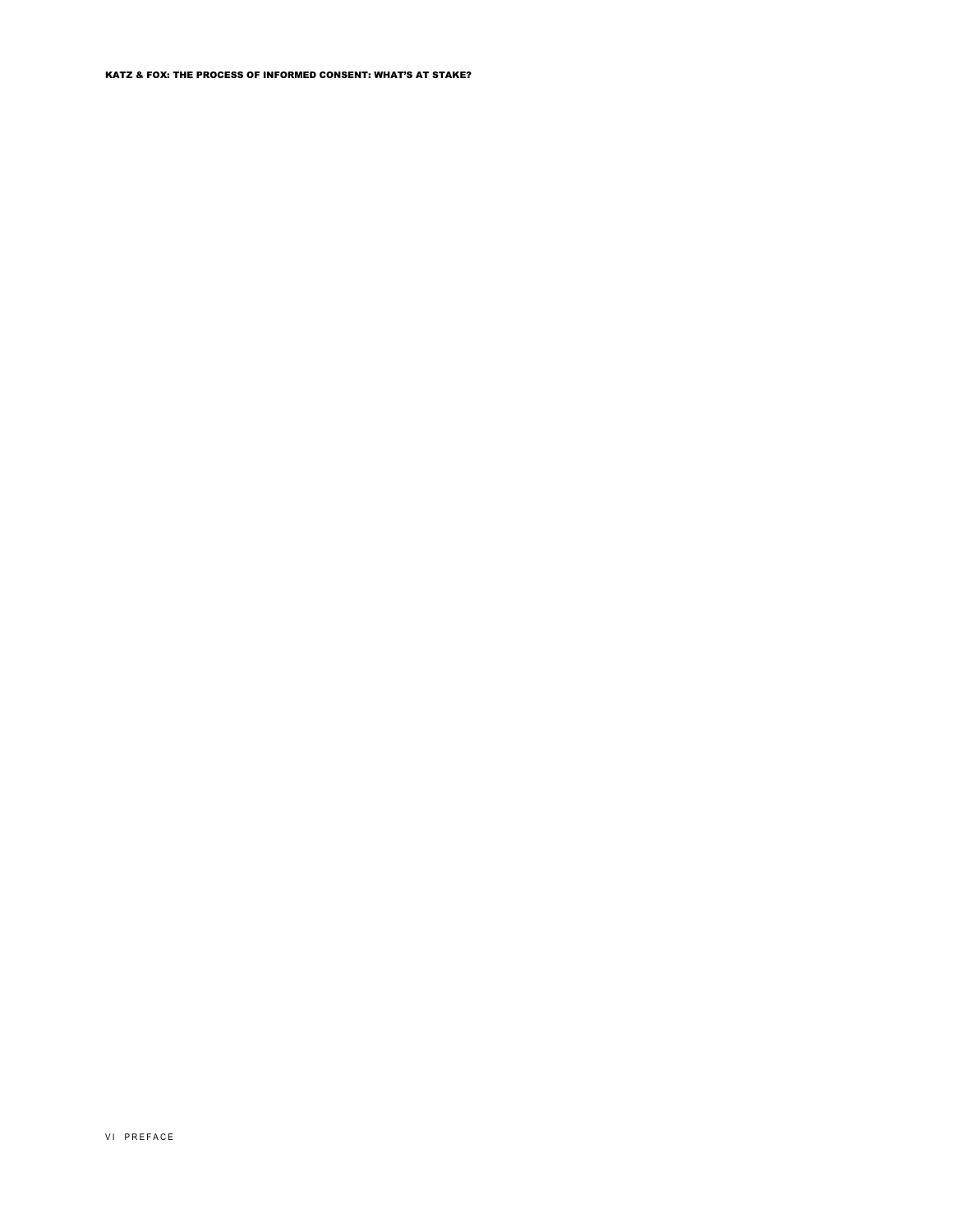## <span id="page-6-11"></span><span id="page-6-0"></span>**INTRODUCTION**

#### <span id="page-6-1"></span>**The Process of Informed Consent: What's At Stake?**

<span id="page-6-6"></span>This report, based on original fieldwork conducted over 15 months, is organized into the following sections:

- **•** Literature Review/ Background and Rationale
- **•** Study Methods
- **•** Results
- **•** Discussion
- **•** Recommendations

<span id="page-6-16"></span><span id="page-6-14"></span><span id="page-6-5"></span>Federal regulations regarding the protection of human research subjects state the basic requirements for documenting that a properly informed consent has been obtained. However, these regulations describe the process only in vague, general terms open to multiple interpretations. This ethnographic study represents a systematic inquiry into the *relational aspects* of informed consent.

<span id="page-6-21"></span><span id="page-6-10"></span><span id="page-6-9"></span><span id="page-6-3"></span>The purpose of the study was to explore and describe the most important relational aspects of informed consent from the points of view of stakeholders directly involved in it. We used ethnographic methods to address the following questions: What goes on in the process of informed consent? And what is at stake for participants?

<span id="page-6-17"></span><span id="page-6-15"></span><span id="page-6-13"></span><span id="page-6-2"></span>From the start we were interested in using anthropological methods to achieve a unique outcome: We aimed to "tune in" to and amplify the voices of research subjects and researchers, as well as policy makers in the setting as they reflected on the everyday practices in which they engage.

<span id="page-6-7"></span><span id="page-6-4"></span>Moreover, we engaged in a process of participant observation as we developed our research protocol and shepherded it through two separate IRBs at two preeminent research institutions: Boston Children's Hospital and Harvard Medical School. During this time, IRB members were interviewed about their experiences of informed consent.

The study was located at The Children's Hospital main campus among a network of researchers from several departments who regularly submit their proposals to IRB committees in order to conduct their work. Subsequently, researchers identified research subjects for our ethnographic study who became key informants.

<span id="page-6-19"></span><span id="page-6-18"></span><span id="page-6-8"></span>Research subjects had been recruited in the past to participate in research studies across a wide range of conditions, risks and benefits. Some had granted their informed consent while others declined. In both cases, subjects agreed to participate in the present ethnographic study.

<span id="page-6-20"></span><span id="page-6-12"></span>The discipline of listening critically to the concerns of the different stakeholders—and especially research subjects themselves—may lead to innovations in practice that strengthen relationships central to the *social process* of informed consent.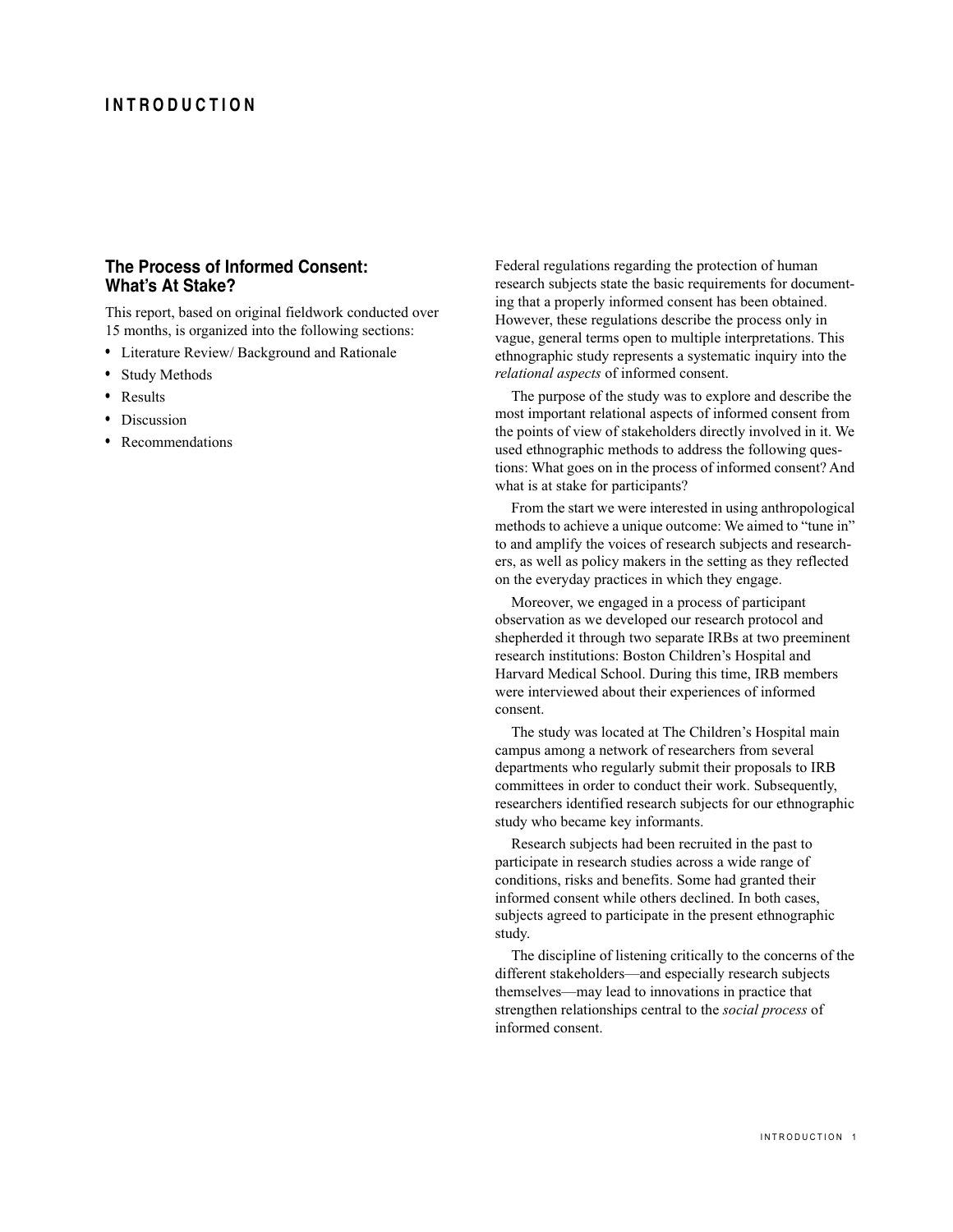KATZ & FOX: THE PROCESS OF INFORMED CONSENT: WHAT'S AT STAKE?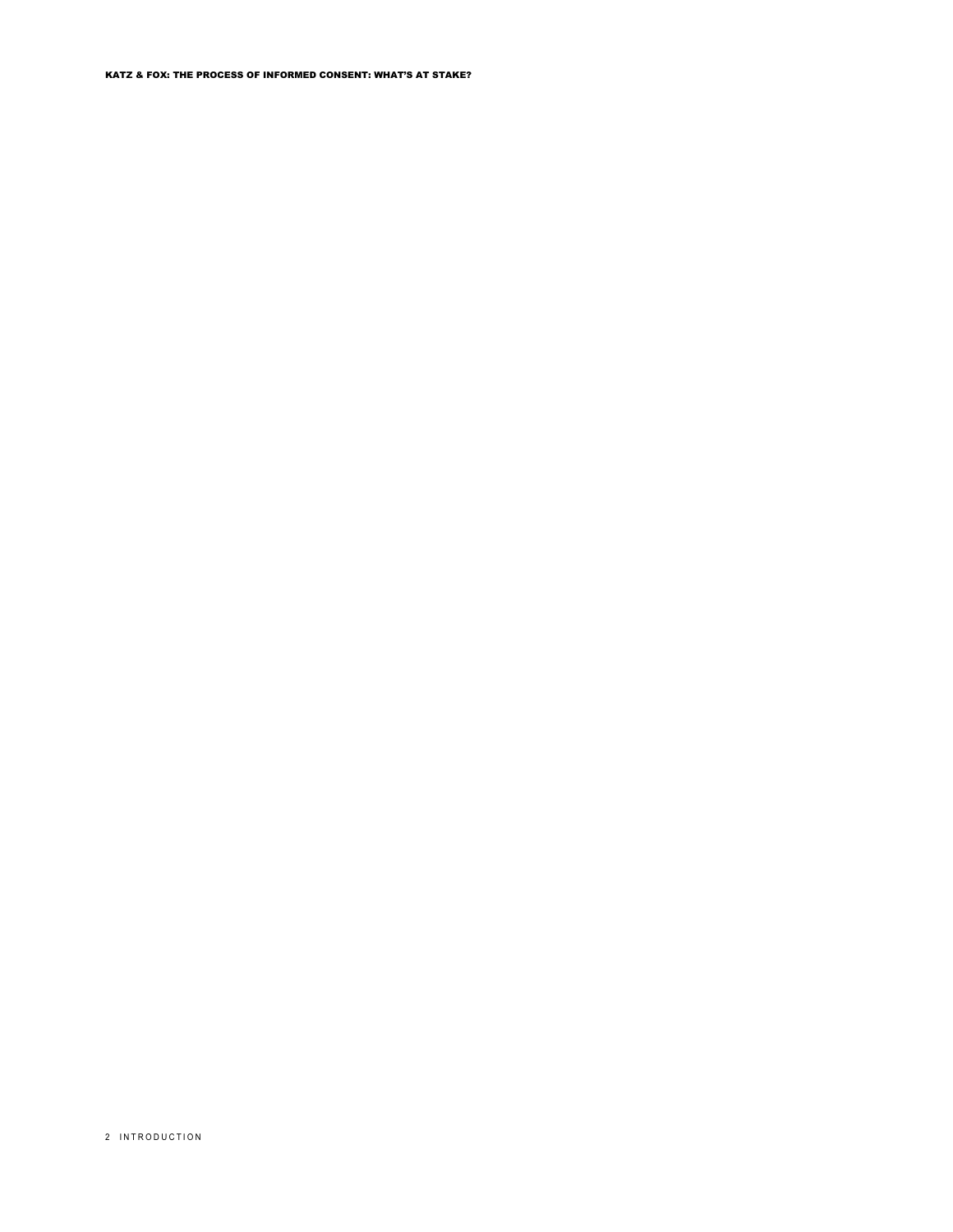<span id="page-8-28"></span><span id="page-8-25"></span>Since its original formation in 1972, the IRB of the Boston Children's Hospital has recognized that obtaining the informed consents of parents and (where appropriate) the informed assent of minors goes beyond the signing of a consent document. Assuming that informed consent as a *process* should begin at the time of recruitment and continue throughout the course of the study, the IRB has explored several avenues for improving the informed consent process.

<span id="page-8-36"></span><span id="page-8-35"></span>The original NIH grant, out of which the current study is funded, proposed to conduct a systematic investigation of the informed consent process as it is currently practiced at Children's Hospital, as a basis for exploring more precisely what the process is, and how the current consent process could be strengthened.

<span id="page-8-24"></span>The Federal Regulations regarding protection of human research subjects clearly stipulate the basic requirements for documenting that a properly informed consent has been obtained (46 CFR, 46.117). The regulations also acknowledge that a properly written and signed consent document by itself is not sufficient to guarantee that research subjects have been properly informed about the risks and benefits of their participation in clinical studies. Sections 46 CFR (46.101, 46.109, 46.111, 46.116) and Subpart D of the Federal Regulations have described some of the conditions under which informed consent is to be obtained. The regulations address the basic elements of informed consent but they describe the process only in general terms that are open to multiple interpretations and misinterpretations.

#### <span id="page-8-34"></span><span id="page-8-33"></span><span id="page-8-1"></span>**Literature Review**

<span id="page-8-43"></span><span id="page-8-32"></span><span id="page-8-20"></span><span id="page-8-12"></span>A clear consensus has emerged that the informed consent process is far more important in principle than the methods used merely to obtain a signed consent document. However, a review of the literature suggests that little is known about patient/subjects and families' experience of the process. "There are few data on the experiences of real parents who have been approached for consent" reports (Stenson, *et al*., 2004, p.F321) and he adds, "There is a clear need for further work involving patient groups looking at ways in which the process of participation in clinical trials can be improved" (p.F323).

<span id="page-8-23"></span><span id="page-8-11"></span>The relatively recent inclusion of children in clinical research has increased the need to understand how the family of a child who is a potential participant in a research study understands and experiences the informed consent process.

<span id="page-8-45"></span><span id="page-8-40"></span><span id="page-8-31"></span><span id="page-8-29"></span><span id="page-8-16"></span><span id="page-8-15"></span><span id="page-8-10"></span><span id="page-8-3"></span><span id="page-8-2"></span><span id="page-8-0"></span>Children as research participants constitute a very vulnerable group largely because of their cognitive and emotional development, lack of control and autonomy in the medical context and their dependence on clinicians and parents and susceptibility to their influence (Knafl, 2001; Broome *et al*., 2001). While some studies have looked at the consent process for child participation, there are no studies that examine this process from the perspective of the families as they proceed through the process. The present study uses an ethnographic and qualitative approach to the informed consent process specifically focusing on the voices of the participant families.

<span id="page-8-38"></span><span id="page-8-37"></span><span id="page-8-27"></span><span id="page-8-26"></span><span id="page-8-22"></span><span id="page-8-19"></span><span id="page-8-9"></span><span id="page-8-7"></span><span id="page-8-6"></span><span id="page-8-5"></span><span id="page-8-4"></span>The literature also suggests that there is considerable need for more research on the process of informed consent involving children and parents (Sugarman, 2003; Mason and Allmark, 2000; Kodish, 2003*;* Nelson *et al.*, 2003; Olechnowicz *et al.*, 2002). Studies suggest that the informed consent process frequently may not be meeting its desired objectives, and may be leaving children and families with an inadequate understanding of the research as well as discomfort and dissatisfaction with the circumstances of the decision-making process (Sugarman, 2003; Kodish, 2003; Nelson *et al.*, 2003; Stevens and Pletsch, 2001).

<span id="page-8-46"></span><span id="page-8-44"></span><span id="page-8-42"></span><span id="page-8-41"></span><span id="page-8-39"></span><span id="page-8-30"></span><span id="page-8-21"></span><span id="page-8-18"></span><span id="page-8-17"></span><span id="page-8-14"></span><span id="page-8-13"></span><span id="page-8-8"></span>It is not clear what accounts for parents' inadequate understanding of research protocols. A study seeking to assess parents' understanding by short-term recall of the consent experience points to a failure to recall the information as evidence of poor understanding of the informed consent process (Nelson *et al*., 2003). However, this "failure to recall" is subject to a variety of interpretations and does not itself explain the reasons for poor understanding. It would therefore be important to understand parents' and families' approaches to making decisions about whether to allow their child to participate in a research study and how they perceive this process. This could serve as an important basis for addressing those aspects of the process that families experience as obstacles to their understanding and their ability to make such critical decisions. Ideally, this would also result in reduced feelings of regret and self-recrimination (Stevens and Pletsch, 2001). It is not our purpose to look at 'failure' or assign blame. Rather, it has been our aim in the current study to seek 'equipoise' between researcher and subjects, to place 'understanding' in a context that makes visible the two-way nature of understanding, and to clarify the opportunities for 'dialogue' between researcher and patient/subjects and their families.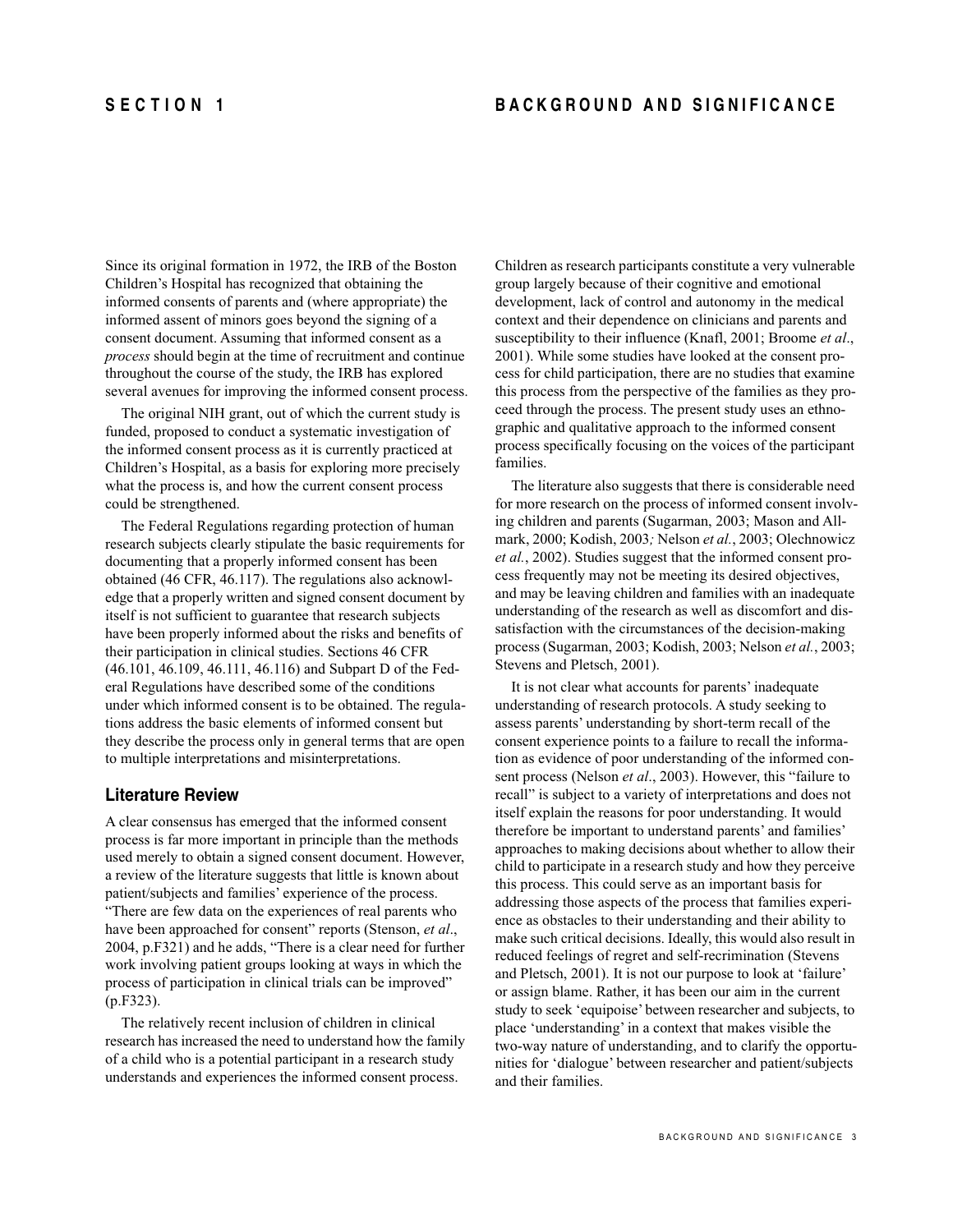<span id="page-9-36"></span><span id="page-9-35"></span><span id="page-9-11"></span><span id="page-9-6"></span><span id="page-9-3"></span>There is a need to better understand the nature of assent and parental permission (Kodish, 2003; Nelson *et al.*, 2003; Olechnowicz *et al.*, 2002; Young *et al.*, 2003), particularly regarding the nature of the understanding, and in instances where it is inadequate, what specifically about the informed consent process might impede it or invite opportunities to learn with participants about what does work. Our study focused on articulating the experience of the process of informed consent and on identifying those elements that are most valued by parents and children—we design a process in which all involved can feel included as equal participants ([See "Research Design and Methods" on page 5.\)](#page-10-1)

<span id="page-9-14"></span>For example, where informed consent conferences (ICC) are held, the presence of the child appears to affect parental behavior and possibly the outcome (Olechnowicz *et al*., 2002), Young people have also reported feeling marginalized in consultations about their care (Young *et al*., 2003). Children appear to have varying degrees of capacity to consent, assent, and dissent at various ages (Nelson *et al*., 2003).

<span id="page-9-30"></span><span id="page-9-28"></span><span id="page-9-7"></span>There is evidence that whether the illness is acute rather than chronic creates circumstances that substantially affect parents' ability to make the distinction between therapeutic benefit and research (Pletsch *et al*., 2001). When the illness is acute, parents experience greater confusion, tending to believe that there will be some direct benefit (Pletsch *et al*., 2001). A focus on the consent document may sometimes be at the expense of the informed consent process (Kodish, 2003). This emphasis may be contributing to the confusion that parents often have in understanding the difference between treatment and research (Kodish, 2003). By focusing on the experience of families as they make decisions regarding participation, our study was able to learn from and with them what is at stake, as well as to identify those aspects of the consent process that may be inhibiting a clear understanding of this distinction.

<span id="page-9-44"></span><span id="page-9-39"></span><span id="page-9-31"></span><span id="page-9-21"></span><span id="page-9-20"></span>The immediacy of the threat to life in acute cases (versus chronic, *e.g.* diabetes) tends to create a greater sense of urgency and the need to "rescue the child", and consequently may inhibit a parent's ability to fully understand the proposed study (Pletsch *et al*., 2001). The "fast trajectory" following diagnosis of an acute condition, *e.g.* cancer, can cause parents to feel severe emotional stress that may further restrict their ability to make a rational decision and to fully

<span id="page-9-46"></span><span id="page-9-29"></span><span id="page-9-23"></span><span id="page-9-12"></span><span id="page-9-5"></span><span id="page-9-4"></span>understand critical information during the consent process (Pletsch *et al*., 2001). Additionally, the immediacy of the threat to life in acute cases may also compromise voluntariness in some cases because of the emotional vulnerability of families while dealing with the acute condition of a child (Nelson and Merz, 2002). In our study, we felt it important to address how this is experienced by families and in what ways the process may be modified to enhance feelings of voluntariness even in circumstances of considerable stress.

<span id="page-9-45"></span><span id="page-9-43"></span><span id="page-9-41"></span><span id="page-9-34"></span><span id="page-9-32"></span><span id="page-9-27"></span><span id="page-9-26"></span><span id="page-9-18"></span><span id="page-9-16"></span><span id="page-9-8"></span>Studies also suggest that the timing of the consent process can greatly affect families' experience of the process. Time pressures to make a decision within 24–48 hours following diagnosis can be overwhelming for families (Stevens and Pletsch, 2001). For example, parents learning of a leukemia diagnosis and having to decide whether to allow their child to participate in a bone marrow transplant study experienced overwhelming stress and later felt regret and self-doubt about their decision (Stevens and Pletsch, 2001). One study suggests that if mothers are not given sufficient opportunity to acquire understanding and confidence in their decisions, long-term self doubt and blame may result (Stevens and Pletsch, 2001). Furthermore, there is some evidence that feeling pressured and not really understanding the study protocol may result in more refusals to participate (Sugarman, 2003). Clinicians, investigators, participants and their families would all be well served by the development of strategies that enhance the experience of informed consent for participant families and minimize ill-feelings regarding the process.

<span id="page-9-42"></span><span id="page-9-40"></span><span id="page-9-38"></span><span id="page-9-37"></span><span id="page-9-33"></span><span id="page-9-25"></span><span id="page-9-24"></span><span id="page-9-22"></span><span id="page-9-19"></span><span id="page-9-17"></span><span id="page-9-15"></span><span id="page-9-13"></span><span id="page-9-10"></span><span id="page-9-9"></span><span id="page-9-2"></span><span id="page-9-1"></span><span id="page-9-0"></span>The literature also has shown that cultural, ethnic, and racial diversity of potential participant families may affect their experience of the informed consent process (Nelson and Merz, 2002; Fisher, 1999; Allmark and Mason, 2003). Socio-economic status, disease status and family position are also risk factors for greater vulnerability to undue influence or coercion in the informed consent process (Nelson and Merz, 2002). Potential power asymmetries, real and perceived, need to be identified and minimized in order to ensure meaningful and voluntary participation in the process (Fisher, 1997; Titus and Keane, 1996). This study placed our findings in the context of cultural diversity and informed consent as a social process.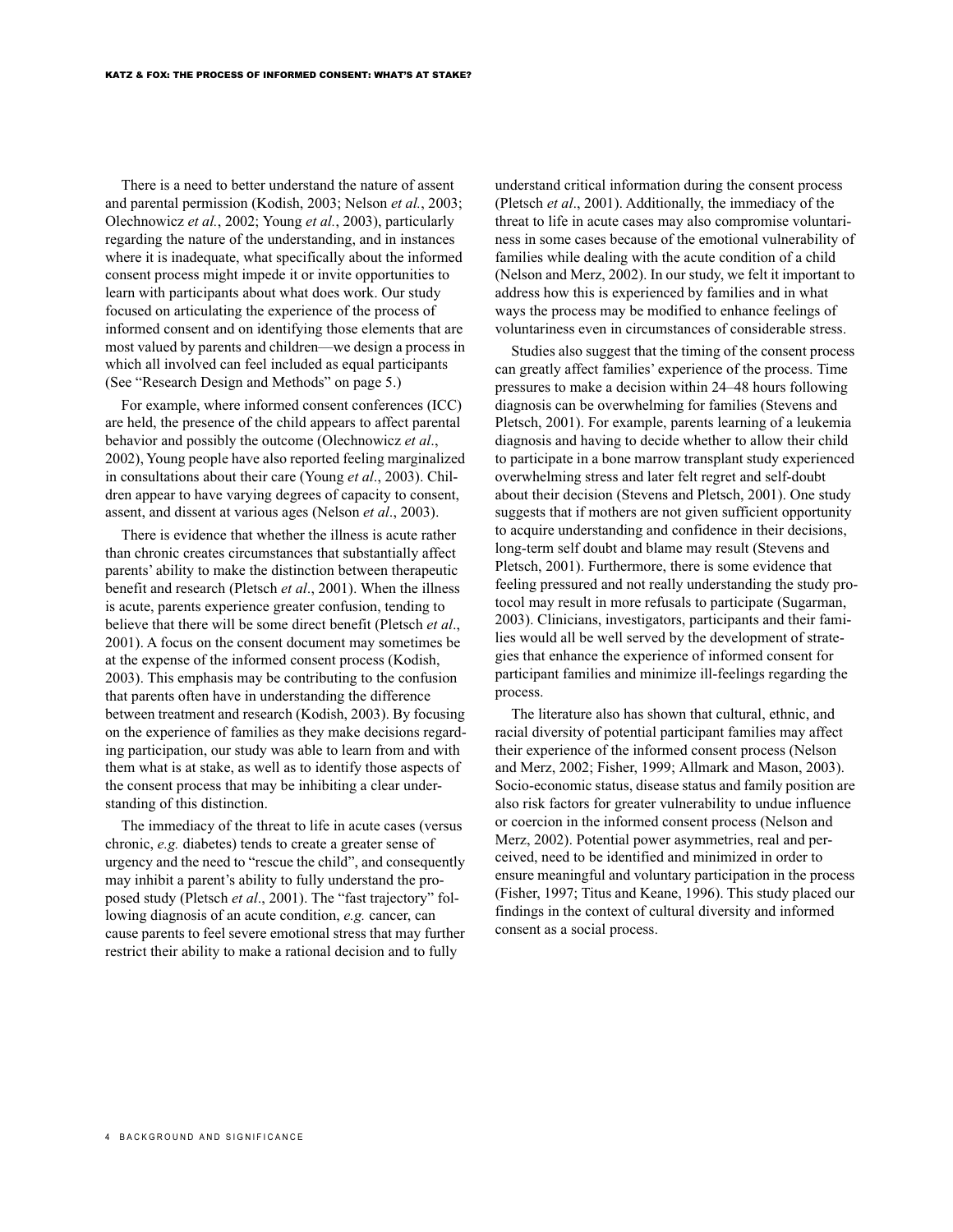<span id="page-10-40"></span><span id="page-10-29"></span><span id="page-10-21"></span><span id="page-10-15"></span><span id="page-10-8"></span><span id="page-10-5"></span>The investigators (Drs. Katz and Fox) chose qualitative methods of ethnographic inquiry as most suited to address the central scientific question posed in the current study: What 'goes on' in the informed consent process; what is at stake for multiple participants? what is the experience of informed consent over time? To address how events or a process changes over time, we draw on a case-centered approach as most effective to focus on the particularities of often complex circumstances in an effort to delineate key aspects (Mishler, 1996; Katz and Mishler, 2003). This study provides a rich qualitative background and narratives offering the voices of the participants and their families in different settings (different cases) articulating how they experience the informed consent process, how both children and parents come to understand those experiences; how they talk about them and what everyday practices comprise them. This qualitative ethnographic approach and the multiple methods it entails, allowed for exploration of the experiences of multiple stakeholders, and how they come to understand the informed consent process. It can inform efforts to improve the process by accessing the experience of the participants and their families, and how they come to make meaning of it in the complexity of their everyday lives (Kleinman, 1995).

<span id="page-10-46"></span><span id="page-10-37"></span><span id="page-10-23"></span><span id="page-10-10"></span><span id="page-10-7"></span>This qualitative study used ethnographic fieldwork methods that are standard in anthropology which include: 1. interviews, field notes, and participant observation at group trainings and other sites that emerge in the course of our research, where we can learn about informed consent in the culture that is unique to Children's Hospital in the larger context of clinical research; attendance at national meetings and public events relevant to informed consent; 2. observations during interviews between physician and family and research staff; 3. interviews with individuals, parents and children and researchers using a semi-structured open-ended format.

<span id="page-10-28"></span><span id="page-10-24"></span><span id="page-10-22"></span><span id="page-10-20"></span>The investigators developed the issues around which semi-structured interviews were organized, drawing on literature reviewed as well as the formative conversations with IRB members, clinicians and research coordinators. These issues focus on informed consent as a longitudinal process, not just the signing of a consent document, but experiences before, during and after the signing. In semi-structured interviews, the interviewer has greater latitude in the sequencing of questions, their exact wording, and the amount of time and attention given to different topics (Robson, 1993; Fon-

<span id="page-10-44"></span><span id="page-10-41"></span><span id="page-10-35"></span><span id="page-10-32"></span><span id="page-10-30"></span><span id="page-10-27"></span><span id="page-10-16"></span><span id="page-10-11"></span><span id="page-10-1"></span><span id="page-10-0"></span>tana and Frey, 2000). Thus, in being responsive to leads provided by the interviewee, questions can not be dictated solely by the interviewer. Questions that are meaningful to the participants cannot be determined in advance but are allowed to develop in conversations with subjects. The person interviewed indicates the direction they are willing to go; it is their experience rather than our questions that we follow. Thus, our style of interviewing privileges listening to the views of child/subjects and their parents, and what we can learn from their experience. Ethnographic interviews provided us with nuanced discussions of the feelings and reasoning behind participants' experience of informed consent and how they went about making decisions to participate in research; such content is more likely to surface in the context of a face-to-face conversation. The numbers of subjects included a range of possible cases, participants and themes; to reflect the diversity of the Children's Hospital setting we used the method of purposive sampling, that involves selection of key informants best positioned to answer the research question (Barbour, 2001).

#### <span id="page-10-43"></span><span id="page-10-39"></span><span id="page-10-18"></span><span id="page-10-12"></span><span id="page-10-2"></span>**The project was conducted in two phases that formed part of the ethnography:**

<span id="page-10-38"></span><span id="page-10-36"></span><span id="page-10-26"></span><span id="page-10-25"></span><span id="page-10-19"></span><span id="page-10-17"></span>**Phase 1.** In the *exploratory phase,* the PI (AK) attended IRB meetings, professional trainings, and national meetings and conducted interviews and had ad hoc conversations with a subset of IRB members and staff, clinicians and research coordinators to determine a focus most pertinent to the context of Children's Hospital in part by identifying what researchers, IRB members and policy makers see as the most important issues that they have encountered in the informed consent process. Through meetings with these various 'stakeholders' we developed an orientation that focused on process and participation rather than prescription and surveillance. Thus our study has not been regulatory but rather a process of co-learning and mutual inquiry (Katz *et al.*, 2000; Fisher, 1999). We sought to discover the central issues of the informed consent process from multiple viewpoints and how these can shed light on refining and enhancing the process: parents and child/subjects; clinical investigators, research staff, IRB members, CCI staff, and other clinicians.

<span id="page-10-48"></span><span id="page-10-47"></span><span id="page-10-45"></span><span id="page-10-42"></span><span id="page-10-34"></span><span id="page-10-33"></span><span id="page-10-31"></span><span id="page-10-14"></span><span id="page-10-13"></span><span id="page-10-9"></span><span id="page-10-6"></span><span id="page-10-4"></span><span id="page-10-3"></span>**Phase 2.** *Case finding*: In order to capture the various cultures of Children's Hospital, we situated our study not only in the main campus of the hospital but also opened enrollment to the virtual network of researchers who submit their work to the IRB. Thus, our field site is the community of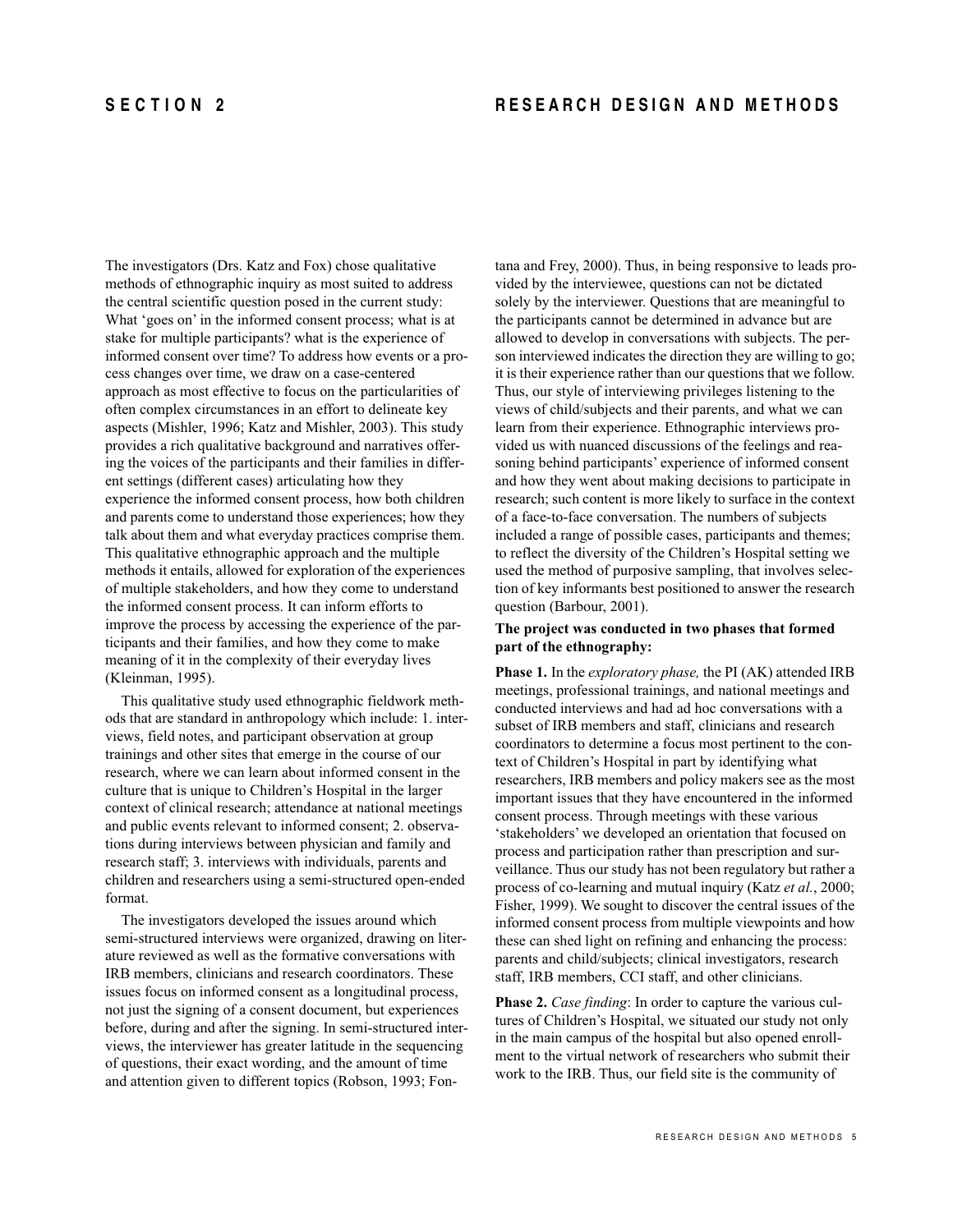<span id="page-11-30"></span><span id="page-11-16"></span><span id="page-11-8"></span>Children's Hospital: the hospital campus, the research buildings, and the affiliated community sites where research happens connected to the IRB. Our subjects were drawn from eight studies, in four departments, across the range of risks and benefits. Sites included specialty clinics, inpatient, outpatient and intensive care units.

<span id="page-11-27"></span><span id="page-11-25"></span>All clinical investigators conducting research and their research staff received recruitment information by e-mail or telephone asking them to identify potential subjects and their parents to be interviewed about their experience of informed consent in context of current or previous studies. A letter was provided for parents; the PI (AK) was available to provide information and answer any questions. Clinical investigators and research staff initially approached subjects; if there was interest shown in participating, we contacted parents to further discuss the study and to schedule a meeting with child/ subjects for the purpose of informed consent and assent. patients/subjects and their parents were asked to participate in an one hour long interview, at a convenient time (*e.g.*, that coincided with other hospital or clinic visits. Where it was not convenient geographically, parents and children were offered the option for a telephone interview. The PI observed informed consent interviews between physicians or their designated research coordinators and families, where appropriate.

<span id="page-11-18"></span>All participants (parents, children and researchers) gave permission to have interview sessions audio-taped. Nine families (parents and children together and separately) were interviewed face to face; Two families (parents and children separately) were interviewed by phone; an additional three families (parents and children separately) were interviewed by phone, following the face to face interview for a total of twelve families. Seventeen researchers were interviewed: 6 PIs and 11 research staff. Some families and researchers were interviewed more than once, for a total of 41 interviews. Three researchers were observed conducting informed consent interviews (see the table on [page 7](#page-12-1) for a summary.) In addition to doing interviews, observations and field notes provided additional background information and

features of the context in which the interview is being done, as well as other aspects of the hospital culture.

<span id="page-11-29"></span><span id="page-11-28"></span><span id="page-11-24"></span><span id="page-11-23"></span><span id="page-11-21"></span><span id="page-11-14"></span><span id="page-11-13"></span>Initial meetings with IRB members and researchers generated issues and concerns about informed consent that we hoped to illuminate in our study. These issues were modified in an iterative fashion through interviews with parents, families and researchers. Initial concerns and themes included: 1) What do families recall about the circumstances in which they were asked to participate as a research subject?; 2) Motivation: what went into parents and children's decision to participate in research?; 3) Being approached for consent/assent, by whom and how were they asked?; 4) What does participating in research means to parents and children?; 5) Saying 'yes' and saying 'no' to research, including differences between parents and children; 6) What advice would they give to other families, researchers about the process of informed consent?

#### <span id="page-11-26"></span><span id="page-11-11"></span><span id="page-11-10"></span><span id="page-11-6"></span><span id="page-11-0"></span>**Data analysis**

<span id="page-11-33"></span><span id="page-11-22"></span><span id="page-11-20"></span><span id="page-11-15"></span><span id="page-11-12"></span><span id="page-11-7"></span>The data being gathered was qualitative: interviews, informal conversations, field notes and personal narratives. Interviews were audio-taped and immediately coded to preserve anonymity. The interviews were audio-taped and transcribed by a member of the research team (AZ). While we will be focusing mostly on interviews in this report, we will be relying on the PI's (AK) observations and field notes as well.

<span id="page-11-34"></span><span id="page-11-32"></span><span id="page-11-31"></span><span id="page-11-19"></span><span id="page-11-17"></span><span id="page-11-9"></span><span id="page-11-5"></span><span id="page-11-4"></span><span id="page-11-3"></span><span id="page-11-2"></span><span id="page-11-1"></span>Our interdisciplinary research team (AK and KF), with backgrounds in psychology, anthropology, medicine) each reviewed the transcripts to identify significant themes, compare responses and draw conclusions, using triangulation to compare and analyze differences among the responses and multiple views on an issue (Giacomini and Cook, 2000; Mays and Pope, 2000; Malterud, 2001). We identified themes, meaning domains and cases from the data to illuminate focal issues about the process of informed consent (Mishler, 1990; Katz and Mishler, 2003). Analysis focused on themes, without regard to particular individuals: the report contains selected quotes and composite examples to ensure confidentiality.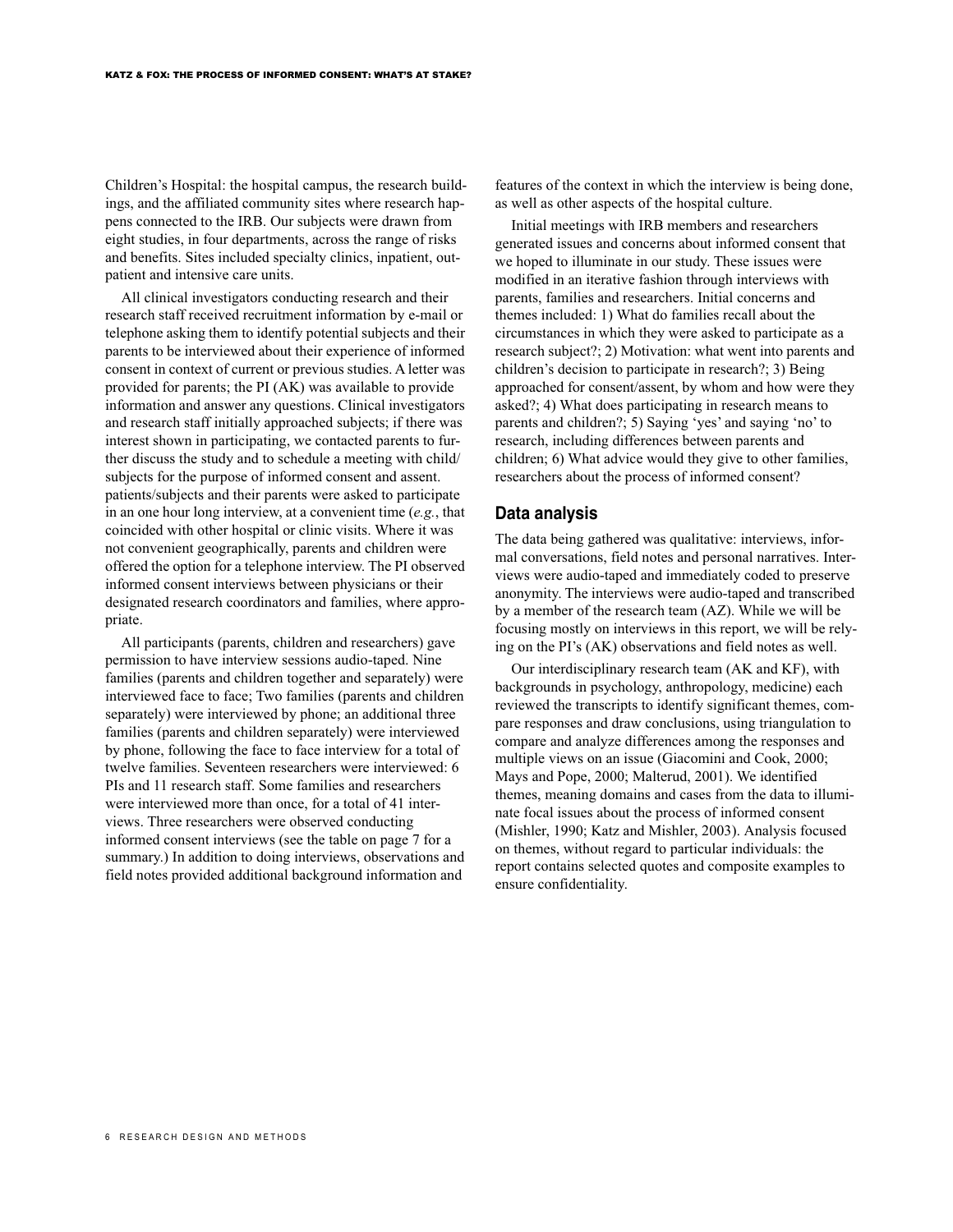|                    |                                  |              | 定                |                             | Research Staff   |          |                      |                                   | <b>Subjects</b>                  |                  |
|--------------------|----------------------------------|--------------|------------------|-----------------------------|------------------|----------|----------------------|-----------------------------------|----------------------------------|------------------|
| <b>Apnis</b>       | Risk/benefit                     | $\mathbf{r}$ | viewed<br>Inter- | $\mathbf{r}$                | viewed<br>Inter- | Observed | $\mathbf{r}$         | Consented<br>to Clinical<br>Study | Interviewed                      | Age of<br>Child  |
|                    |                                  |              |                  | XV                          |                  | ↘        |                      |                                   |                                  | 7 days           |
|                    | poss. Benefit<br>$>$ minimal,    |              |                  |                             |                  |          | $\blacktriangleleft$ | ↘                                 | Mother                           | 8 weeks          |
| $\mathcal{L}$      | poss. Benefit<br>$>$ minimal,    |              |                  | $\equiv$                    |                  | ↘        |                      | ×                                 |                                  | 5 days           |
|                    | poss. Benefit<br>$>$ minimal,    |              |                  |                             | ↘                |          | $\cup$               | ×                                 | Mother                           | $\Box$           |
| $\mathfrak{c}$     | poss. Benefit<br>$>$ minimal,    |              | ↘                | <b>IAX</b>                  |                  |          | $\mathbf{\Omega}$    | ↘                                 | Mother &<br>Father               | $18 \text{ mos}$ |
|                    | poss. Benefit<br>$>$ minimal,    |              |                  |                             | ↘                |          | $\Box$               | ↘                                 | Mother                           | $\sim$           |
| 4                  | minimal, poss.<br><b>Benefit</b> | XIII         | ↘                | $\blacksquare$              | ↘                | ↘        | E,F                  | ↘                                 | Mother, Child                    | $\overline{19}$  |
|                    | minimal, poss.<br><b>Benefit</b> |              |                  | 目                           | ↘                |          | $\circ$              | ↘                                 | Child                            | $\overline{1}$   |
| $\sigma$           | minimal, poss.<br><b>Benefit</b> | $\geq$       | ↘                | $\overline{\triangleright}$ | ↘                |          | −                    | ↘                                 | Father & Child<br>Mother &       | $\overline{1}$   |
|                    | minimal, poss.<br><b>Benefit</b> |              |                  | $\triangleright$            | ↘                |          | G.H                  | ↘                                 | Mother, Child                    | $\overline{1}$   |
| $\bullet$          | poss. Benefit<br>$>$ minimal,    |              |                  | ×                           | ↘                |          | L,M,<br>$\circ$      | ↘                                 | Mother & Child,<br>Mother, Child | 17               |
| 7                  | poss. Benefit<br>$>$ minimal,    | ŅЩ           | ↘                | $\mathbb{K}$                | ↘                |          | $\mathsf{z}$         | ↘                                 | Mother &<br>Children             | 5 (twins)        |
|                    | poss. Benefit<br>$>$ minimal,    |              |                  |                             |                  |          | $\mathbf{r}$         | ×                                 | Mother                           | $5^{1}_{2}$      |
| $\infty$           | poss. Benefit<br>$>$ minimal,    | VIIa         | ↘                | VIIb                        | ↘                |          | K,J                  | $\times$                          | Mother, Child                    | $\overline{1}$   |
| $\mathbf{\hat{c}}$ |                                  | $\rm XIN$    | ↘                | $\overline{X}$              | ↘                |          |                      |                                   |                                  |                  |
|                    |                                  |              | ↘                | $\mathbf{N}$                | ↘                |          |                      |                                   |                                  |                  |

## <span id="page-12-1"></span><span id="page-12-0"></span>**TABLE OF CASES**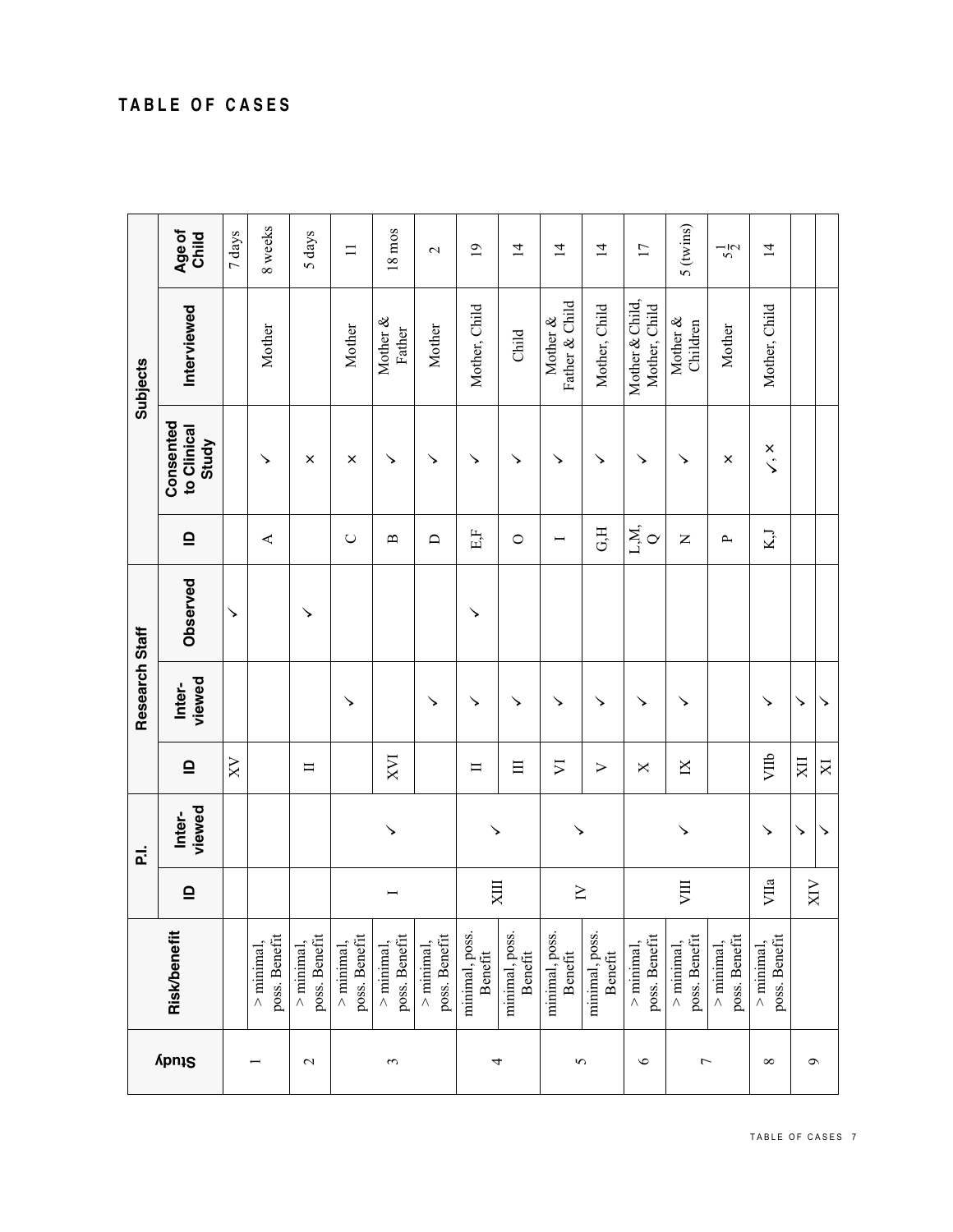KATZ & FOX: THE PROCESS OF INFORMED CONSENT: WHAT'S AT STAKE?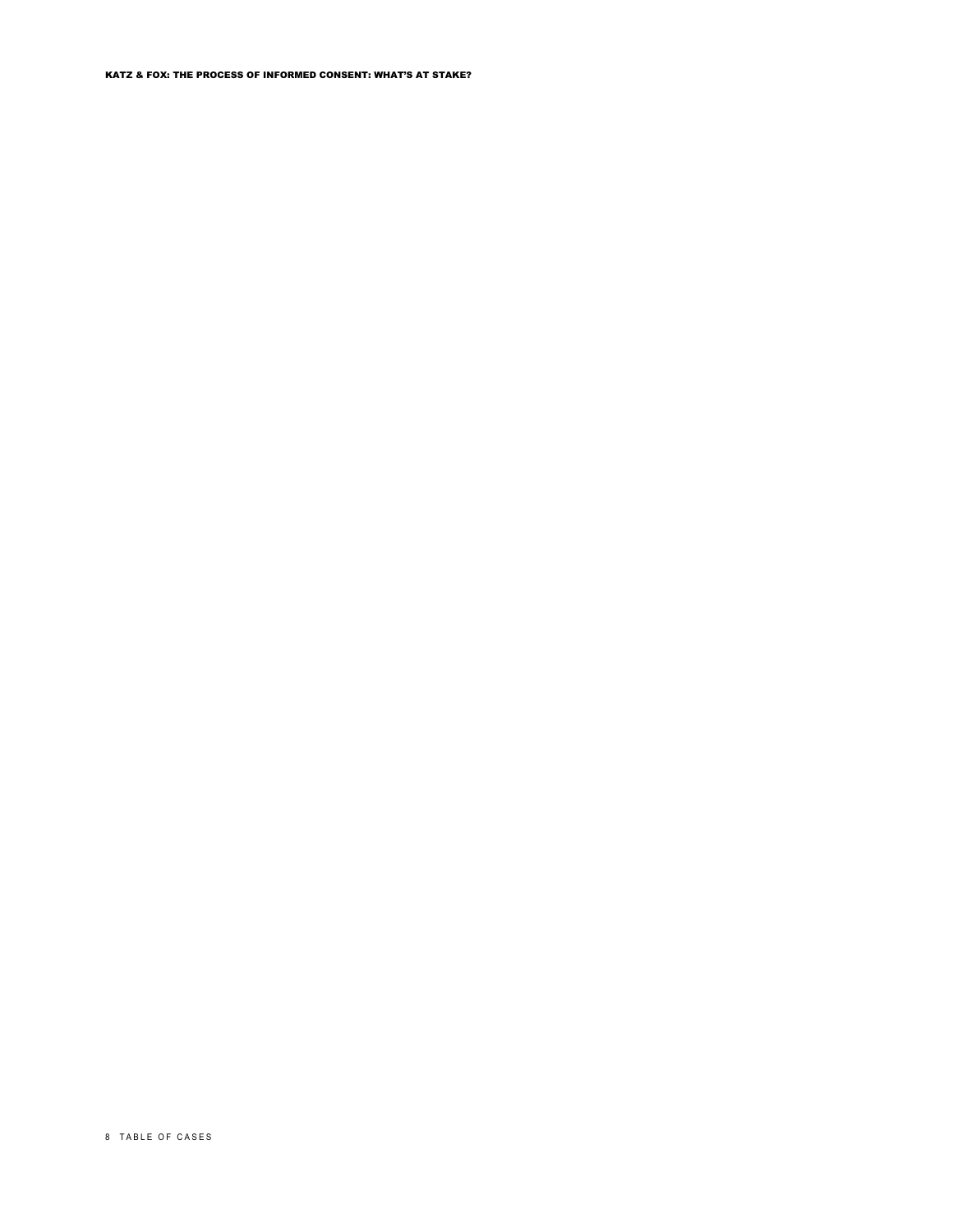## <span id="page-14-5"></span><span id="page-14-1"></span>**Sources of Data**

<span id="page-14-17"></span><span id="page-14-10"></span><span id="page-14-7"></span>The ethnographic study was conducted by the PI (AK) over 15 months in outpatient clinics, inpatient wards, waiting rooms, laboratories, and research offices at Children's Hospital in Boston, MA. Once informed consent had been obtained, a total of 41 formal, semi-structured, open-ended, face-to-face interviews were conducted, recorded, and transcribed. There were 17 interviews with researchers/research staff members (physicians, nurses, study recruiters), 17 with research subjects, and 7 with IRB committee members. Some respondents were interviewed more than once or in group settings. In addition, three researchers were observed conducting informed consent interviews. In sum, the formal interviews yielded over 600 pages of transcripts, which were subsequently checked for accuracy by the research team.

<span id="page-14-26"></span><span id="page-14-24"></span><span id="page-14-20"></span><span id="page-14-19"></span><span id="page-14-16"></span><span id="page-14-6"></span>Fieldwork also included attendance at twice-monthly IRB meetings, monthly Ethics Consortium meetings, and researcher training sessions. The ethnographer (AK) also participated in three national professional meetings (IOM, ASBH and PRIMR), directly observed instances of study recruitment and informed consent in "real-world, real-time" practice in the field setting. She also conducted informal, open-ended, ethnographic interviews among respondents and with leading scholars in the field of informed consent and medical ethics. Over 100 pages of field notes from these encounters were recorded. While we shall be focusing mainly on interviews, we'll also be relying on these observations and field notes. The table on [page 7](#page-12-1) summarizes the formal interviews, *i.e.*, the numbers of researcher and subject respondents, their departmental/study affiliations, and triangulation of interview materials with other forms of ethnographic data.

<span id="page-14-21"></span><span id="page-14-15"></span><span id="page-14-9"></span><span id="page-14-8"></span>In addition, fieldwork included the collection of an extensive library of documentary resources. These include books and scholarly papers about informed consent and medical ethics; IRB protocols and amendments to those studies in which the researchers and subjects of the current ethnography are engaged; local newspaper clippings on informed consent; subject/patient education materials created by clinical researchers, IRB and Ethics Committees; e-mail communications between IRB committees at Children's Hospital, Harvard Medical School and the ethnographic researcher team; and finally, hard copies of relevant web pages cited by respondents (*e.g*[., http://www.guineapig.com/\).](http://www.guineapig.com/)

#### <span id="page-14-25"></span><span id="page-14-4"></span><span id="page-14-2"></span><span id="page-14-0"></span>**Thematic Summary I (Researchers)**

<span id="page-14-22"></span>The transcripts of interviews with clinical researcher/investigators were indexed according to a set of four core themes that were identified by the research team through an iterative process of transcript review, discussion, and inductive analysis during weekly conferences over a 6 month period. These themes are summarized here: (1R) "Informed Consent as a Relationship"; (2R) "Communication"; (3R) "Motivations in the informed consent process"; and (4R) "Culture of Research Institutions"

#### <span id="page-14-13"></span><span id="page-14-11"></span><span id="page-14-3"></span>*Theme 1R: Informed consent as 'relationship'*

<span id="page-14-18"></span><span id="page-14-14"></span>In sharp contrast to the "official" discourse on informed consent characterized as regulatory, legalistic, bureaucratic, technical and textual, clinical investigators interviewed for this study told us that they experience informed consent as being fundamentally about interpersonal relationships. Emblematic of this finding are the following quotes from two prominent clinical investigators:

It shouldn't be just a written word, but there is a relationship that develops between you and the individual with whom you are speaking during the consent process..."  $(I p.1)$ 

It's about a relationship. And for me signing that piece of paper is the first step in that process. It's what's required by law. But I really don't see that as anything but a first step." (VIa p.5)

<span id="page-14-12"></span>Many researchers described the development of the informed consent relationship as a process. For example:

Basically the thing I've learned is that it is definitely a process. It is not a one time deal. And I am lucky that I'm at a place where I can take a couple of days to make sure the family understands what they signed up for… Like I said, it's a process. Can you pinpoint an exact time the informed consent happened? (V p.4)

<span id="page-14-27"></span>They frequently elaborated on the descriptive features of the process in which the informed consent relationship develops. Many emphasized the importance of the following qualities in these relationships: "trust", "honesty," "caring," "empathy," "sensitivity," and "awareness of the subjects' vulnerability":

<span id="page-14-28"></span><span id="page-14-23"></span>The way I see it is that I assume with every family that part of what they are doing is making themselves vulnerable—whether they tell me or not, whether they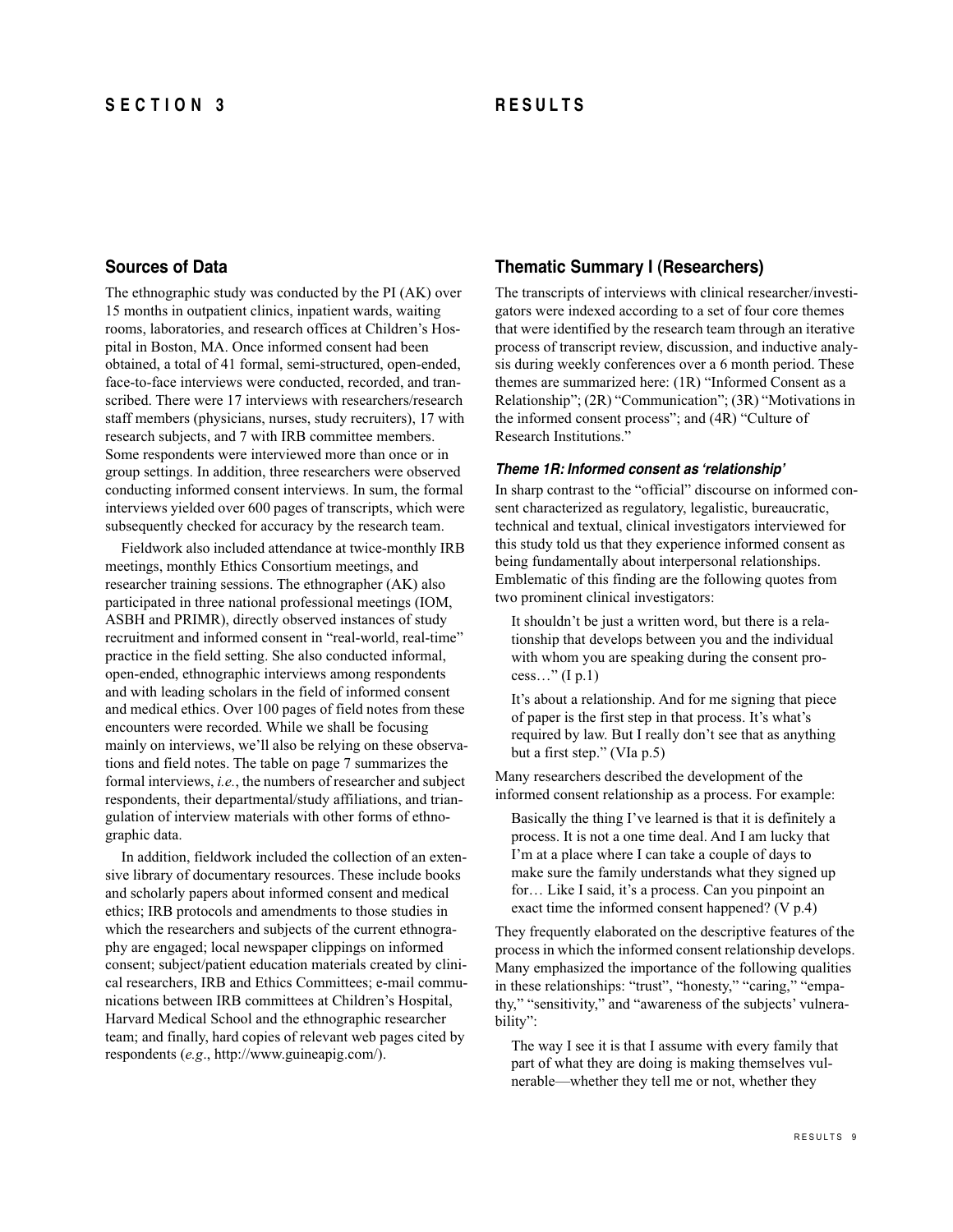realize it or not. And my job is to be vigilant, to be really sensitive, to be really open and have my antenna up. To say, "Hmm. What is the sub-text of what you just said." (VIa p.7–8).

<span id="page-15-24"></span>A lot of them have concerns about participating in research. I feel that this is a vulnerable population. Many participate in studies but don't really understand what goes on. I feel that if you're not very open and honest with them, then they cannot really understand what participation really means…. So that is something I really try to do—make sure they understand the commitment. (XI p.2).

<span id="page-15-11"></span>Many saw the relationships as opportunities to give advice, to advocate for the subject/patient, and to empower the subject. Moreover, the researchers often pointed out that the process of informed consent unfolds in a complex social context shaped by family dynamics, racial identities, economics, and power/authority:

<span id="page-15-4"></span><span id="page-15-1"></span>I don't believe knowing stuff is benign. I think there are so many issues about identity and relationship. What does it mean within a family? All of those dynamics are something I am very committed to working on with families.... [Research we're asking them to consent to] has economic connotations and legal connotations. I mean we haven't seen that much discrimination. Is that because we live in a benign society? I don't think so. (VIa)

<span id="page-15-12"></span><span id="page-15-9"></span>Most clinical investigators also described an extraordinary aspect of informed consent relationships—their transformative power—*i.e.*, the "pivotal moments" which can occur during the process of informed consent, and which change all of the stakeholders—researchers, subjects and staff alike.

<span id="page-15-20"></span><span id="page-15-15"></span>That [consent] was such an eye opening experience for me. The issue of the parent wanting one thing and the child wanting another was a really big turning point for me. This became a situation that was so empowering for the child that I truly believe it helped him mount an offense against his infection. It was like wow, this is really powerful. (VIIb p.9)

#### <span id="page-15-22"></span><span id="page-15-10"></span><span id="page-15-5"></span><span id="page-15-2"></span><span id="page-15-0"></span>*Theme 2R: Communication*

Clinical investigators spoke forcefully about the importance of communication in the informed consent process. They described the qualities of communication they value most and detailed pitfalls to communication in great depth.

<span id="page-15-21"></span><span id="page-15-6"></span>Many discussed the importance of being "up front and honest," although a recognition of communicative tensions between stakeholder interests also seemed critical:

Actually, you know, it's important that they hear the information and decide for themselves whether they want to participate, but I do have a slight feeling that this is just one more assault on the patient… So I try to be sensitive as possible and still have the agenda that [I] have. (VIIb p.1)

Clinical investigators aimed for a communicative approach to informed consent that allows for "interaction" (II p.4), is "conversational" (II p.3, V p.8, VIa p.5, 10, VIb p.1, VIII p.8), and "open to feedback" (II p.3), "clear" (XI p.1, VII p.11, IXb p.1), "shows no arrogance or egotism" (V p.9– 10), "contains little jargon" (VIII, p.2), is "does not pressure" or "coerce." (III p.8, V p.4, VIa p.5 and VIIb p.11; XII) and is "voluntary." (II p.1, III p.1,7, I p.2,4, IX p.1)

<span id="page-15-23"></span><span id="page-15-3"></span>Make sure they know it's completely voluntary. I always stress that at the end. (III p.7–8)

<span id="page-15-19"></span><span id="page-15-14"></span><span id="page-15-13"></span><span id="page-15-8"></span>In the ideal case the process of informed consent will "urge deliberation and consideration" (VII p.8) and never seem "exploitative" to subjects. Many investigators also rejected communicative approaches characterized as "selling," "spinning," "soliciting" or "begging" subjects to participate in research.

<span id="page-15-7"></span>What am I doing? Am I being a salesman? Am I being a clinician?… It's the whole idea of making sure we are being non-coercive, just making sure they are doing this because they want to, not because they want to please you or their doctor… Have you heard of active listening?… I think it means providing the [subject] with a comfortable space to speak about issues involving them. Being able to provide some feedback so they can take the conversation or thought a little further and be able to recognize my limitations…. It's a very complicated fine balance, providing some psycho-social support [to urge deliberation] but making sure you don't take them to that place where they won't be able to cope."  $(V p.4-5)$ 

<span id="page-15-18"></span><span id="page-15-16"></span>This, of course, is connected with the researcher's sensitivity to the need to establish an appropriate "relationship" with their patients/subjects (see Theme 1R on [page 9.](#page-14-3)) Another researcher remarks on the importance of "conversation":

<span id="page-15-17"></span>AK: And, what do you think are the most important issues in the informed consent, having both worked clinically and in research?

Researcher: I think the most important is, the way that you present the study. Giving the most information to families, answering all their questions and having it be a conversation instead of being a one-way presentation. I think the most successful informed consents I've done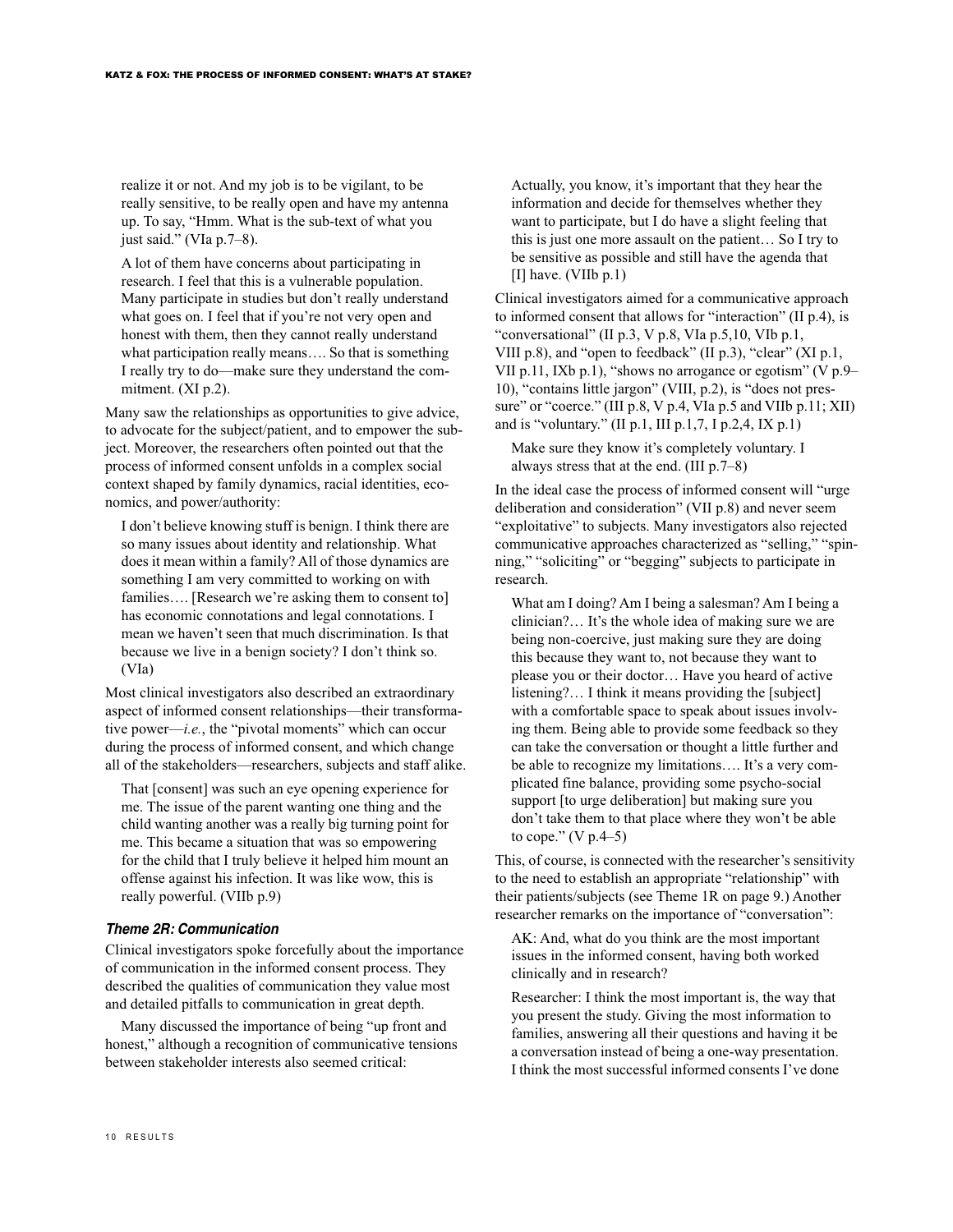when there have been interaction, the families have grasped something and asked for feedback or asked questions. When they ask questions, I really know that they are comprehending. And that's one of the key things is getting some feedback. Sometimes I'll give the family the information and there will be silence. And I'll ask if there are any questions and they'll say no, and more and still no questions. So that makes me kind of a bit worried that they might not be hearing everything because of the anxiety level or fatigue or something like that. So the key thing I think is having a discussion with them and eliciting some feedback, whether it be questions or comments or anything (II p.4).

<span id="page-16-14"></span><span id="page-16-12"></span><span id="page-16-3"></span>The aims of communication from the investigators' perspective were also well described. While some held that the aim of clinical research is "to enroll people" and "to convince them to participate," they were unanimous with regard to the aim of increasing subjects "understanding." This is a most important theme, and we have devoted a special portion of the ["Discussion" section on page 21](#page-26-1) to it. They felt that the aims of communication also include: that subjects should "know their commitment" and "grasp the expectations," "are clear on risks and benefits," should be aware of "what can be lost or gained" during participation; and should "know why they are doing this."

In order to achieve the communicative aims of informed consent, the investigators discussed the mechanics of presentation. Many noted the power of the language of consent as well as the style in which it is delivered. Both "phrasing" (XI p.1) and "pitch" of voice matter (VIIb p.7, VIII p.5). To quote another:

I think personally that the most important thing you can bring forward is that people get so hung up on the language of the informed consent, which is really important, but they don't spend enough time on the delivery of the consent. The study isn't ethical just because the form has gone through the informed consent committee [or] because somebody signs it. The delivery of informed consent is how we can be sure people understand as much as they can… Interpersonal and non-verbal dynamics of informed consent don't get quite enough attention. (I p.9)

Many also noted the importance of non-verbal communication (I p.9, II p.1, IV p.3, V p.2, VI p.9):

<span id="page-16-6"></span>It's more than words. Basically it's more about body language, I think. The way parents are looking at each other, the way they are looking at the child, or you just get a general gestalt of what is going on in the room

sometimes. I guess being in such situations plenty of times, there are things you kind of [learn] to pick up on. (V p.1)

<span id="page-16-9"></span>I think I've learned to be more perceptive [during the informed consent process], and more appreciative of the nonverbal cues and how to communicate a little better. (II p.6)

In contrast to the "official" and regulatory discourse on informed consent which urges standardization of the process, most investigators commented on the need to personalize their communications with potential informed consent subjects in order to help them understand better what is being asked of them.They felt the need to use their judgement to know when it was best to explore a possibility (and when not to do so):

<span id="page-16-11"></span>I don't have any rules in my head. It's just that I meet people and I start talking one way and depending on the questions and things they say, I'll answer their questions in a different way… I mean everything is in the consent. You pretty much have to explain, but the way I talk about that—I tailor. (III p.2)

I try not to just view them as just a person who's going to be part of a huge group participating in the same study. I've viewed them as individuals, people with different understanding and different needs, different interests, different questions. (XI p.9)

<span id="page-16-5"></span><span id="page-16-4"></span>So it's definitely not about a piece of paper, though the legal department probably disagrees. But it's really about people looking at what they really want to know and what they don't want to know. (VIb p.1)

#### <span id="page-16-13"></span><span id="page-16-10"></span><span id="page-16-8"></span><span id="page-16-7"></span><span id="page-16-0"></span>*Theme 3R: Motivations in the informed consent process*

Researchers reflected on motivations that drive the informed consent process (which is also elaborated by families). We comment on three major motivations that were expressed in our interviews below.

<span id="page-16-1"></span>First, "altruism" is an important word with complex meanings for the informed consent process among all researchers interviewed.

There's altruism and gratefulness. It is interesting that some parents have it and some don't. Some parents will say, "My son or my daughter would not be here and having such success if there weren't babies [who were part of studies] before him. And others are just not interested in the process. It's very variable. (I p.7)

<span id="page-16-2"></span>A fairly common thing people say is, "if there's something I can do to help make things better for future children." I often hear that from families when they are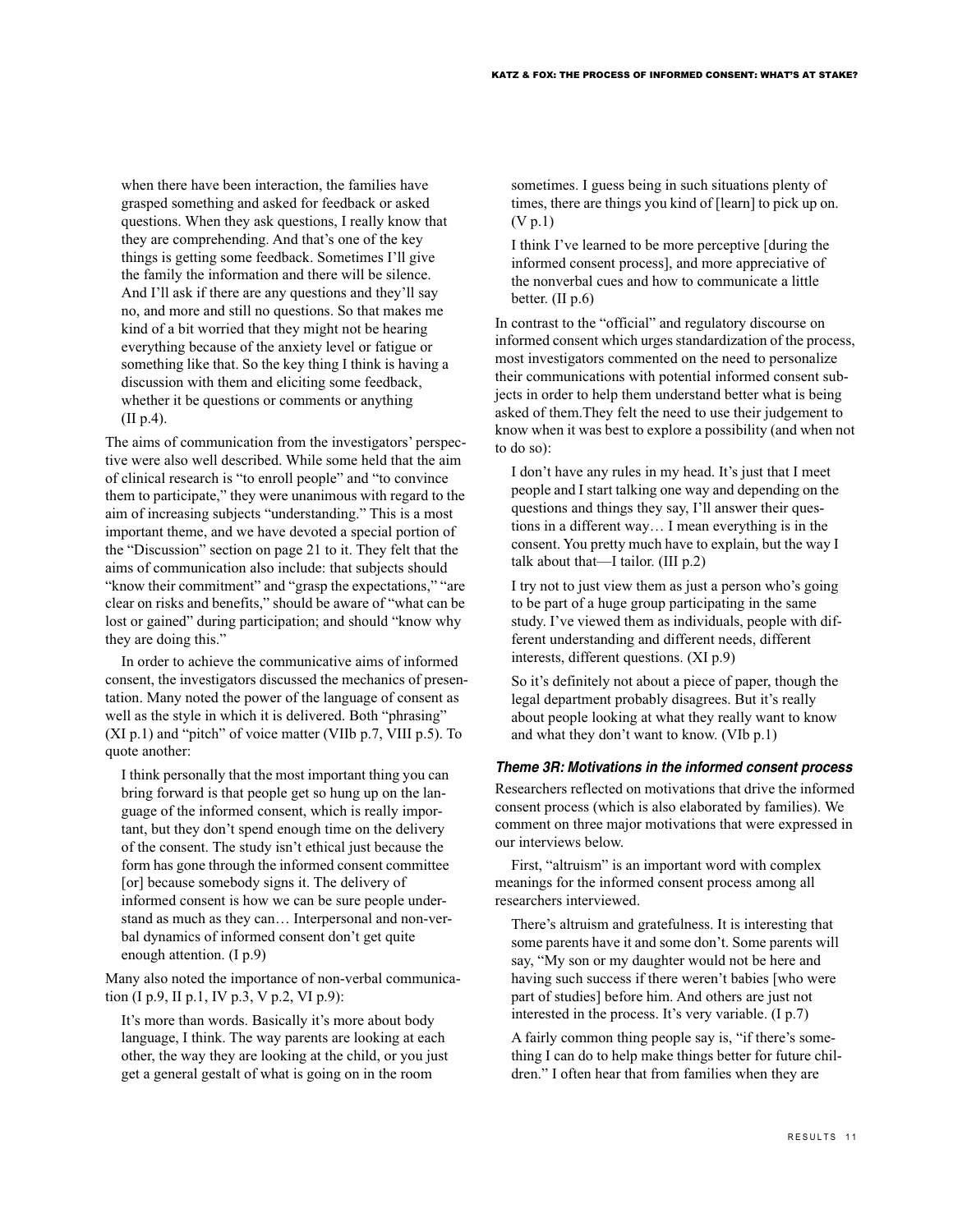about to consent to the study because they'll appreciate the big picture of why we are doing this study and that we are trying to improve things for the future. So they'll say, "You know, if I can contribute to the future it's best for my baby because people who contributed in the past made this possible for my child." (II p.4)

And I am trying to get back to explaining more about it and she said: "If it helps people, I want to consent. And she didn't care about the rest of the [form], she just wanted to know that it was helping someone." So there is her reaction and there are a lot of people who react in that way.  $(III p.2-3)$ 

Interviewer: Do people ever say what went into their decision to participate?

Researcher: A lot of times it's basically, hopefully we can help out our son or daughter, and if not, then somebody else in this situation of his future kids. So it's very much the altruism of this society at some level. Altruism is a wrong word, but it's close. (V p.10)

If it's really for scientific knowledge…I am not sure if you'd call it altruism in the sense that you would do it for somebody who didn't have a disease. Let's say you would serve as the normal control for some neurological test because your next-door neighbor has MS and they are looking for age matched normal controls. Even if it's your next-door neighbor I would call it altruism because you don't get anything out of it. If you sign up for a treatment study, when I just told you I would give you exactly the same treatment off study because I really think you need it anyway, I would say that would be a perfectly good reason to be an 'altruistic' participant. "You already told me, Doc, that you are going to give me the same treatment anyway. Why should I give my name to the government and let you poke me 12 extra times unless I think it will help the field?" I think some families expressed that [form of altruism].

<span id="page-17-1"></span>The investigator continues:

If you knew the trials were going to be positive, it's sort of in [your] self-interest [to participate]. But the trials may be no good. And if that is the case, if there is no change, then the study will [stop] recruiting and be should shut down. That's because it [participation in research] isn't just 'altruism,' it's really more like enlightened self-interest. (VIII p.6–7).

Second, researchers discussed the rôle of assessments of risks and benefits in decision-making about study participation. Many distinguished between the bureaucratic, administrative, theoretical and legal aspects of risk assessment on one hand and the "real" risks to subjects on the other:

<span id="page-17-4"></span><span id="page-17-2"></span>The trickiest part is to figure out what the real risks of the protocol are as opposed to the paperwork risks. Just for example, the parts that need to be expressed —say three pages of HIPAA stuff—but are not what I want to get across the most…. Like what are the side effects of the medicine and how common are they. The real risks are the ones that happen more than 1 in 10,000 or bad side effects with the first dose. (VIII p.1)

Management of risks is accomplished during the informed consent process in different ways. First, the informed consent form attempts to cover the administrative or "paperwork" risks adequately:

Some people stumble on what I call a lawyers' paragraph. There's a paragraph in every consent form that comes through here that says, "in the event of an adverse event related to the research study, that the hospital reserves the right to bill your insurance company" etc., etc. That one always takes a fair amount of explaining. (I p.4)

Second, "real" risks are dealt with through a relational, communicative process fully alive to subject's predicament and the stakes at hand.:

I'd rather just chat to them about [how to make the decision to participate or not]. The paperwork is an impediment. It gets back to where we started. Paperwork sometimes becomes an impediment to understanding. (VIII p.8)

Researchers pointed out that the calculus of risks and benefits varies across different kinds of studies and situations. The stakes change according to the type of study as well as the acuity and severity of the subjects' problem or affliction:

<span id="page-17-0"></span>In order to get into the study you have to have an infection that extremely serious and could be fatal. The medication [being studied] is very potent and very expensive, so from that perspective it is a big deal. The drug was not developed for this particular infection, but knowing how it works [suggests] that it would work in this circumstance. The risk of taking the drug is far outweighed by the [potential] benefit. The study itself is not risky insofar as we are just trying to collect information on patients that would be getting the medicine anyhow. It's not risky to be in the study, it's risky to have gotten into the circumstance where you would have to be taking the drug. (VIIa p.3)

<span id="page-17-5"></span><span id="page-17-3"></span>They are different. A study that is just observational and takes one day, you know, that is just sort of a clini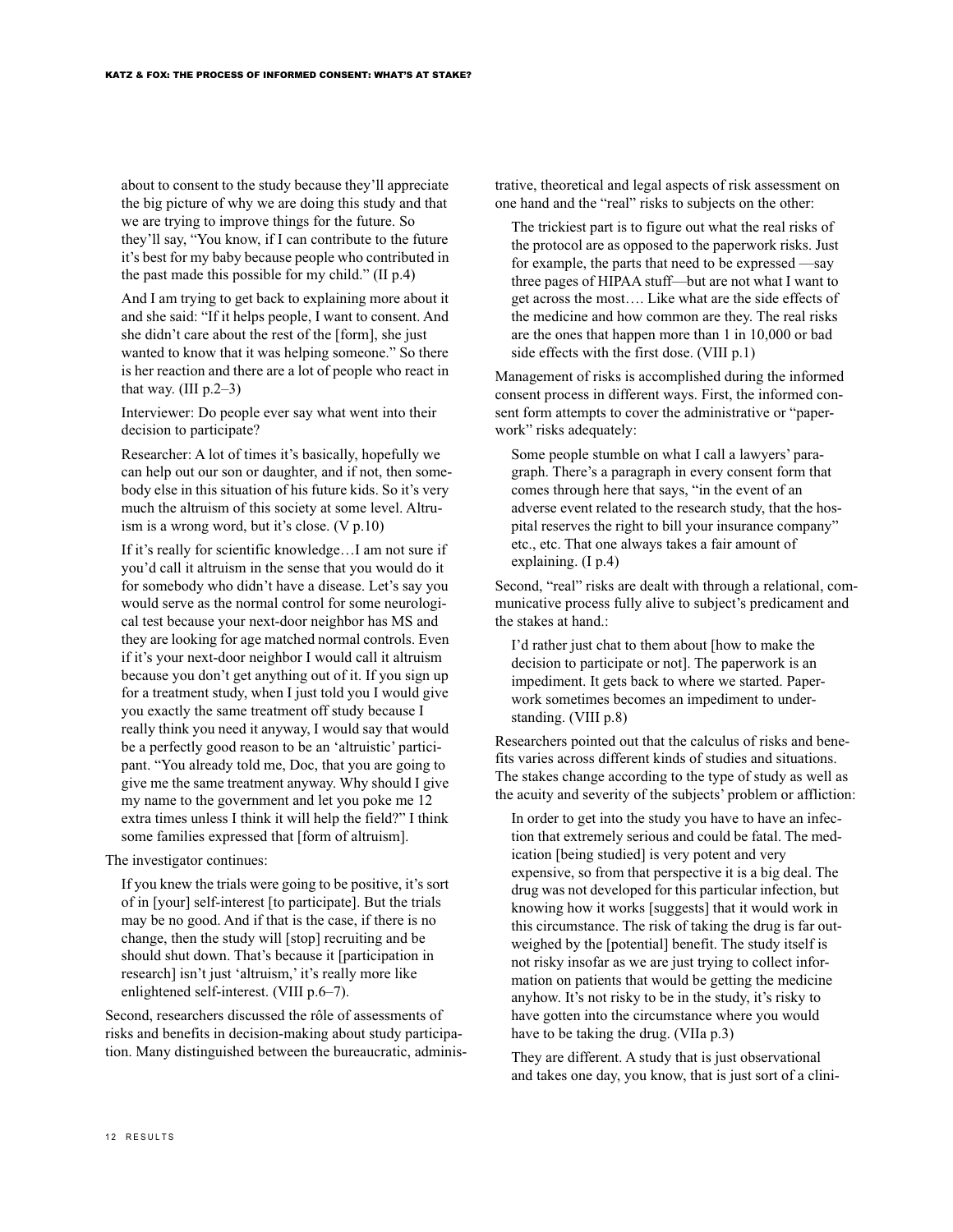cal test that they should have anyway is much easier to talk to a family about than a treatment trial. [In the case of an experimental drug] that's a whole different thing. And I think some of the families really need to talk about it many, many times before they make their decision. (IXa p.8–9)

Finally, researchers observed that another possible motivation for granting consent might be that participation in research is one way that people connect with each other in order to make sense of their afflictions and suffering. In other words, participation in research is one way that people create community.

Many of them will say afterwards that we are doing much better know than we were doing 10 years ago. And the success rate now is built over the past ten year experience and they feel a certain obligation to those people who were transplanted 10 or 20 years ago to be able to do the same thing although forward. I don't know if they really believe it. Many of them say that it's important to them that the field continue to progress… There is a community of transplant patients. That's one of the strengths of our program that we introduce patients to people who'd been through it before. We introduce the [recipients] to previous [recipients] and there is a certain level of bonding, you are part of the same thing just like people who have survived cancer bond with other [survivors]. (VIIa p.6)

So there is [some] personal benefit [to participation in research], and though there are personal risks, there are also communities of patients. You know, around certain diseases these people know each other very well and I think they see a lot of benefit where that altruism comes in. They [can say to themselves] "I am also helping everyone else who has X, Y or Z disease". (X p.4)

#### <span id="page-18-8"></span><span id="page-18-6"></span><span id="page-18-3"></span><span id="page-18-1"></span><span id="page-18-0"></span>*Theme 4R Culture of research institutions*

Researchers were keenly aware of the "culture" and politics of medical research and of the institutions in which they exist. How culture and politics shape the process of informed consent from the researchers' perspective was another core theme of the interviews.

So it's hard because even in my rôle, there is some incentive for me to get patients to participate. No [direct] financial incentive, but in a certain sense if we don't have any studies going on and no patients, then I don't have a job. So there is always like those little things in there. We want to have high enrollment for studies. I think that's really important. My boss is really pleased that we have such high enrollment since we dedicated resources to it. So you kind of want to keep that going. I wonder how much that influences what I do and say to patients. (IXa p.10)

<span id="page-18-5"></span>I feel like a kind of middle man because I am between the patient and investigator. The investigator has lots of valid reasons for wanting patients to participate and patients have lots of valid reasons for wanting to participate or not. Somehow we have to make these two match. Sometimes we have to help patients realize the goals of research are usually quite different than the goals of treatment. (X p.1)

<span id="page-18-7"></span><span id="page-18-4"></span>I think you need a fair amount of narcissism, especially in this institution. It's part of the deal. There's also some amount of 'spin' [involved]. It's like high finance but in the academic arena. It's a game sense…. I was thinking: Can I do what is ethical? Can I do what is best for this patient? Can I ask intelligent [research] questions? Can I get this to happen—get people to give me my space, get my funding, get my resources and recruit people without being completely narcissistic? I'm pretty sure that I cannot [do all of these all the time]. So then I say: "How does one function in this realm? How can all these interests co-exist?" Or should we just let people do what they are good at and then find a way to work with that? (IV p.5)

Research and care are intertwined for both practical as well as political and economic reasons:

<span id="page-18-2"></span>Another study we have is a treatment trial. Basically, in this one we are testing two drugs together. We are interested in getting FDA approval for use of the two drugs together even though each drug is already used off label. But we want to do a formal study so that we can give patients who do use the two drugs together a better idea of what to expect and what they side effects might be. Eligible patients can agree to be in the study or not. But clinically, we would offer them this same treatment anyway [because that's the standard of care even though it has not previous been systematically studied]. The investigator says, "Well you really should participate in the study. But even if you don't participate we'd offer you this same treatment [using both drugs]." That makes sense: We get formal data and everyone who needs to use two drugs benefits. But again, the patient always has a right to say no without reason. (IXa p.3)

That's a question I wrestle with all the time. Especially the trials where patients look at [research] as treatment and it's like, how much do you really want to drill into their head that really it's not treatment, it's research.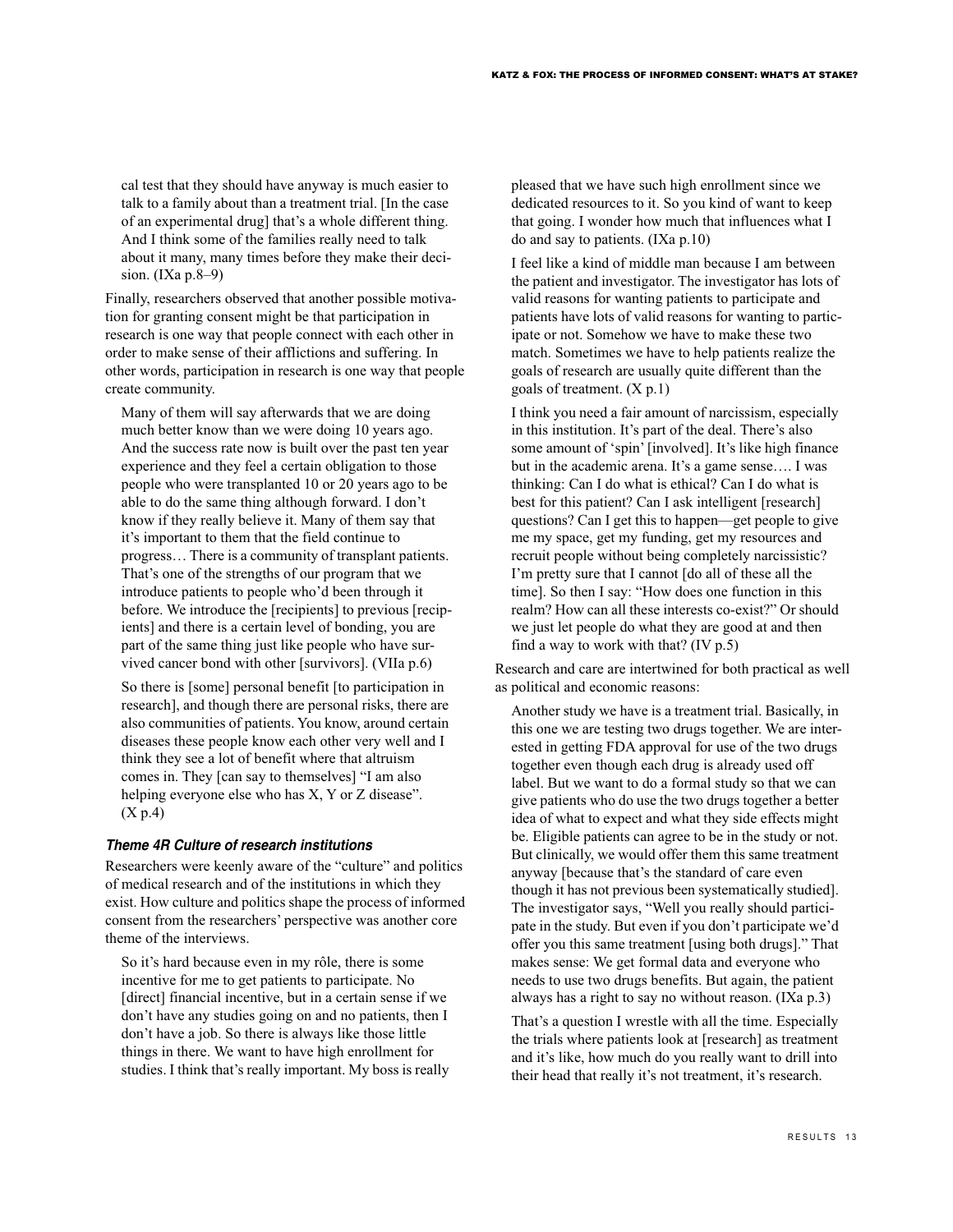But if we really went to the extreme of saying "this isn't treatment, this is research, would anybody do a trial? In a certain sense all of our research is treatment—because we are hoping to gain some understanding [in order to treat all patients better]. Otherwise, we wouldn't bother. So it's not like there is a clear line between the two concepts…. It's not to say you would hide information from them. You present [what is known] as clearly as you can, but how much do you emphasize the 'non-treatment' aspect of it? (X p.11)

One of our [research projects] proposes that we have grants from three different agencies: One is for clinical care, one is for research, one is for safety. We actually propose that our main objective is to try and make it clear to the families that these are integrated. They are allowed to say no to the research studies but [the money] helps fund our center. And we wouldn't have such good care for them if we didn't have research. (VIII p.9)

## <span id="page-19-9"></span><span id="page-19-7"></span><span id="page-19-4"></span><span id="page-19-0"></span>**Thematic Summary II (Subjects)**

<span id="page-19-11"></span>Transcripts of interviews with research subjects about what is at stake in informed consent were indexed according to a set of four core themes negotiated in an iterative process by the research team over 6 months during weekly research team conferences: (1S) "Motivations for participation"; (2S) "Experiences of the process of informed consent"; (3S) "Structure of the informed consent process"; and (4S) "Politics of Research."

#### <span id="page-19-10"></span><span id="page-19-6"></span><span id="page-19-5"></span><span id="page-19-1"></span>*Theme 1S: Motivations for participation*

Subjects spoke clearly about their motivations for participation in research studies. As researchers have also noted (see Theme 3R on [page 11](#page-16-0)), "Altruism" was an important motivation evident in most interviews.

<span id="page-19-2"></span>I believe they were going to use the same blood they had already drawn. It couldn't hurt her and it could possibly help. Even if it didn't—if she got placebo—it could still be beneficial to other people in the future, other children. That's why we chose to do it. (A p.1)

<span id="page-19-3"></span>To me it's to think that doing this can be helpful to other people. To be helpful to them. Maybe they find that this new trial could even be more effective. And it definitely could not be worse. It just can get better and anything to get better.

I was just a little more selfish. I knew our son was in the high risk group from reading the literature. I was like, any potential help with very little risk against him was an advantage. And like my wife said, obviously if it helps other people in the same circumstance, so it's a win-win situation.  $(B p.6-7)$ 

I've always believed in doing studies. I've always believed in helping others any way that is possible. That's why I was glad to participate. I know, if I'm going to do this anyway, I have to come in this year anyway (for my check up), why not take an opportunity to make \$50 and help out kids who aren't as fortunate as I was to have such good results." (E p.4)

I suppose the good part is that you are able to make something positive of life, and in a way allow part of it to continue… I think that's a way your body helps people." (G p.2)

I'm sure half the things that were done to [my child] in her lifetime were a result of somebody else saying yes to research. My whole thing is, as long as it didn't put her in any extra steps or whatever, why not? (I p.2)

Interviews with subjects often revealed the calculus of risks and benefits in which they engage as they work through the process of informed consent.

<span id="page-19-8"></span>I'd get the tests anyway. I'd get the EKG, I'd get the ECHO. I'd get the stress test. I made \$50 by coming in. I don't see any downside to this at all. It's all benefit. (E p.2)

If there were risks I'd definitely have to think further about subjecting him to them. In this case, I felt that all of the tests were noninvasive. Blood [tests]—he doesn't like them. But even that was an option. All of this [research] I think it's very nice and I hope that something good comes of it. (F p.6)

I am always a believer. [My child] wouldn't be alive today if it wasn't for a lot of studies. And you know, [this is] a chance to contribute to that. Plus I think the research is really cool. And the deciding factor was that they wouldn't even need to [do anything extra]—it wouldn't hurt him in any way to be involved. There were no special tests. It was just information from his regular follow up care, you I guess, in a statistical way. And I mean, why would I want to say no to that, if that was me? (K p.2)

The other thing is that the research suddenly gets you [the attention of doctors]. My kid was on a special wing in a private room. There were teams of doctors coming in. There was a way in which it's pathological, but it's very flattering to be at the center of things when you are in research. And that is not to be underestimated. (C p.12)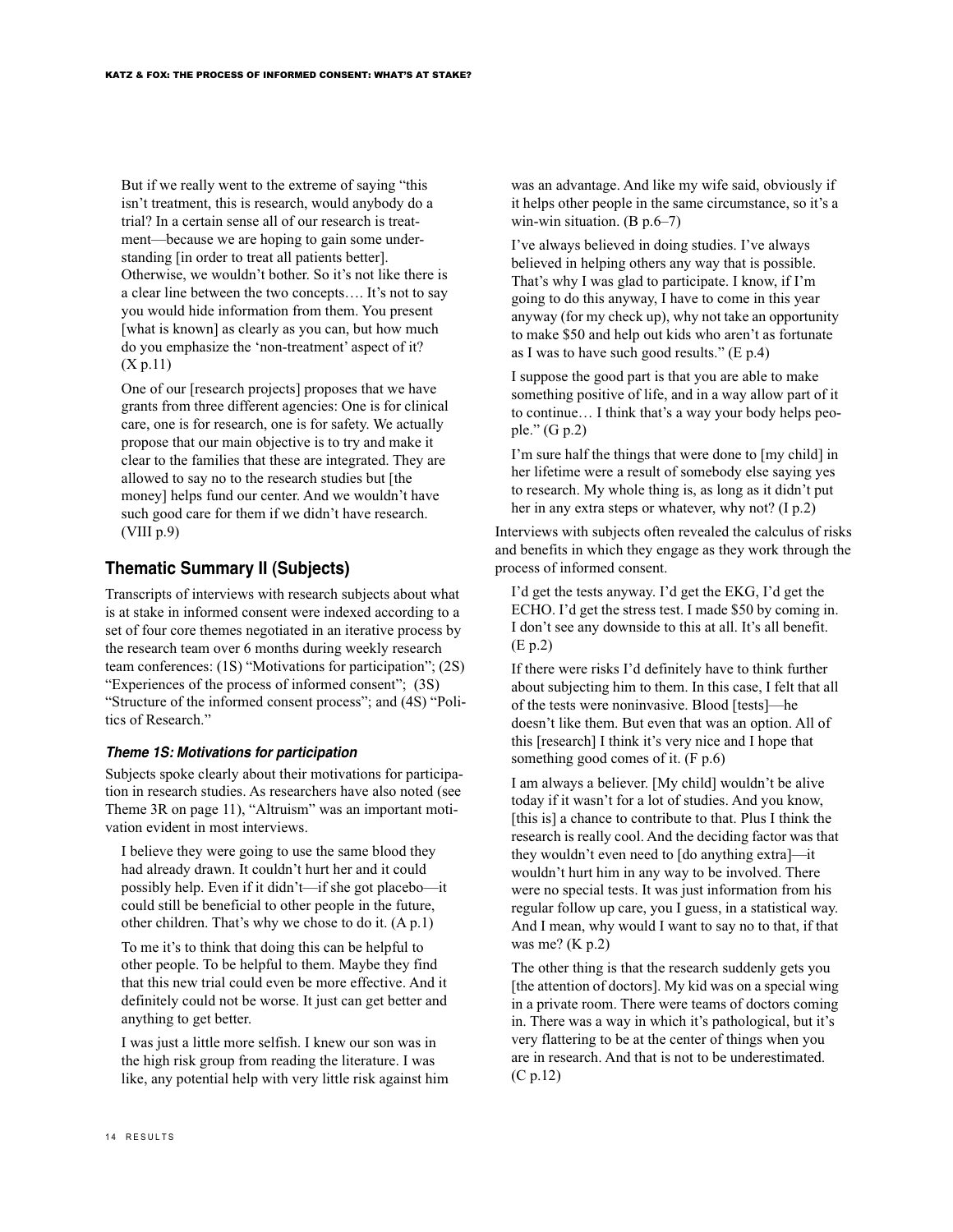It's like I told you. The studies that we have opted for are mainly a last ditch effort to do something to remedy the situation that we are in right now. We've never done anything drastic and nothing has ever been done for no reason. The ones we've done just made sense. We've either already done that and it's just a little bit more. Or it's something that may work. It's hard to say that anything we have done is really scary. Nothing was really that traumatic. (M p.1)

I think at baseline, the best reason to do that kind of volunteering of one's body for medical research when you are terminally ill is so that others can profit by it. In the religious sense there is a kind of 'profit motive' that is beyond the commercial… (C p.11)

<span id="page-20-13"></span>Subjects spoke eloquently about other factors at stake in decision-making about participation in medical research. First, some talked about the importance of learning through participation:

I'm definitely down to do it because I want the hospital to learn everything they can from the study and be able to treat children who have what I had better, more efficiently… I'd like to know why." (E p.1)

I was just hoping that they would collect more information and benefit from it. Because I think research is important. It's the only way you learn something. (F p.4)

I would do anything to help or to participate in something as long as it isn't invasive for [my child]. How else are we going to learn anything. (I p.2)

<span id="page-20-12"></span>Second, quality of life issues loomed large as subjects described what is at stake as they considered participation in research through the informed consent process. This was especially striking among subjects with serious, chronic and potentially life threatening illnesses:

<span id="page-20-3"></span>After we weighed all that and how much pain he has already suffered [we said], ok maybe we should do this. We were at that point where you weigh which is worse. If we didn't have that pain, we probably would have said no [to research] because it wasn't worth the risk. You know, most of the time with a study, the drug is not FDA approved and we're kind of like guinea pigs. So it's always, let's weigh it and see… I guess that's quality of life. Which is going to be worth it? To get rid of the pain now so you can have some sort of life or worry about it later. I don't know. (M p.4)

It's kind of like we are in this situation [where] we don't have other choices and we want to make things better. So we do it… and we don't have a lot of options. It's not like it's life or death but you are thinking "We can make this better if we try this [experimental treatment]."  $(L p.5)$ 

<span id="page-20-23"></span>It's not like basic money here. You know what's at stake. [You wonder] if a decision you've made [will] cause death or whatever. So we all know what's at stake. I don't know about you but I know betting on my life isn't something I'd do too easily. (Q p.7)

#### <span id="page-20-22"></span><span id="page-20-14"></span><span id="page-20-9"></span><span id="page-20-6"></span><span id="page-20-5"></span><span id="page-20-0"></span>*Theme 2S: Experiences of the informed consent process*

<span id="page-20-21"></span><span id="page-20-20"></span><span id="page-20-16"></span><span id="page-20-8"></span><span id="page-20-2"></span>Just as among researchers interviewed, many research subjects experience the informed consent process as an interactive relationship that evolves over time and within a social and emotional context rather than as simply a signed form that documents a one-way flow of information from researcher to subject regarding risks and benefits and required by administrative regulation. Availability of research staff during the process of decision-making as well as comfort with and "trust" or "faith" in the researcher-subject relationship were often mentioned as critical to the process of informed consent:

<span id="page-20-24"></span><span id="page-20-19"></span><span id="page-20-18"></span><span id="page-20-1"></span>The most important thing is the availability of the staff to discuss questions, you know, to reason out and come to a good answer "yes" or "no". (K p.3)

I think we ultimately decided to participate because we had a lot of faith in the people we were working with. Although they answered our pointed questions, "what are the possible side effects or what have you, but I think my final decision was based on feeling comfortable with the people who, you know, are the medical professionals. (D p.1)

<span id="page-20-17"></span><span id="page-20-10"></span><span id="page-20-7"></span>And so, yes, that sense of needing an interlocutor, it makes you spiritual in a way because suddenly you realize that "my mind is working but my body is betraying me." [One] needs some sort of agent to reconnect the spirit to the body, so that it's in harmony again. I think doctors are inevitably caught up in that sense of laying on of hands. It's intimate and therefore religious in the sense of literally tying together, tying the bits of ourselves together. … [and] what's absolutely essential is that people feel that they are part of the process. They are not signing their lives away and consent isn't forced upon them. (C p.9)

<span id="page-20-15"></span><span id="page-20-11"></span><span id="page-20-4"></span>Among research subjects the informed consent process was often discussed as an important aspect of the broader illness experience. Decision-making about participation in research was one among many critical decisions that helped in defining a larger illness narrative: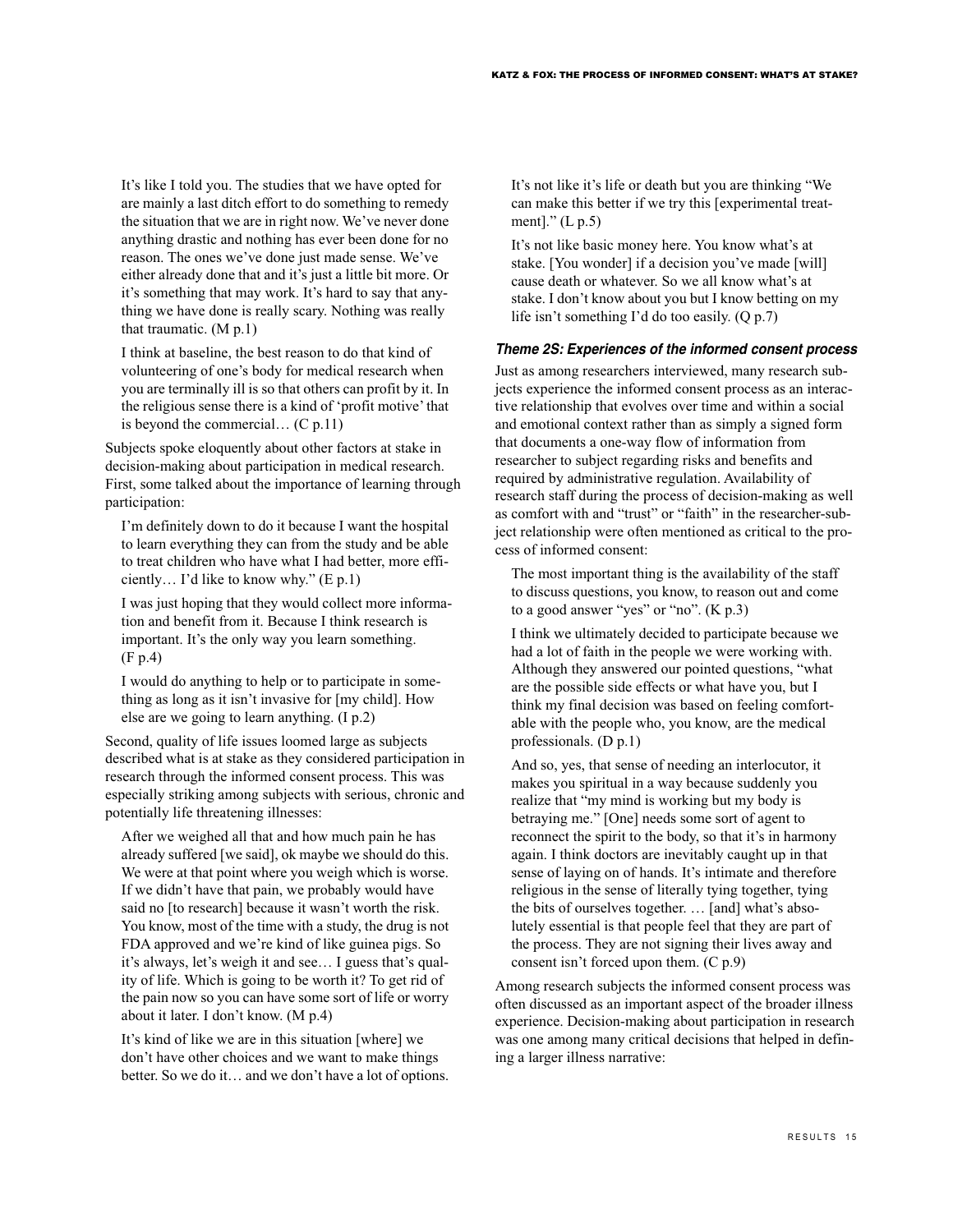AK: What does [your daughter] think about being asked to participate?

Mother: She's very easy…This is her life. It's what she's been since she was two days old. She doesn't know anything different. Doctor's visits, surgery, that's just part of who she is. (I p.3)

AK: So you've been asked to be in a couple of studies?

—————

[Subject]: Yeah, I have a special body… OK, It's just that I have some weird problems that most doctors can't figure out… I've got something. And I've been written up in two medical articles. That's always nice.

… So I'd say to other kids, go for it [participate in research]. It might make you a bit popular… you might get written up.  $(J p.8, 11-12)$ 

He's almost 18 now and it's important that we get his input… As he's gotten older he's become more mature and more involved in his medical situation… I mean in everyday life too. It's just his maturity. I don't know whether it's because he spent so much time at home in pain that his maturity level is so much higher than other kids. [So] he makes good decisions, I think. We met with the doctor and nurse and they explained to us the drug and what it did. It all seemed pretty good except that we wanted to look into the drug [on our own]. We got back to them and agreed that we would do it. We had to sign forms and everything. (M p.5)

[My child] was born with this disease and had to go through two transplants and everything else you can possibly go through… Yeah, it was a really bad experience but it made me smart… It made me ask questions and I stopped being afraid and intimidated by doctors. Because I saw how badly they could fail if you gave them blanket approval. And you know, I'll tell you, at Children's Hospital, it is its own world in and of itself. (K p.3)

I'm not real sure what I told [my twin children] about the whole process. I know that for them it is a life long thing. I don't know if they see research as something different. They have to do this anyways. I don't think we really explained much in a sense of it being a research project. They just know that they have to do it all the time. (O p.5)

Just as among researchers interviewed (see Theme 1R on [page 9\)](#page-14-3), some research subjects described how they were transformed by their experiences of informed consent relationships:

Well, OK. My decision isn't the only one that matters—though as a parent you are used to thinking that way. It helped me realize that as [my child] is growing up he needs some space and freedom to make his own decisions. It made me re-evaluate my whole way of parenting him and the whole way I was advocating for him in the medical situation. It was just the eye-opener that I needed.  $(K p.6)$ 

We become geniuses on our child's illnesses. We become sort of idiot savants overnight. And I think that's regardless of education, regardless of whether you can express it grammatically or not. That's just what happens. (C p.3)

<span id="page-21-2"></span><span id="page-21-0"></span>Finally, research subjects often reported that experiences of illness and of informed consent forged a sense of community among them. The importance of creating community was also reported by researchers (see Theme 3R on [page 11](#page-16-0)). In many ways the meanings of informed consent and of the illness experience were mutually constructed:

AK: So if you are in a study now where there are lots of other kids who have the same thing, what's that like?

RS: I don't know. It's weird. Not weird in a bad way but weird in a good way. So I don't have to feel left out. (N p.3)

In the waiting area you become like family. People come and go so we make many friends. Everybody supports each other, they are just wonderful. And the family room is wonderful because it gives people an opportunity to come in and share their stories, their experiences. Like I said, when you think you are at your worst, there's always somebody there who can say they have it worse than you. You can always meet somebody in the laundry room who's been battling something for years and years. We've only been here for six weeks [undergoing treatment and participating in research]. (A p.4)

[With informed consent] we like to be able to talk it over, weigh out pros and cons, then be able to go and ask more questions. Another thing that is helpful is to [talk to] previous patients that have had similar medical issues. As a parent sometimes it can give you a little bit more information. It gives you a sense of what the future might hold. (P p.9)

<span id="page-21-1"></span>If one has that kind of altruism, that sense of being almost tied together as religious motive in the best sense, [what you are doing with your body when you participate in research] you are doing for the community [of other sufferers]. (C p.11)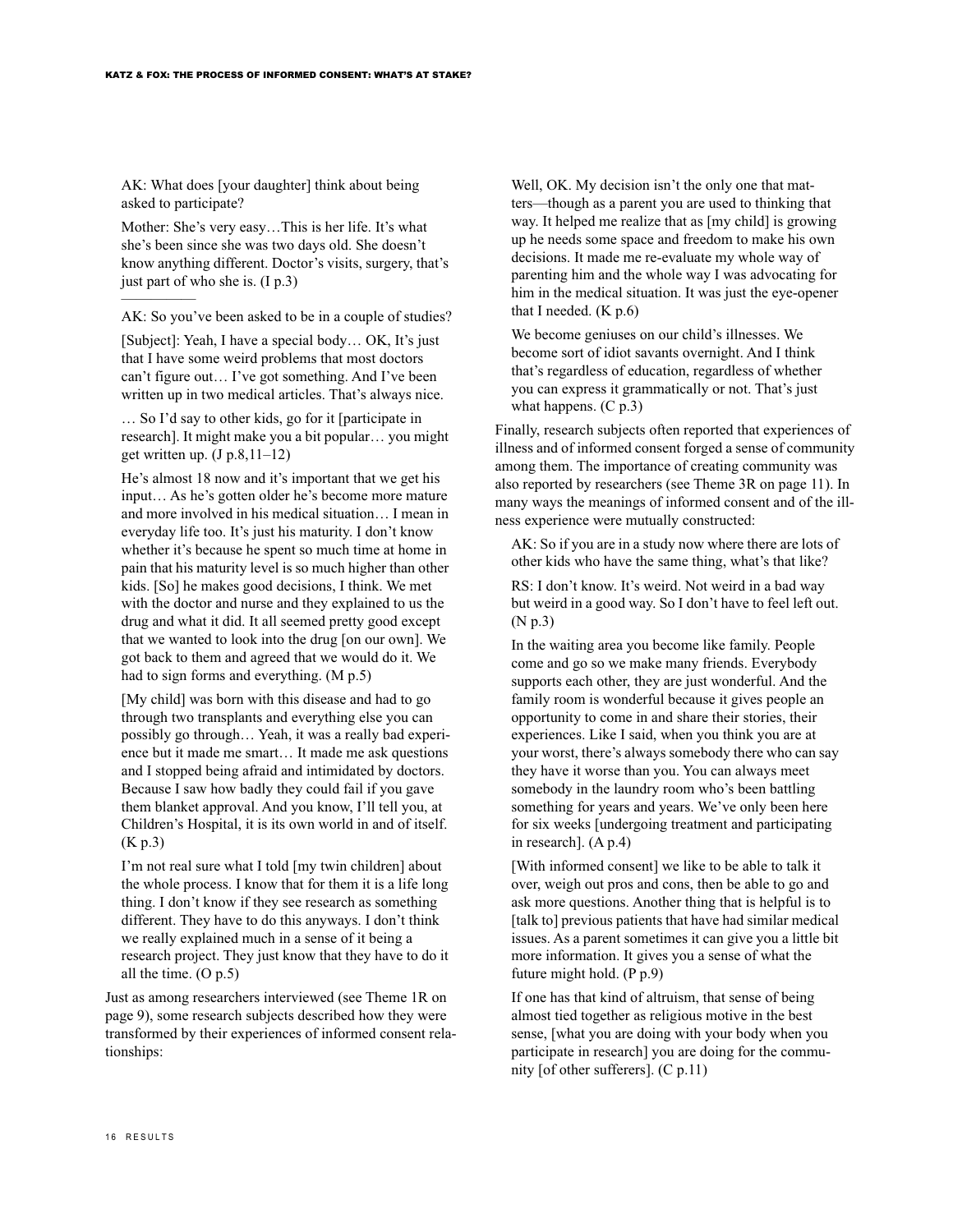#### <span id="page-22-17"></span><span id="page-22-14"></span><span id="page-22-5"></span><span id="page-22-0"></span>*Theme 3S: Structure of the informed consent process*

<span id="page-22-18"></span><span id="page-22-8"></span>**Valued Qualities.** Research subjects expressed a clear picture of what qualities they value in the process of informed consent as did researchers (see Theme 2R on [page 10](#page-15-0).) Among these, the process should emphasize the "voluntary" nature of participation (B p.9, M p.2, C p.10), be presented in a "clear," "complete," (M p.3) "calm," (K p.4) "open and honest" way in a "comfortable place" which is "private" and with "no pressure" (B p.9, B p.5, I p.6) applied. To quote one parent:

<span id="page-22-10"></span>"that's always a bit routine or clichéd [but]…you really do have to get to a spot where you don't feel pressured because so much with these sorts of decisions…hangs on them. (C p.11)

<span id="page-22-2"></span>**Communication.** Nearly all subjects pointed out the importance of communication in the process of informed consent. To quote one respondent: "Communication is huge". (P p.8) Overwhelmingly, respondents indicated that the researcher obtaining consent must "know the audience". (I p7) In other words, the researchers' tone, vocabulary and level of discussion during the informed consent process must be appropriate to the audience. (B p.11, E p.5–7, G p.11, I p.5–9, J p.4, M p.11)

Moreover, some spoke out forcefully against communicative approaches to informed consent that hinted of "sales pitches" or that seemed like "commercial transactions." The process should feel like "an invitation" (B p.9) and "doctors should have manners" (I p.9)—be courteous and respectful in their communications with research subjects.

<span id="page-22-12"></span><span id="page-22-6"></span><span id="page-22-4"></span>**Timing.** Many research subjects mentioned the ways that "timing" made an impression on their experience of the process of informed consent. Sometimes the acuity or complexity of a specific health circumstance and its emotional impact complicate families' abilities to engage in that process comfortably. In these situations, the importance of families' social networks and relationships between subjects and researchers become especially critical.

<span id="page-22-16"></span>We were asked to participate the day before her surgery. So we were kind of numb because it was like a ton of bricks to us. This didn't happened to our child. But when they came by to talk to us, they just explained…. I really didn't have a problem with the way we were approached to begin with. They asked if it was alright before they even approached us. I guess they wanted to make sure it was a good time. (I p.5)

Sometimes you don't want to be included because it's too much. But other times you want to know what's

going on [with research]. I guess it's the timing. (I p.10)

<span id="page-22-9"></span>We were given a lot of information at once. So that was something in itself to absorb. We were at the same time, or not too much later, told about the study. We were given some paperwork to take a look at, to sign if we were interested in participating. We were given the opportunity at that time to ask some questions but I must say, there was a lot of information being thrown at us….Being lay people, we didn't know enough appropriate questions or concerns to ask a lot of intelligent questions… But I think ultimately we decided to participate because we had a lot of faith in the people we were working with. (D p.1)

When you are under pressure or stress, words flow over your ears like rushing water. There was an [informed consent] form, but I couldn't even see that. I needed to be separate for a little while. And that brings up another ingredient which is time. I don't know how you take care of the issue of time, but it should be considered if at all possible. [You need time to consult with friends and to gather your own information]. (C p.3)

<span id="page-22-15"></span><span id="page-22-13"></span><span id="page-22-7"></span>**Understanding.** Almost all research subjects pointed out "understanding" as a key aim of the informed consent process. As previously noted above, this topic is elaborated in the ["Discussion" section on page 21](#page-26-1)). From their perspective, this aim is difficult if not impossible to achieve though it is best approached by asking questions:

<span id="page-22-1"></span>You need to be fully informed about what are the risks for yourself and your children. [Yet] I don't think you can ever be fully informed. There's always going to be a question. (D p.5)

<span id="page-22-3"></span>Moreover, for research subjects, "understanding" is best pursued as a two way process—an interactive exchange between researchers and subjects:

<span id="page-22-11"></span>Ultimately, one "understands" when the reasons, motivations, and expectations of the research in which one is engaged are discussed and grasped:

I think from a child's perspective it would be better for them to be able to read the reasons why they are doing a study and what they would like to achieve, as opposed to an adult who gets to read about so and so who is doing the study and that all your rights and privacy are protected. Yeah, so what? Somebody has to help them think through the process… Why are you doing this and why me? And I know that is the question that every child in this hospital is asking "Why me?" If you can make it into a positive because "maybe if we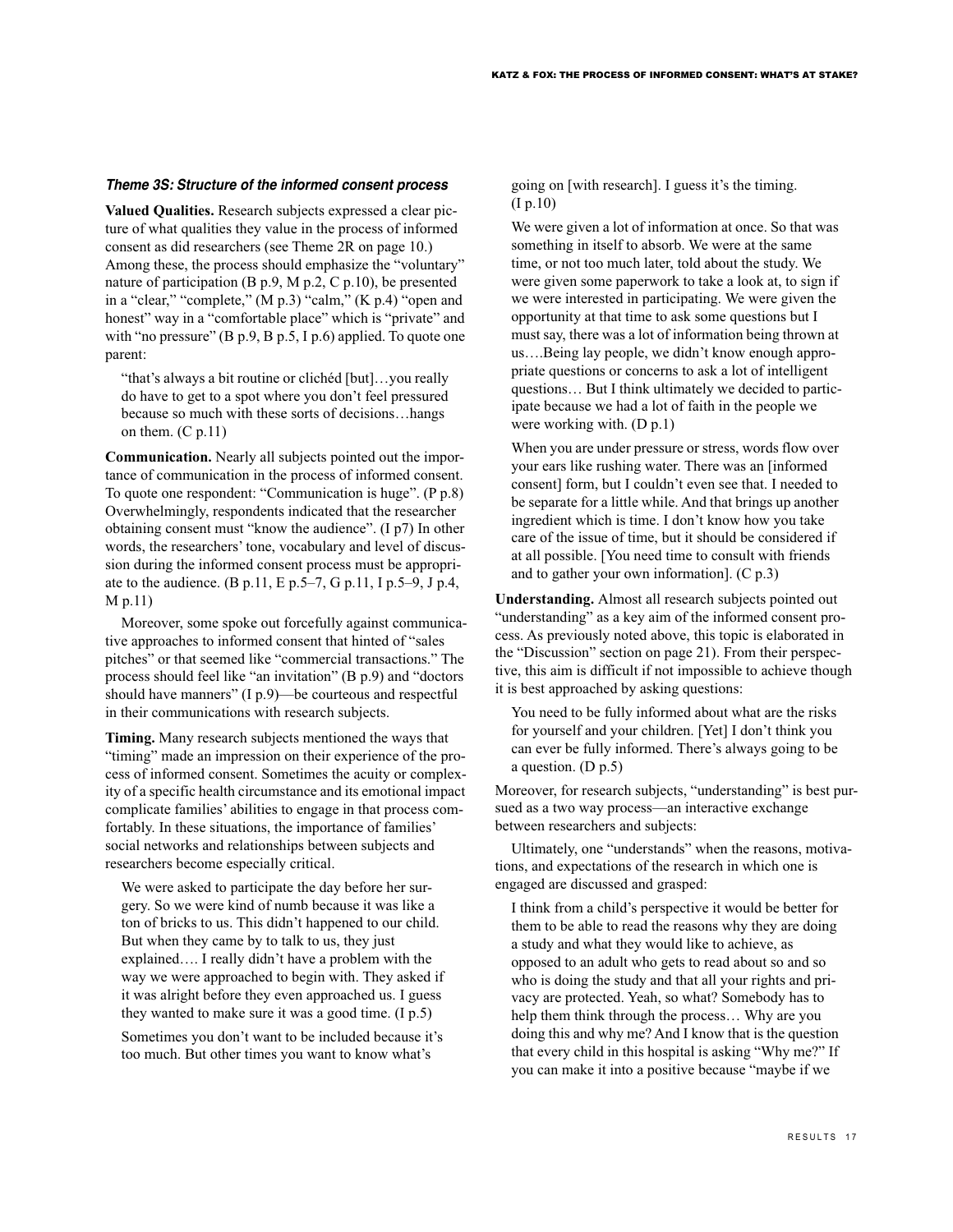can talk to you and we do this research we can change things. Do good changes, positive changes. That's why we are talking to you. And also because you count."  $(G p.5–6)$ 

Understanding is about figuring out how they are going to hear what I am saying. To inform someone is to let them know they are being included. (G p.10)

<span id="page-23-12"></span><span id="page-23-3"></span><span id="page-23-2"></span>**Engagement of the Child.** Most research subjects and their families expressed strong ideas about the importance of engaging young people in the process of informed consent. To a very great extent they portrayed inclusion of the voices of subjects as a force for strengthening and sometimes even transforming the informed consent relationship in profound and positive ways. On the other hand, when subjects are excluded from the conversation, they feel alienated from the process of informed consent and disaffected by the experience of research.

<span id="page-23-1"></span>I do bring her into the decision-making process. I have for a long time because I think it's easier for anybody to accept what is going on and be comfortable with what is happening if they know why it is happening… This is really her life. (G p.2)

One time that I didn't tell her something [about participation] she got really upset with me and said, "You know, Mom, It's my body and I have a right to know." (I p.3)

I guess I'd have to take [my son's] lead and say that you have to involve the patient. Even if the patient is a minor, he still needs to be involved, maybe everything explained to [him] at [his] level, whatever that level is. I don't know…I've noticed that if people ignore him and his concerns, that's a reason for him not to like them. It doesn't just go away, that's always there: "That person ignored me." (M p.9)

<span id="page-23-4"></span>Ask the kid mostly. Because, like, it really depends on family structure, how everything works in the family. But let the kid know that [he] has a choice in it, too. At least try to. (J p.4)

Something that frustrates me beyond belief is that I'll ask a question of one of my doctors. And when he replies, even though I asked the question, he speaks in the direction of my mother. That's something like when a witness looks at the judge. I asked the question, so look me in the eye. I think that's the one thing I would like to change all around. [Sometimes] I have to say, "OK,  $[look]$ , I'm over here." (L p.6–7)

INT: Do you have advice for researchers about how they should talk to kids?

Subject: I guess they could just ask basic questions like you were asking me… I think we should be included in the conversation.  $(N p.4)$ 

<span id="page-23-16"></span>Talking to kids is important because you are allowing them to know you value their opinion and their opinions are going to make a difference. It is not just another blood test or X-ray or any other kind of test that is going to get stuck in the pile someplace and who cares.  $(G p.6-7)$ 

<span id="page-23-11"></span>Just because I don't have an M.D. after my name doesn't mean I want you to explain everything to me as if I were a dummy. You know how they have those books, 'Golfing for dummies," "wine tasting for dummies." I think too many doctors feel they need to be the authors of those books when they talk to patients. (L p.3–4)

#### <span id="page-23-15"></span><span id="page-23-14"></span><span id="page-23-13"></span><span id="page-23-10"></span><span id="page-23-7"></span><span id="page-23-6"></span><span id="page-23-0"></span>*Theme 4S: Politics of research*

<span id="page-23-9"></span><span id="page-23-8"></span><span id="page-23-5"></span>Some research subjects offered insights into the politics of medical research as they reflected on their experiences of informed consent. Their perspectives on how the interests of researchers and research institutions shape the process of informed consent are few but trenchant and captured in the following examples:

There's definitely doctors out there trying to gain notoriety through stuff [like research]. And depending on their morals, what will they do to get it? It's just like there are good ones and there's bad ones. Just like in any other profession. People are always talking about doctors this, that and the other thing. But they are just people. (B p.14)

Researchers are not in such a big hurry all the time… And [their work] is for a whole different purpose. It's not about making money in the same way, you know, "Gee, if I do that many caths today, I'll make that much money." And the researchers are just a whole different breed of doctors anyway… They are all about the beauty of the knowledge. It's that they are after the apple. (K p.11)

Informed consent is a sub-species of contract. And a contract involving consent is always the most difficult form because it's a fiduciary relationship. And contracts with fiduciaries are always subject to the vulnerabilities of emotion involved. [In addition] you're dealing with something where there are no guarantees and yet the contract is a form. These consent forms are designed to ward off litigation. They are not designed to protect the people in question. And because there are no guarantees, what you are really doing is warranting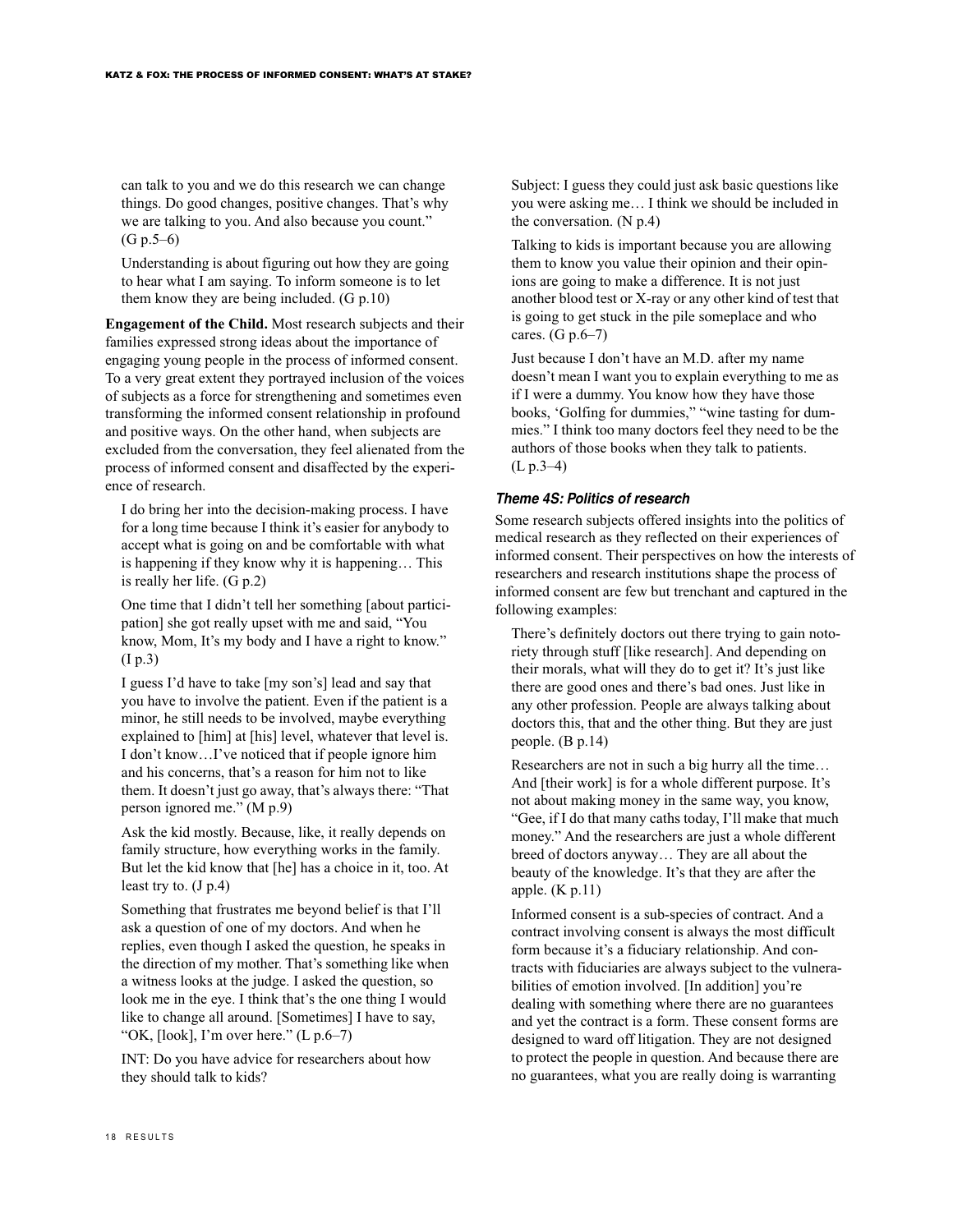<span id="page-24-19"></span>[the researcher and the research institution] against a particular outcome. And I'm not sure that's always clear to people when they are signing the form. They think of it only in terms of permission. What this is really about is not permission. It is about warranting the doctor [and hospital] against a lawsuit for a range of unpredictable outcomes… So how do you communicate that to somebody? [It's difficult] because [if you did], nobody would ever sign it. (C p.4)

<span id="page-24-6"></span>Where [the politics] becomes most troublesome is with people who are desperately ill… Where it is really life or death, my sense is that it is an extremely difficult line.I mean, I really have personally a lot of problems with the kind of human engineering that is being done now because I think the line has moved a lot in recent years, largely under pressure from pharmaceutical companies who want to recoup investments and who use payment as an inducement. And so the bodies of the very poor get transacted upon. And it's purely commercial... $(C p.11)$ 

## <span id="page-24-28"></span><span id="page-24-27"></span><span id="page-24-25"></span><span id="page-24-18"></span><span id="page-24-16"></span><span id="page-24-10"></span><span id="page-24-0"></span>**Thematic Summary III (Policy Makers)**

<span id="page-24-15"></span><span id="page-24-14"></span>Fieldnotes of interviews with IRB committee members were indexed according to three core themes uncovered by the authors: (1PM) What is informed consent?; (2PM) Administrative Challenges; and (3PM) The Politics of Informed Consent.

#### <span id="page-24-26"></span><span id="page-24-9"></span><span id="page-24-1"></span>*Theme 1 PM: What is informed consent ?*

<span id="page-24-8"></span>Policy makers were unanimous in their conceptual framework for understanding the conflicting meanings of informed consent. Many pointed out that informed consent is both a legal document and a relational process that unfolds over time.

<span id="page-24-13"></span>The IRB views informed consent as a formal document. Unfortunately [this document] has very little to do with the actual process of communicating with the family and either enrolling or not enrolling them in the study. All of the time in the IRB is focussed on the wording of the informed consent document… In many ways informed consent is a legal process. In the IRB we serve to try to achieve the letter of the law, not necessarily truth or justice. (AA p.2–3)

<span id="page-24-20"></span>Everyone knows that informed consent is not really a piece of paper. Yet on the other hand, it is a legal document. So a lot depends on the researcher's attitude. And the way he presents the legal document matters a lot. (GG p.1)

A lot of times participation in a study is a long process. It doesn't take place at a single time. The informed consent document doesn't permit or capture the fact that there is a prolonged give and take. (AA p.6)

#### <span id="page-24-24"></span><span id="page-24-7"></span><span id="page-24-2"></span>*Theme 2 PM: Administrative challenges*

<span id="page-24-22"></span>Policy makers pointed out some of the difficult administrative challenges that emerge from conflicting meanings of informed consent. Moreover, interview and fieldnote data reveal that policy makers also recognize how competing stakeholder interests sometimes require the privileging of particular meanings above others.

<span id="page-24-23"></span><span id="page-24-12"></span>I've been part of the IRB for [many years] and what I know is that the administrative changes [have become] painful. (AA p.1)

<span id="page-24-5"></span><span id="page-24-4"></span>The lengthy forms are intimidating for families. From the number of pages to the level of detail, I'm sure this must be overwhelming for [subjects]. And HIPAA only makes matters worse. It doubles the number of pages and makes them even more unintelligible to the researchers themselves not to mention the potential subjects. To me [they] are really complex legal documents. (CC p.5)

Since day one I have felt that the informed consent satisfies institutional, regulatory interests. It satisfies the guidelines. But we have no idea whether and how a family understands what is there. It's so complex. And it really has become more of a legal document than a tool for explaining to subjects what the study is all about. So most of the time families just say, 'Where do I sign?' They don't read it and I don't blame them. Sometimes I don't understand the forms either. (DD p.1)

<span id="page-24-21"></span><span id="page-24-17"></span>Historically, there has been an adversarial relationship between the IRB and researchers. Of course, I never felt that way. Regulations are very important, though not everybody's into them. (HH p.1)

#### <span id="page-24-29"></span><span id="page-24-3"></span>*Theme 3 PM: Politics*

<span id="page-24-11"></span>Often, policy makers identified a simple remedy to the problem of lengthy forms. As one put it succinctly: "You need to ask in plain language". (DD p.2) Nevertheless, the broader regulatory, bureaucratic and legalistic discourse about informed consent that rules the day in the current cultural and sociopolitical environment leaves few opportunities to enact this simple remedy and to do what makes most sense with regard to protecting subjects and engaging them in ways that promote understanding. From the policy makers'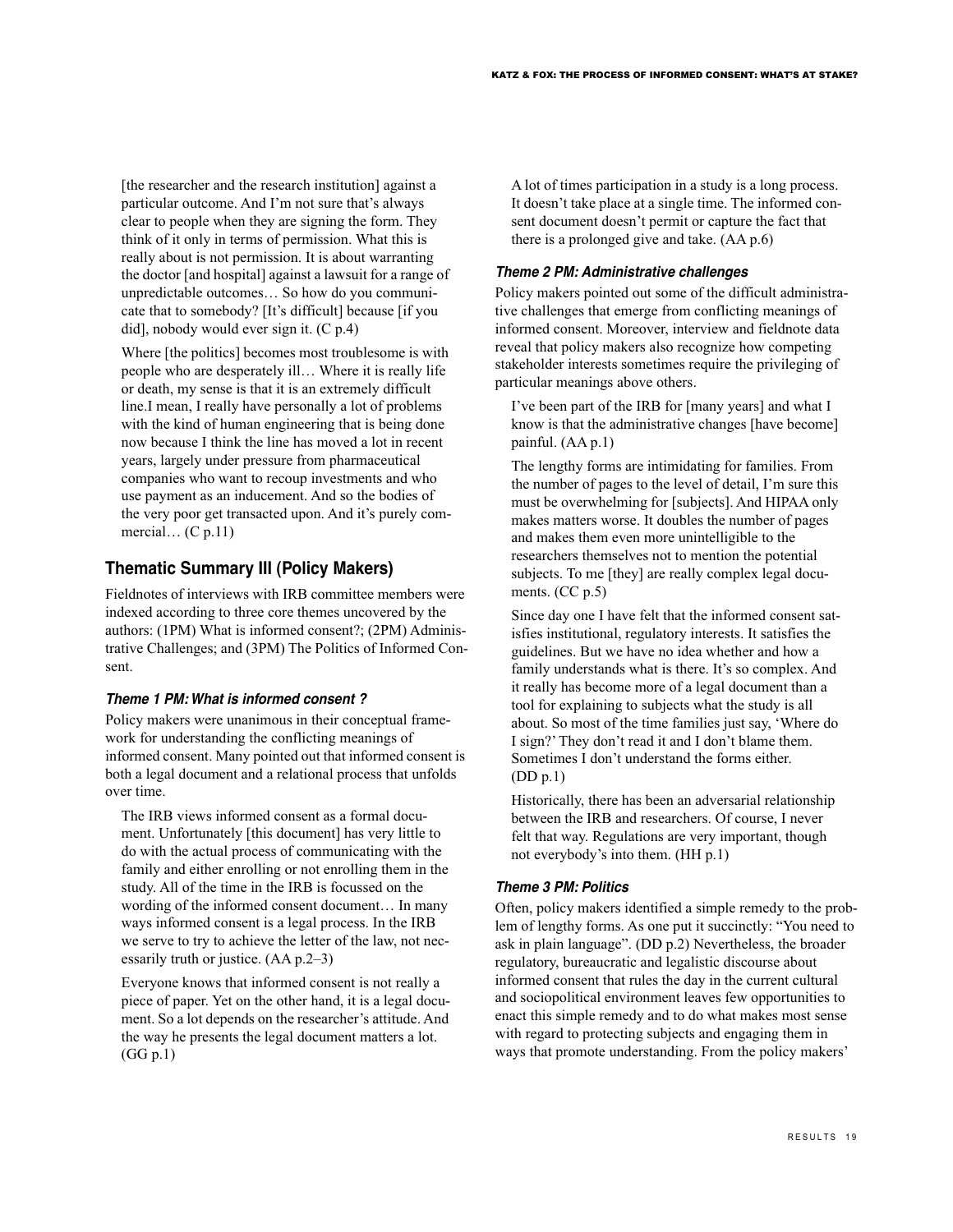perspective, struggles over contended meanings are the essence of the "politics of informed consent:"

Researchers think that the IRB should be there to help them. And though usually there is common ground, the IRB has a different function… They're 'the police on the street.' And people feel intimidated by police. A conflict arises because the researchers see themselves as trying to come up with better care as they advance their fields. And they see the IRB as trying to control

them. But the researchers feel they don't need policing. So there's this political struggle. (AA p.1)

<span id="page-25-1"></span><span id="page-25-0"></span>The problem is that the forms have become ridiculous. It's hard enough to understand the medical issues. And under pressure from the Feds, the administrative burden and complexity of the forms gets heavier and heavier. They just keep adding and adding. The push is for more and more regulation. (DD p.2)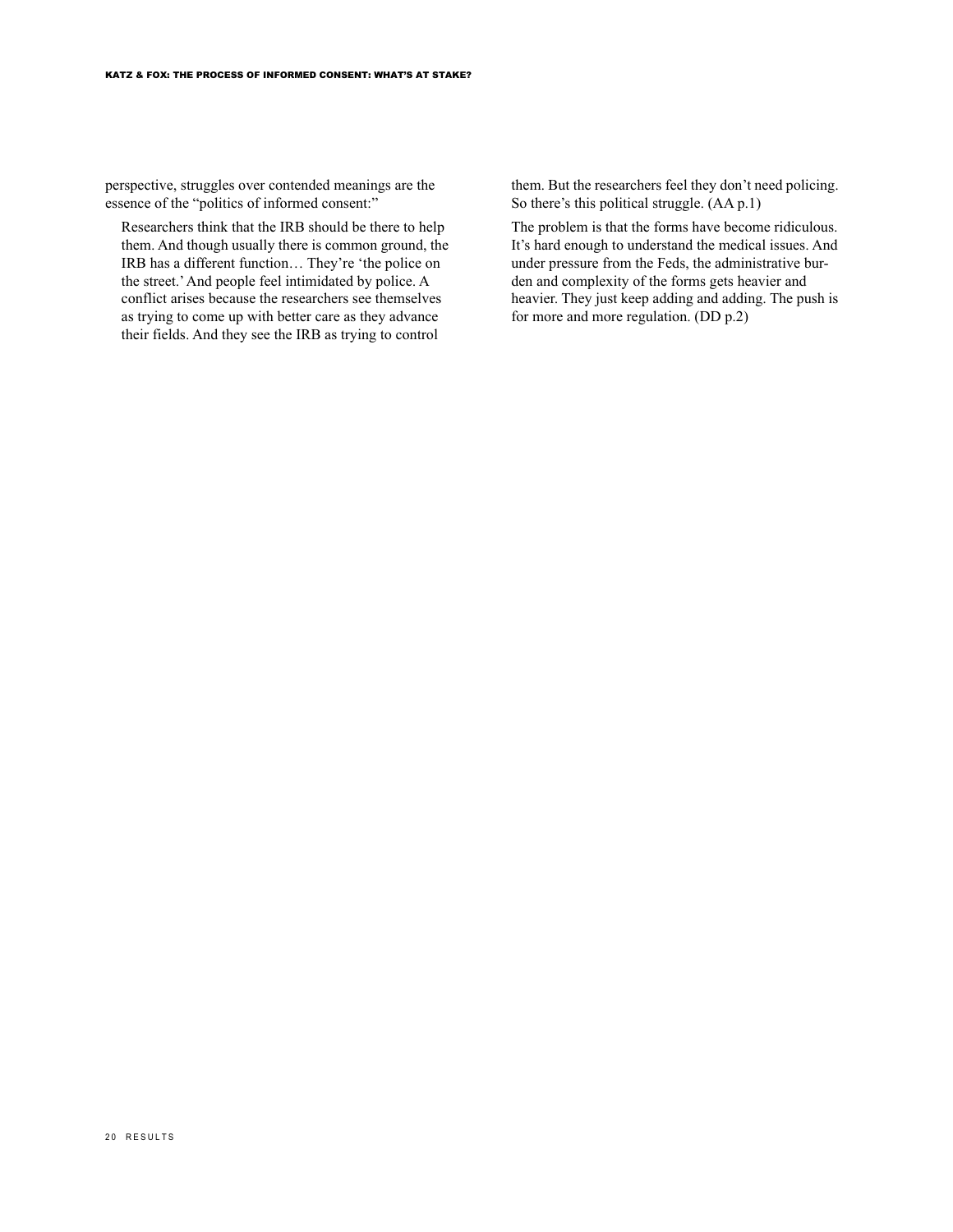## **SECTION 4 DI SCUSSION What's at Stake?**

<span id="page-26-22"></span><span id="page-26-9"></span>Ethnographic inquiry into the experiences of informed consent reported by a range of stakeholders—researchers, policy makers and research subjects—yields unique insights into a major contemporary social enterprise, illuminating the interests at stake and a range of conflicts that hold the potential either to strengthen or to put at risk the mission of protecting research subjects.

<span id="page-26-21"></span><span id="page-26-16"></span><span id="page-26-7"></span><span id="page-26-6"></span><span id="page-26-5"></span>The present study reveals three co-existing cultures at work in the fieldsetting—the culture of research subjects, the culture of researchers and the institutions they work within, and the culture of the policy makers, (*e.g.*, Institutional Review Board members) mandated by law and tradition to mediate between the other two. Each has different rôles and routines of everyday practice, different experiences, uses of language, and interests at stake within the social institution within which informed consent takes place.

<span id="page-26-10"></span>Our study shows that all stakeholders recognize the multiple meanings of informed consent. Nevertheless, for historical, social and political reasons, the prevailing "official" discourse of informed consent is legalistic, bureaucratic and technical (defined by administrative interests within institutions), regulatory (characterized by written rules and policies and means of enforcement), and textual (based on written forms and policy guidelines). A great deal is at stake for health research institutions to ensure that the "official" discourse is both correct and complete. Severe consequences ensue for any institution that does not adhere to the formal responsibilities and obligations imposed by official regulations (for example, see the New York Times, 05/25/99, "In Tests on People, Who Watches the Watchers?")<sup>1</sup>

<span id="page-26-13"></span><span id="page-26-4"></span>While the "official" discourse on informed consent serves to privilege and amplify the interests and practices of certain stakeholders, it mutes or silences the others. The current study uses anthropological methods to reveal and recover what is at stake in informed consent among researchers and research subjects whose voices have become marginalized by the "official" discourses.

<span id="page-26-23"></span><span id="page-26-8"></span><span id="page-26-1"></span><span id="page-26-0"></span>Stakeholder interests are sometimes in conflict. Tensions develop between the different parties:

<span id="page-26-15"></span>The IRB has a different function… They're "the police on the street." And people feel intimidated by police. A conflict arises because the researchers see themselves as trying to come up with better care as they advance their fields. And they see the IRB as trying to control them. But the researchers feel they don't need policing. So there's this political struggle. (AA p.1)

<span id="page-26-19"></span><span id="page-26-3"></span>That's because it [participation in research] isn't just 'altruism,' it's really more like enlightened self-interest. (VIII p.6–7)

<span id="page-26-20"></span><span id="page-26-17"></span><span id="page-26-12"></span><span id="page-26-2"></span>The data also show that researchers and subjects are not necessarily passive participants in "official discourses" on informed consent. They can (and do) articulate and exercise their own agency in the everyday practices of informed consent, showing a considerable capacity to make decisions and to take action both in their own interest and in the interest of others. This agency is often expressed in the form of resistance to the official discourses on informed consent. For example, all researchers interviewed in the course of this study recognize and satisfy the bureaucratic obligations imposed by the IRB and have made very sure that the subjects they recruited both read and signed the informed consent forms. Nevertheless, they are unanimous in their critiques of the complexity, length, and alienating aspects of overly legalistic texts that often confuse rather than "inform" the very subjects that these forms were apparently designed to "protect."

I'd rather just chat to them about [how to make the decision to participate or not]. The paperwork is an impediment. It gets back to where we started. Paperwork sometimes becomes an impediment to understanding. (VIII p.8)

<span id="page-26-18"></span><span id="page-26-14"></span><span id="page-26-11"></span>The most striking critique of official discourses of informed consent is to be found in the everyday practices of researchers and subjects. The central finding of this study is that the meanings of informed consent among researchers and research subjects are fundamentally *relational* (interpersonal and social), *experiential* and *performative* (*i.e*., what people know directly through their own senses, and do with their own minds and bodies in everyday practice), and *processual* (*i.e.*, unfold or happen over time). From the perspective of researchers and research subjects, meanings emerge from what is said and done as people interact in health research

<sup>1</sup> The economics of the research enterprise profoundly raises the stakes for many institutions. For example, federal regulators suspended Duke University's license to conduct research involving human subjects because of violations of ethics and safety policies (some of which involved informed consent forms), and all 2000 research experiments were temporarily called to an abrupt—and expensive—halt.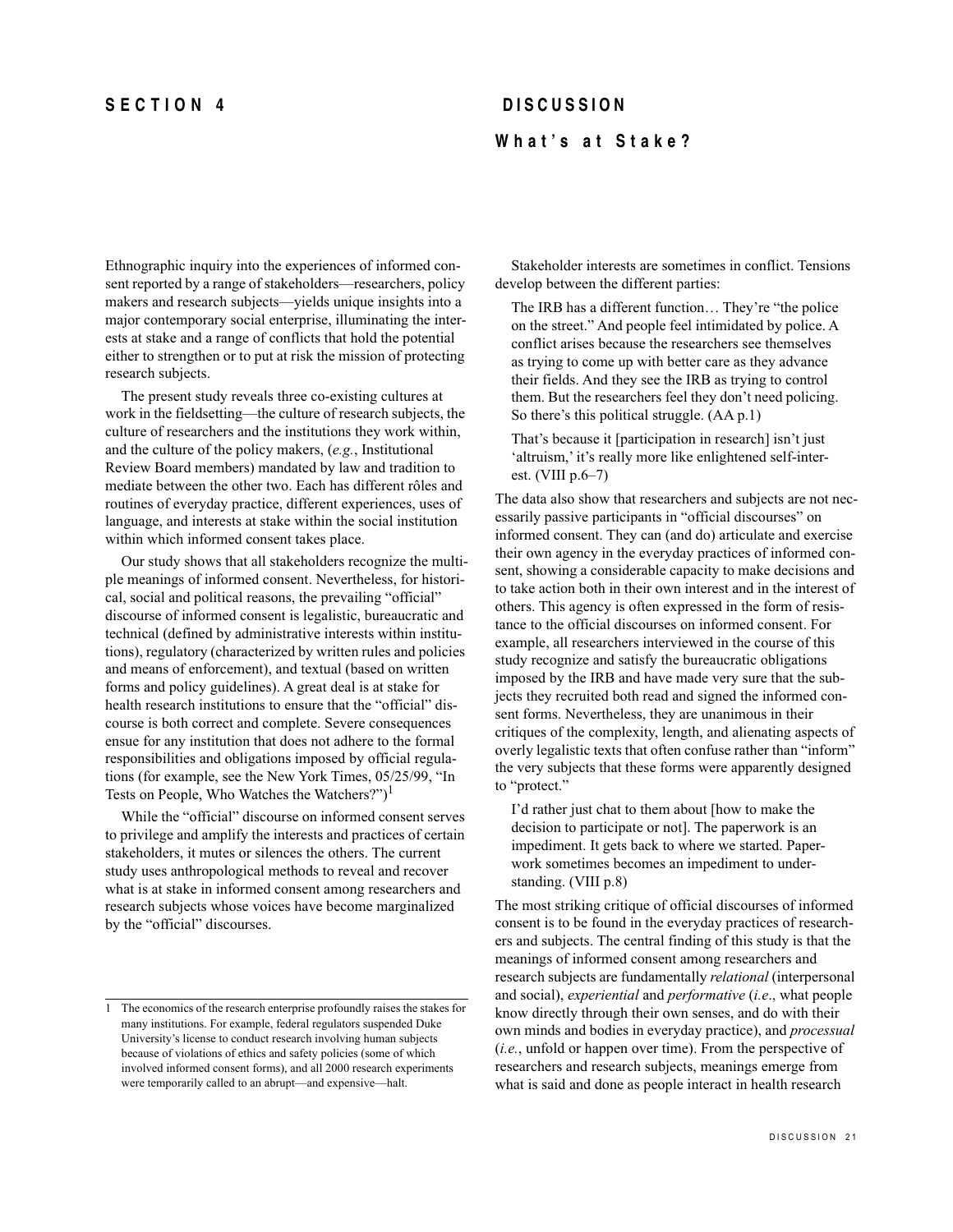and care institutions. From the "native's perspective" (speaking ethnographically), these meanings are as real and as powerful in shaping their experiences of what is most at stake in their day-to-day lives and work as any written rules or policies of the "official" informed consent discourse.

Research subjects also expressed politically sophisticated and strongly held opinions about the "official" discourses of informed consent:

These consent forms are designed to ward off litigation. They are not designed to protect the people in question. And because there are no guarantees, what you are really doing is warranting [the researcher and the research institution] against a particular outcome. And I'm not sure that's always clear to people when they are signing the form. They think of it only in terms of permission. (C p.4)

And yet, these same research subjects also suggested practical remedies for the problem of conflicting meanings of informed consent:

What's absolutely essential is that people feel that they are part of the process. They are not signing their lives away and consent isn't forced upon them. (C p.10)

<span id="page-27-8"></span>In short, informed consent is both a thing (*e.g.,* a text) and a set of actions experienced and interpreted by people who interact in the community that constitutes the field setting. In practice, signing the informed consent form is merely one moment within a far larger and more complex web of relationships and experiences that unfolds during the process of informed consent.

<span id="page-27-3"></span>Moreover, the agency and resistance of researchers in the process of informed consent explains the strong but still emerging backlash against the power of IRB committees evident in several recent publications (Warlow, 2004).

Notably, this study shows that even some IRB members who may be responsible for adding to the complexity, length, and, dare we say it, imponderability of the forms—are often keenly aware of, and frustrated by the burdens and limitations of the "official discourses" of informed consent:

The lengthy forms are intimidating for families. From the number of pages to the level of detail, I'm sure this must be overwhelming for [subjects]. And HIPAA only makes matters worse. It doubles the number of pages and makes them even more unintelligible to the researchers themselves not to mention the potential subjects. To me [they] are really complex legal documents. (CC p.5)

#### <span id="page-27-10"></span><span id="page-27-0"></span>**'Understanding' in the informed consent process**

<span id="page-27-5"></span>Conflicts are essentially a struggle over interests and meanings. Ethnographic inquiry reveals, for example, that "understanding" is a key aim of the informed consent process. Yet among the various stakeholders with different interests, there are also different meanings of "understanding". Ethnography is a powerful tool for revealing this diversity of meanings and interests.

<span id="page-27-14"></span><span id="page-27-12"></span><span id="page-27-6"></span>Recognizing the different meanings of understanding, and the ability to navigate among them, are critical activities that are fundamental to the process of informed consent. For families, this understanding often involves gaining insight into a very different world—the medical culture—as well as remembering and making sense of just how and why they became part of that world. For researchers, understanding involves communicating the essential information that they think families should know—*e.g.,* the risks, benefits, purposes, and commitments involved in research participation. For IRB members, understanding means that the subjects and families can rationally recall the facts that were spelled out in the informed consent document.

#### <span id="page-27-16"></span><span id="page-27-15"></span><span id="page-27-11"></span><span id="page-27-1"></span>**What is in the word 'understanding'?**

To the research subjects in our study, understanding is more than mere words and language; they see it as a process of engaged involvement between researcher and subject, tailored to their own particular interests, needs, capacities and circumstances. This has particular implications for children, as one parent pointed out:

<span id="page-27-18"></span><span id="page-27-9"></span><span id="page-27-4"></span>Some people have more patience [with children] and are better able to think of [how best] to phrase an answer or a question or a statement [so that they understand]. (G p.10)

<span id="page-27-13"></span><span id="page-27-2"></span>Among the research subjects, understanding is a two-way learning process. Being informed involves their being made aware of the facts of participation, as well as "letting [child subjects] know they are being included" (G p.10):

<span id="page-27-7"></span>You can't expect a three year old to be able to really comprehend but I think in her own way, just understanding that it wasn't something that was being done to her, that she wasn't being hurt without a reason, and that ultimately there was a benefit. I think [inclusion] is really important even for little kids. I always get very annoyed when I see people talking down to small children. There is something that isn't working. (G p.2)

<span id="page-27-17"></span>Researchers emphasize that understanding evolves over time. It is important to them that informed consent is an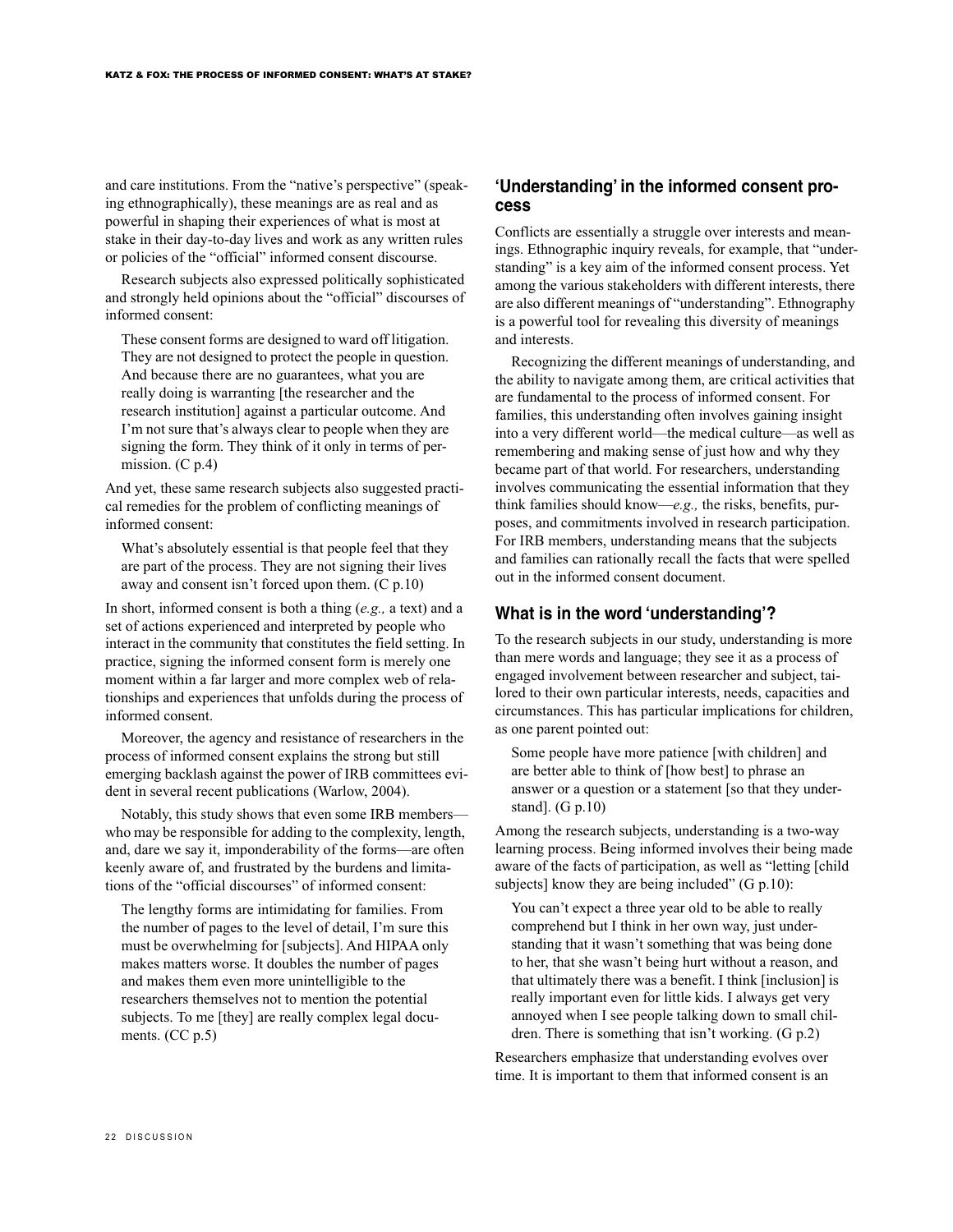<span id="page-28-3"></span>ongoing process, not merely a single event or the signing of a document. The experience of being informed requires tailoring to the needs of the subject, requires time to be made for subjects to deliberate and for the subjects to the provided with sufficient ongoing access to the researchers.

For me, all patients, at all levels must understand what the risks of the test are, what the concrete discomforts are, but not everybody has to understand how the machine works. Again, for most parents, they are operating at the level, "could it hurt? Could it have any long lasting consequences? (I p.4)

<span id="page-28-16"></span><span id="page-28-11"></span>Extremely sophisticated patients can make extremely sophisticated decisions about cutting edge and they don't need any doctor. They come in and say, "I want this." And the consent is just a formality because they want it and they don't really care what I am going to tell them. Unsophisticated patients, the worst thing that can happen is that they trust a doctor because he is a doctor and go for something that isn't really right for them. Somehow you have to make it clear that there might be some risks for them. I guess it's in presenting the alternative. (VIII p.8)

But understanding is difficult because it is hard to know if somebody understands you [or if] families just want to please you. I think it's important to ask quite few times if families have questions, if they need anything clarified (IXb p.1)

We want them to know that informed consent is a moving target. So, their sense of being informed is going to change over time (VIa p.6)

It's imperative that the people understand what the research study involves for the patient but they can understand it at different levels of knowledge. (I p.4)

It's really important that they really do understand what it is that they are about to do.

I think that's it. Just to make sure they take their time, they review it they answer their questions, they think really thoroughly about it and that they are really comfortable with it. (IXa p.9)

<span id="page-28-4"></span><span id="page-28-2"></span>Competence in obtaining informed consent requires a keen sense of "where parents are 'coming from'." Mastery of the process of engagement is part of the challenge and artistry of informed consent:

And you might start out also with one concept of where the parents are coming from and discover in the iterative process of the consent that their level of understanding is way higher or way lower that you thought. And so, I think the informed consents are challenging.

<span id="page-28-14"></span>It's challenging to feel like you did the best you could for each patient. (I p.1)

<span id="page-28-10"></span>I just think it's being empathic. I don't have a full knowledge of what they are going through but I can really see… the tip of the iceberg of what they are going through so I just try to let them know, that I can see just a little bit of what they are going through. (VIIb p.2)

Among researchers, understanding—which, from their perspective, is the point of deliberation—also requires that the subjects grasp the purpose of the study:

<span id="page-28-18"></span>Well, I'd like them to understand mostly what the important question is…What I think most important is they understand what we are studying and why we are doing it. (VIIa)

The "two-way" nature of understanding from a "practice" point of view is made quite evident in how the researchers spoke about the ways they assess interactions moment by moment during the informed consent process:

If I wasn't comfortable with them understanding what the study means, then I wouldn't continue. But it's in the first 15–20 minutes after explaining to them what the study is, what it means to their family, what are risks and discomforts can be and what the benefits are [that are so important]. It's also crucial to make sure they know it's a voluntary thing. And you have to give them room to ask questions. If they feel comfortable at that point, then I think that's the first step of informed consent. Like I said, it's a process. (V p.7)

<span id="page-28-17"></span>[These are] the only things I can think of: questions, comments, and kind of facial expressions they have like if they nod. They [might not] say anything, but you can still get a sense of whether they kind of grasp it. (II p.4)

## <span id="page-28-9"></span><span id="page-28-7"></span><span id="page-28-5"></span><span id="page-28-0"></span>**From recall to remembering**

<span id="page-28-15"></span><span id="page-28-13"></span><span id="page-28-12"></span><span id="page-28-8"></span><span id="page-28-6"></span><span id="page-28-1"></span>The "official," regulatory discourse on understanding in informed consent typically emphasizes what facts the subjects can recall from a written document: *e.g.*, what is the purpose of the study; what are the risks and benefits. There has been recent interest in what and how subjects recall (Stenson *et al.*, 2004). But among the subjects in our study, the recall of facts was only a part of the understanding that they felt took place as they interacted with researchers over time. In other words, the subjects remembered more than just the facts, and this prompted them to talk about the social and emotional context of informed consent—what was going on before, during and after the signing of the written document.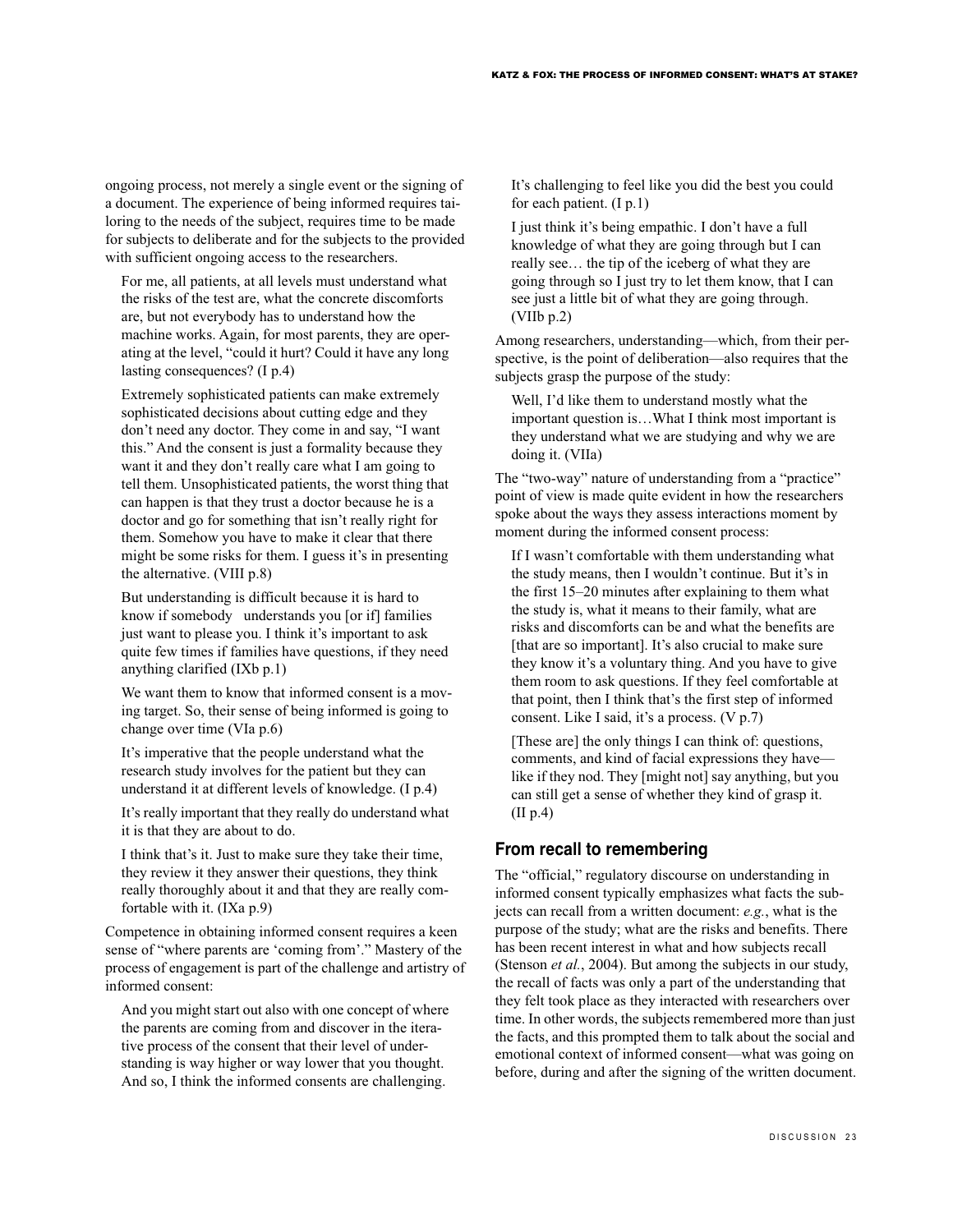<span id="page-29-19"></span>Often during interviews with research subjects, a critical moment of remembering experiences in which informed consent was obtained around a serious illness, would be accompanied by tears or other markers of deep emotion. For example:

I think everybody [who has benefited from research] wants to give back. Maybe [I feel this way] because [my son's] outcome was good. But if I knew then [laughing] what I know now [18 years later], I would be ever so wise. I had no idea. [Subject begins to cry]. I'm sorry. It's just a roller coaster. You just don't know. What's that saying: 'Life is like a box of chocolates. You just never know what you are going to get." (E p.6)

#### <span id="page-29-17"></span><span id="page-29-15"></span><span id="page-29-0"></span>**Pivotal Moments**

<span id="page-29-11"></span>The process of informed consent is also characterized by pivotal moments. Here, multiple interests and contested meanings are negotiated between the stakeholders. At pivotal moments, the balance of authority shifts, and relationships between stakeholders are transformed.

<span id="page-29-24"></span><span id="page-29-8"></span><span id="page-29-4"></span>Oh, my gosh! He transformed! He was transformed. I think partly, being able to talk… basically he said, "I still don't feel like I want to release my information." And "that's fine, it's totally voluntary, you don't have to do this. He became a teacher… (VIIb p.11)

<span id="page-29-22"></span>What does it mean to listen to what has been silenced? To really hear what is at stake for potential subjects as they decide whether or not to participate in research? The "Case of the Boy Who Said No" is one answer to these questions. First, it was striking that a child exercised his own agency and autonomy by saying 'no' to participation in research at a moment when his parent had already agreed on his behalf. What was especially remarkable in the case was that both researchers and policy makers acted to protect the young subject by listening to him and taking his word and point of view seriously. From the researcher's perspective, it became a "pivotal moment", and for the parent it was no less of "an eye-opener". The experience of that particular informed consent process came back in vivid detail as each spoke about what was most striking and reflected on what they learned, and other researchers resonated with the importance of learning from challenging subjects, *e.g.,*: "It's more when people don't participate that I learn from them… The ones that say 'no' stand out," began the researcher as she recalled the experience which still stays with her. In the words of the P.I., "Never before did we have a parent say: 'yes,' and the child say 'no' in something that is, as sort of non-significant as [this] was."

<span id="page-29-14"></span>In this particular case, researchers, parent and child alike were shifted out of their familiar rôles to discover what was at stake for each. They moved from simply assessing facts, *e.g.*, "he needs the drug any way," and "I'm the parent who decides…", to acknowledging and addressing the subjects' concerns:

<span id="page-29-5"></span>…Especially when it comes to chronically ill children, they have so very few options, and such little control over their world, that when you can give them the power, you should, even if hurts the study. (K p.13)

<span id="page-29-16"></span><span id="page-29-1"></span>A careful consideration of pivotal moments can be very productive (Katz and Shotter, 1996) since they frequently illuminate what might otherwise go unnoticed. In the case of the boy who said 'no', both researcher and parent were struck by the child's saying 'no' to what was previously seen by the PI as "non significant"… a matter of fact. In the researcher's words, each stakeholder was transformed by listening to the subject. "They took mine over my mother's", the boy said, "that was as a surprise!" Yet there was 'the more': "he became a teacher," said mother and researcher alike. In conversation with each, further elaboration and refinement illuminated new possibilities for practice and for 'going on': "It changed the way we do informed consent" said the researcher: "We now always include the child".

<span id="page-29-10"></span>Moreover, the experience made more visible taken-forgranted-notions of parenting. The boy's mother saw the episode as the sign she was looking for: that her son was ready to take on more responsibility with regard to managing his own illness.

<span id="page-29-21"></span><span id="page-29-7"></span><span id="page-29-3"></span>This case is an example of how relational aspects of the process of informed consent can transform the participants: parents, children, researchers and policy makers. What are often experienced as separate cultures can also be understood as intersecting realms of action with the capacity for the transforming and benefiting all stakeholders.

<span id="page-29-18"></span><span id="page-29-13"></span><span id="page-29-12"></span><span id="page-29-9"></span>What emerges from this exercise is a portrait of informed consent as a dialogic process in which all stakeholders can fruitfully engage. Inspired by the preeminent scholar of informed consent, Jay Katz, we move from what has been the silent (or silenced) world of the subject to hear the voices of all who participate (or choose not to participate) in medical research. In effect the potential exists to move from a monologue of disclosure to a true dialogue (Katz, 1980, 1984, 1998)—from merely assessing 'information' to supporting the 'participation' of all relevant actors in the research process.

<span id="page-29-23"></span><span id="page-29-20"></span><span id="page-29-6"></span><span id="page-29-2"></span>Listening to the concerns of the research subject has led to innovation in informed consent in ways that strengthen relationships central to the social process.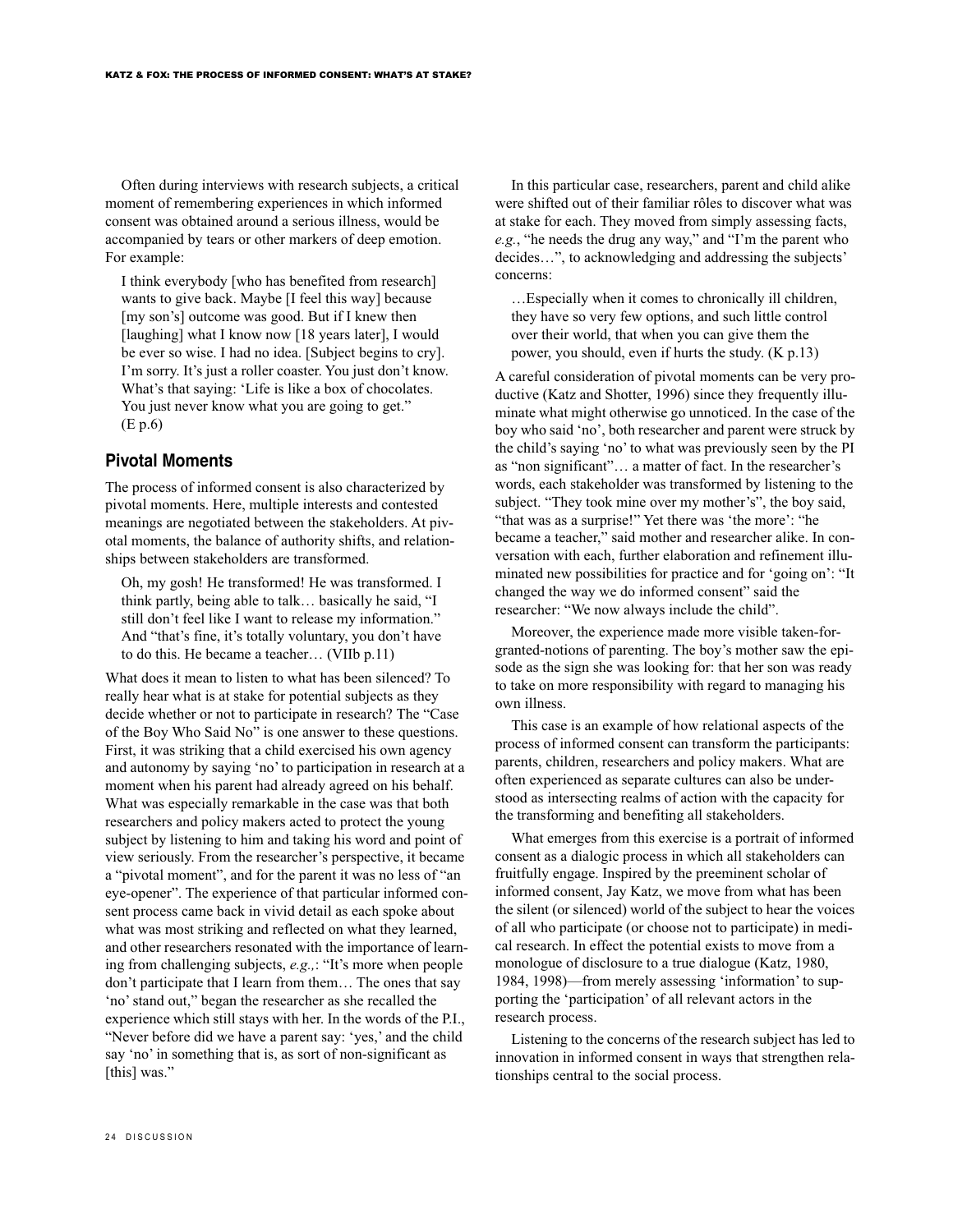#### <span id="page-30-12"></span><span id="page-30-1"></span>**Informed Consent is Relational**

<span id="page-30-19"></span><span id="page-30-8"></span><span id="page-30-7"></span><span id="page-30-6"></span>In this study, our approach to the fieldwork has been marked by a special kind of dialogue—one that invites mutual inquiry—in which family and researchers were invited to articulate and elaborate their concerns and experiences. We responded dialogically to *their* ideas and what matters to them, rather than imposing upon them a series of monological solutions of *our own* professional devising. These meetings *made visible* (in the sense of allowing them to be voiced) values, questions, and moral dilemmas that would otherwise pass by unnoticed. In this intersection of the different 'worlds' of families and researchers, each offered advice and suggested new possibilities and procedures that might enhance the process of informed consent. These are presented below as major findings, recommendations, and areas of concern.

<span id="page-30-23"></span><span id="page-30-13"></span>**Major Finding #1**: The key stakeholders—patient/subjects, parents and researchers—all see informed consent in *relational* rather than regulatory terms, *i.e*., the process involves the gradual creation of a multi-dimensional relationship, whose strands evolve over time. It is not, and cannot, be a single contact that ends when a consent form is signed.

<span id="page-30-18"></span><span id="page-30-9"></span>All participants suggested that the process works best, that tensions are reduced, that patients are most protected, when informed consent is much more than a "meeting of strangers," when it gives rise to an engaged involvement among all concerned. This kind of *involvement* only occurs, however, when the subjects' voices are heard, when researchers are accessible for additional questions and concerns, and when they are attentive to the context—particularly to issues of timing in acute settings, and of responsiveness in high-stakes and chronic situations.

<span id="page-30-24"></span><span id="page-30-21"></span>**Major Finding #2**: Parents, subjects, researchers, and IRB members revealed a detailed knowledge and subtle understanding of the informed consent process, as they became involved and engaged in our research interviews and as they reflected on their serious concerns about the actual conduct of the process.

These findings form the basis for our remaining conclusions. Our first, and most important, recommendation will be further elaborated in subsequent more detailed recommendations and concerns. It can be stated as follows:

<span id="page-30-22"></span><span id="page-30-17"></span><span id="page-30-16"></span><span id="page-30-0"></span>**Major Recommendation**: The IRB should continue to foster the atmosphere of mutual inquiry and dialogue among all stakeholders begun in this research, and move to legitimize the *social* aspects of informed consent by: a) developing "informal" or "unofficial", as well as formal, official relationships between researchers and the clinical investigations office, and b) by working to reduce those circumstances that are overly bureaucratic and which get in the way of relationship building.

<span id="page-30-14"></span><span id="page-30-5"></span>The other recommendations are organized around navigating the different 'cultures' at Children's Hospital: a) between IRB and researcher, and b) between researcher and family subjects. The specific recommendations that emerged from our study have been further broken down into various subcategories: those for researchers, for families, and for the IRB. Within these divisions, we also discuss the factors that impede a relationally responsive informed consent process.

#### <span id="page-30-2"></span>**Navigating different 'worlds', interests and meanings of families, researchers and IRB**

<span id="page-30-10"></span>From the data, we can begin to sketch out *the scene of an ideal informed consent process* with sufficient time allotted for several conversations, and for all participants to come to an understanding of what is at stake in decision making, and how it is being evaluated from each other's point of view.

<span id="page-30-20"></span> Because our study was situated within the practice of informed consent as part of the research process, it made visible the ability of many researchers to make sensitive judgment calls, to acknowledge the context of what was at stake for the families; to see informed consent from the multiple views of all participants. In navigating what is at stake for multiple participants, the practice of informed consent is not a simple input-output model, but one that must rely on judgment, trust and flexibility for the protection and regard of human subjects.

<span id="page-30-25"></span><span id="page-30-15"></span><span id="page-30-11"></span>In this intersection of the different 'worlds' of families and researchers, each offered advice and suggested new possibilities and procedures that could enhance the process of informed consent which are described in detail below.

#### <span id="page-30-4"></span><span id="page-30-3"></span>*Collaboration*

An over-reliance on external procedures can contribute to an atmosphere of tension which would constrain the researchers, however well intentioned, from tailoring their approach to particular circumstances.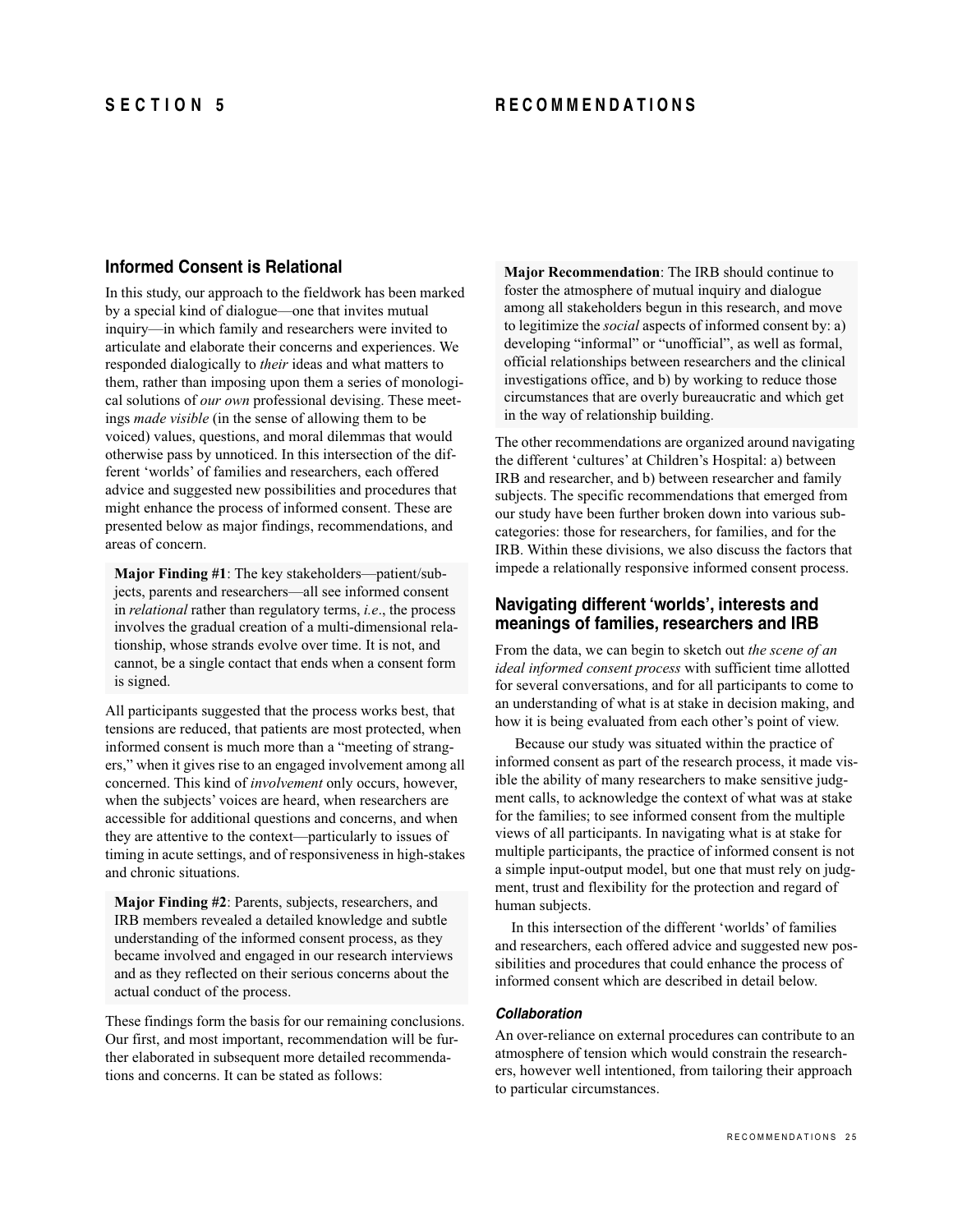<span id="page-31-15"></span><span id="page-31-12"></span>**Recommendation #2**: To promote flexibility within the informed consent process, it is important to demonstrate trust in the researcher's judgment, rather than adopt what has been characterized by some IRB members as a "heavy handed" regulatory approach.

#### <span id="page-31-0"></span>*Enhancing opportunities for creative intersection between 'worlds' of research and clinical investigations*

<span id="page-31-9"></span>**Recommendation #3**: "Informal" contacts are important; they build the capacity for responsiveness. It is important to recognize the "unofficial" aspects of interactions between researchers and the CCI.

<span id="page-31-13"></span><span id="page-31-4"></span>Our findings include accounts of researchers who have contacted the Committee on Clinical Investigation (CCI) with questions, and of subjects who call with concerns or "complaints". While each "culture" may see a dilemma differently, it is only after acknowledging what is at stake for each—researcher, parent, child and IRB—that fresh solutions can be found. One member of the research staff still talks of how helpful the CCI was when she was faced with a challenging situation.

This level of responsive attention became part of a larger transformation of rôles and creation of new practices that enhanced the informed consent process. In such cases the CCI can function as a relational resource, navigating the concerns of each actor in this local moral world (Kleinman, 1995), rather than as an instrument of surveillance. "They didn't make me feel like a Neanderthal," said the researcher, "And we all learned a lot."

**Recommendation #4**: Recognize and reward those innovations by researchers that enhance the informed consent process.

<span id="page-31-11"></span><span id="page-31-7"></span><span id="page-31-6"></span>In the course of our study, we learned of innovations by researchers and PIs that enhance the consent process which developed in *response* to particular circumstances. One department offered the option of audio-taping the informed consent meeting to families whose first language is not English. These families found it very helpful to be able to take the audiotape home to review it on their own, or with trusted supports. This practice was so well received in that particular department that it has been offered to other families *as an option*. In another department, researchers have chosen to include informed consent as one of a series of ongoing family meetings. Other researchers found it most useful to include the informed consent in a joint meeting scheduled in advance (see ["Families recommendations for](#page-35-0)  [families" on page 30](#page-35-0)) with both research nurse and PI

present so that each could provide relevant information from their own perspective.

<span id="page-31-5"></span><span id="page-31-3"></span>It is crucial to recognize that these new practices developed *in response* to what was important to families; they were not imposed externally. They could be considered as "naturally occurring resources" that can be modified and elaborated according to the particular circumstances. We emphasize that we are not suggesting that any particular innovation be replicated; it is not something that should become the next regulatory requirement, quite the opposite. What is important is to encourage an atmosphere in which researchers would feel sufficiently trusted to share such approaches as part of an ongoing dialogue about the process of informed consent.

#### <span id="page-31-1"></span>*Continuing the dialogue*

**Recommendation #5**: To continue the dialogue among multiple participants that began in this study, it would be useful to invite the participants—researchers, families, and IRB members—to be involved in ongoing, structured 'meetings' with the various stakeholders. This might start with an initial 'mini-conference' for discussion of the present report among researchers and family members where the major themes and recommendations could be presented and discussed, and suggestions for the next steps invited by the authors and others. Suggestions might include, but are not limited to:

- <span id="page-31-8"></span>**•** participation in monthly meetings about the process of informed consent. This would be a different kind of "challenging case conference" in which the various departments would informally present dilemmas, conundra, or innovative approaches to enhance the informed consent process. In such a forum, innovative suggestions might be prompted by discussions of enhancements that the participants might otherwise either take for granted, or not say out loud for fear of more surveillance.
- **•** an annual or twice-yearly retreat for IRB members, researchers, and family members who have participated in research.

<span id="page-31-14"></span><span id="page-31-10"></span><span id="page-31-2"></span>It is important to recognize that if the choice is made to include multiple stakeholders including subjects and families in follow-up meetings, a period of *preparation* will be crucial to permit each group to participate effectively in such an unfamiliar kind of meeting so that everyone's concerns can be heard and understood. These meetings must be facilitated, *i.e.*, there must be an ongoing process of preparation, helping all concerned to enter into the different 'worlds' (Katz *et al.*, 2000)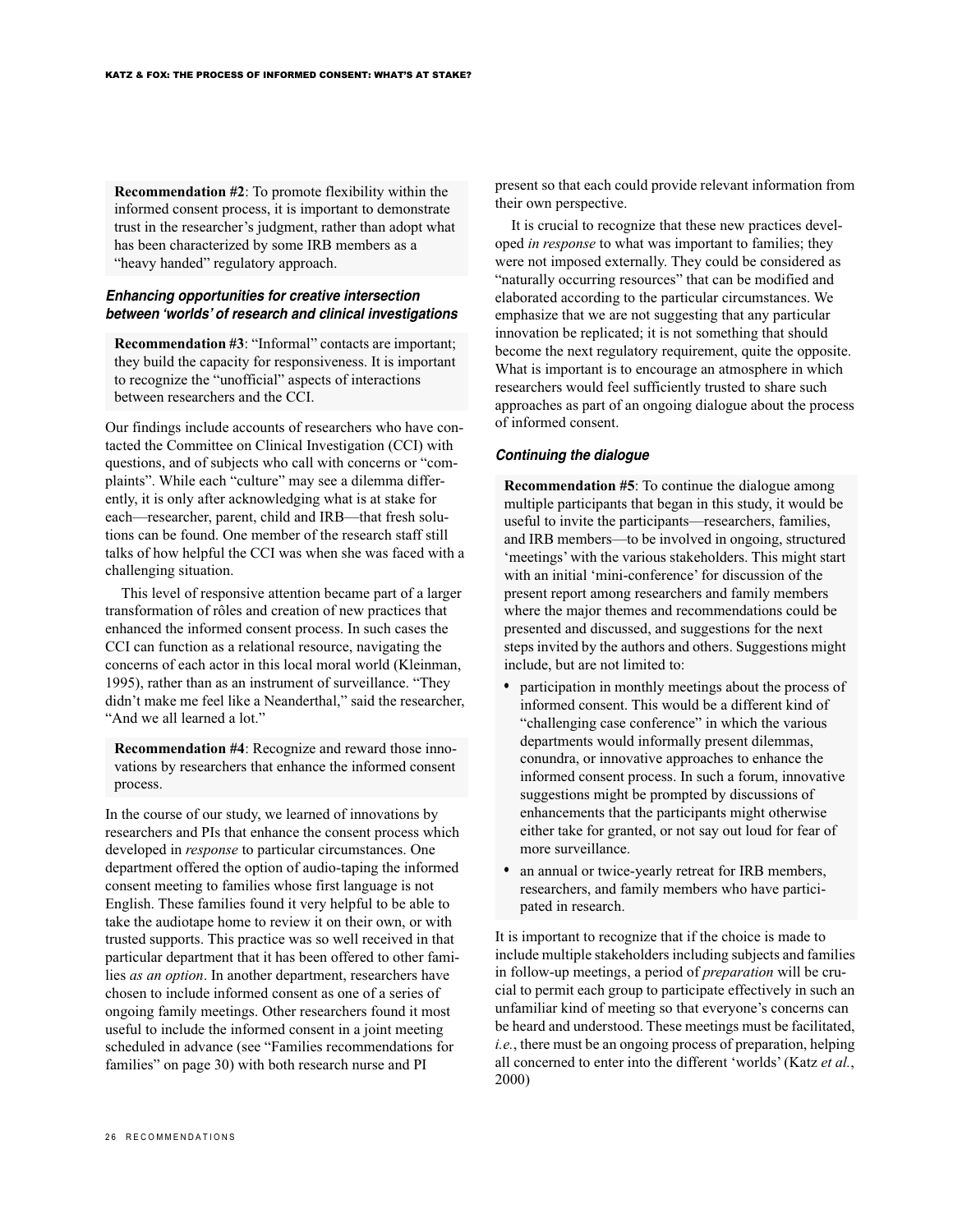**Recommendation #6**: Informed Consent is a practice and, as with any practice, it requires development and attention if it is to be performed well. Some PIs and researchers drew the analogy between gaining competence in informed consent and how medical students learn about diagnostic interviewing. They suggested a faculty development program in interviewing for informed consent.

#### <span id="page-32-15"></span><span id="page-32-8"></span><span id="page-32-6"></span><span id="page-32-0"></span>*Issues in existing relations*

**Between IRBs and researchers.** The words come from one IRB/clinician researcher; the sentiment, however, is echoed by others:

Conflict arises with clinical investigators [because they see themselves as] trying to come up with better care, advance their fields. The IRB is cast in the rôle as controlling [clinical investigators]. Sometimes clinical investigators get the message that the IRB doesn't trust them; sees them as unethical. (AA p.1)

The dilemma with PIs is that they view themselves as good guys, trying to make sure the family understands everything. To know whether they do that we'd have more policing which would surely be more intimidating and offensive to clinical investigators.

The challenge inherent here is how to create a culture of collaboration and flexibility rather than one that is regulatory and seen as 'policing'? How to build on or develop this capacity for tailoring and judgment; to be sensitive to certain situations without presenting another level of constricting regulations? How to foster the flexibility to attend to the concerns of a particular family?

<span id="page-32-7"></span>**Recommendation #7**: Creating an atmosphere of respect for the judgment of researchers helps to enable a process of mutual learning about what works and what doesn't in informed consent. Each culture has a different definition of what is a problem; exchanges among multiple perspectives would be useful to enhance informed consent as a collaborative process.

<span id="page-32-16"></span><span id="page-32-13"></span>**Between researchers and families.** An IRB member accurately portrays the nature of 'meetings' in the hospital setting. This is most intensified in acute settings such as the ER, and in acute circumstances, *e.g.*, coinciding with a recent diagnosis:

"With the investigators, the M.D.s, this is their everyday environment. They've chosen it. They're comfortable; it's their world: blood draws, MRIs. They live in a world where it's natural. They lose track with the experience of the person who's bringing their kids in".

"[People come in from the suburbs, fight traffic. They get into the urban environment] By the time they get to the parking garage they're totally frazzled. It's totally confusing—insurance forms—people coming at you from every direction." (GG p.2)

Since this is principally a matter of "timing", we shall defer our recommendations to the more detailed discussion in the "Time" section on [page 28.](#page-33-1)

#### <span id="page-32-4"></span>**Between families, researchers, and the IRB.**

<span id="page-32-10"></span><span id="page-32-5"></span><span id="page-32-2"></span>**Recommendation #8**: Include less technical writing in Informed Consent forms, and for children, place more emphasis on the purpose of the study.

<span id="page-32-17"></span>The families recommended that consent forms should not only contain "less technical writing" but, for children, should emphasize the purpose of the study, so they would know what they would be contributing to: "Especially from the child's perspective, it would be better for them to be able to read the reasons why they are doing a study and what they would like to achieve." (G p.6) Statements could be inserted into the consent forms such as: "This study is aimed at answering the question…", "The reason this is important is…", etc.

<span id="page-32-14"></span><span id="page-32-11"></span>**Recommendation #9**: Pay more attention to the manner in which children are addressed in assent forms. In particular, assent forms for adolescents should not refer to "the child".

<span id="page-32-1"></span>The adolescent who prompted this recommendation described the problem in the following terms: "I think some other doctor's problem is when they go after the patient's consent, you know, if it's a formality, and not actually something that matters."  $(L p.5)$  This was echoed in his parent's recommendation that, as he gets older, "you could probably change it so it's legal but has the child being more of the signer. Make it seems like he is the more important piece because he is." (M p.10)

<span id="page-32-12"></span><span id="page-32-9"></span>**Recommendation #10**: Be careful in the consent documents to distinguish between issues that relate to the protection of research subjects and those that are intended to protect the institution from liability.

<span id="page-32-3"></span>Though this issue was most often discussed by the researchers, some parents were keenly aware that consent forms are "…designed more to ward off litigations, they are not designed to protect people… I am not [sure] that is always clear to people when they are signing this form. They think of it only in terms of permission." Another parent puzzled about how to communicate that to people, and suggested that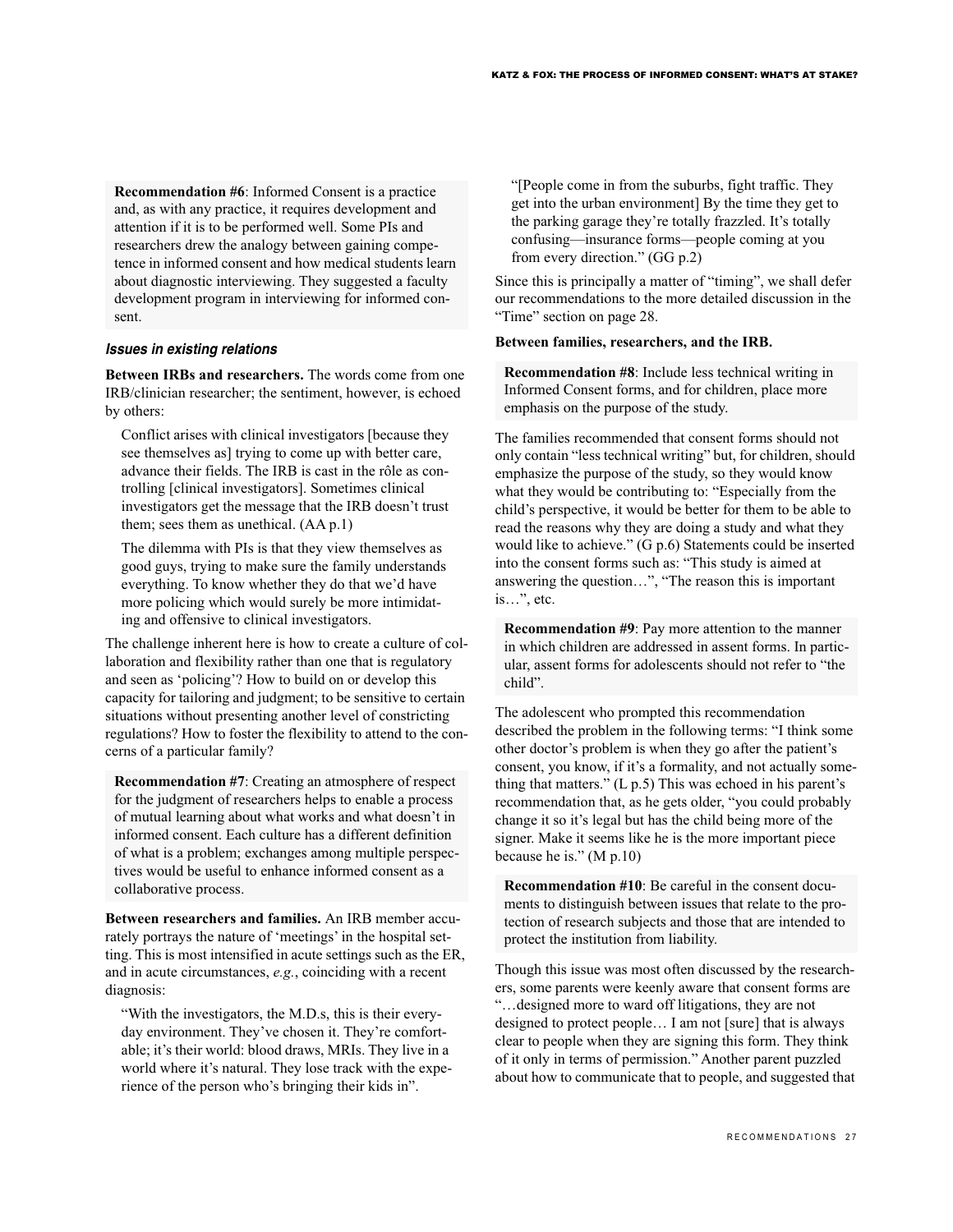"it has to be dealt with straightforwardly". She went on to recommend that, rather than communicating a sense of liability, a more "humane" way of discussing what is at stake for the researchers and families might be to "break it into terms of what the risks are, what they aren't, what the chances, what the probabilities are, because this is a probabilistic endeavor and it needs to be expressed as probabilistic endeavor." (C p.4)

<span id="page-33-22"></span>**Recommendation #11**: Be attentive to a larger discussion of risk/benefit.

<span id="page-33-23"></span><span id="page-33-20"></span>Several parents talked of being "suspicious" of any narrow definition of cost/benefit analysis as it risked becoming polarized. (C p.4) They emphasized the importance of researchers discussing issues of uncertainty (see [page 29\)](#page-34-0) and the relevance of the larger social context. This has important implications for the IRB: how can its regulatory deliberations become more responsive to larger social issues and to the lived experience of patient/subjects and families.

<span id="page-33-14"></span><span id="page-33-13"></span>**Recommendation #12**: Add members to the IRB who have expertise in social and cultural issues and research done in those areas.

#### <span id="page-33-0"></span>**Issues and Concerns**

#### <span id="page-33-25"></span><span id="page-33-10"></span><span id="page-33-1"></span>*Time*

<span id="page-33-26"></span><span id="page-33-19"></span><span id="page-33-17"></span><span id="page-33-8"></span><span id="page-33-7"></span>Informed consent for research in acute contexts such as the ER is a complex process. The stakes may be very high as patient, family and researcher operate under conditions of high stress. From our vantage point within the everyday practice of informed consent, the subjects all agreed on the importance of time—and that timing can be a barrier or challenge to the process of informed decision making. They spoke of the importance of having enough time to reflect; time for preparation and the need for orientation. Though families and researchers agreed that information is also essential, informed consent in acute situations demands a level of engagement beyond mere information transfer, or the uni-directional disclosure by experts of risks and benefits.

<span id="page-33-12"></span><span id="page-33-5"></span>**Concern #1**: Given the level of stress reported in acute contexts, the IRB and researchers need to give careful consideration to recruiting for studies in the ER, and only do so if it is absolutely necessary.

<span id="page-33-21"></span><span id="page-33-11"></span>**Interlocutors/Liaison persons.** Several families spoke of the benefit of having an 'interlocutor' or 'liaison'. Subjects and researchers alike emphasize the importance of relationship, particularly in high risk situations, which one parent captured in the following words:

Can there be a liaison who can help you work through these questions possibly. But then, there is a part of me that would say, "Well, are they still working as a team? They are all working for Children's Hospital." So I don't know that: a social worker from Children's hospital would carry different weight or perceived openness or the doctor would. Do you know what I am getting at? Whether they would be able to be independent. Would you still have a feeling that they are a part of Children's hospital team that is trying to get these studies done? Are they independent enough, we are talking about the perception, would they be independent enough to help you walk away from it if that felt like the right thing to do? ( $D p.7$ )

<span id="page-33-15"></span><span id="page-33-6"></span><span id="page-33-4"></span>**Concern #2**: Especially in acute situations, it is important for families to have enough time to reflect, time for preparation, and need for orientation. It is essential to consider carefully who, how, when, and if families would choose to involve others (including any liaison) in a dialogue about informed consent.

<span id="page-33-24"></span>We feel that is crucial to determine beforehand, when involving others in the informed consent dialogue, whom such a liaison should be; when and how they would be called upon; and under whose auspices. Would they be given a formal title such as "consent monitor" or "ombudsman"? Would their function be viewed as that of surveillance, or evaluation, or support? In emphasizing relationship rather than a regulatory approach, our subjects and researchers felt the possibility of bringing in a "third party" to be important, and that it should be tailored to the particulars of each situation. We agree: it is most important that the family is given the opportunity to participate in any decision to bring in a "liaison", and in who that person might be, and that it be offered as an *option* that arises in response to a particular family, rather than as an externally imposed requirement.

<span id="page-33-28"></span><span id="page-33-27"></span><span id="page-33-16"></span><span id="page-33-2"></span>This need for a "witness" is also mentioned in recent literature: "preferabl[y] one trusted by the patient's family (relative, pastor, neighbor, etc.)" [Anand, 2004], but he cautions that "to put these recommendations in another set of regulations would not be welcomed." How to address these concerns opens up another set of non-trivial conundra.

<span id="page-33-18"></span><span id="page-33-9"></span><span id="page-33-3"></span>This is echoed in Jay Katz' (1993) concern about the vulnerability of subjects considering participation in human experimentation—unless we can develop the capacity to enter into a particular kind of "conversation" or "dialogue" in which time is invested, "…self-determination can become compromised by condemning physicians and patients to the isolation of solitary decision making, which can only con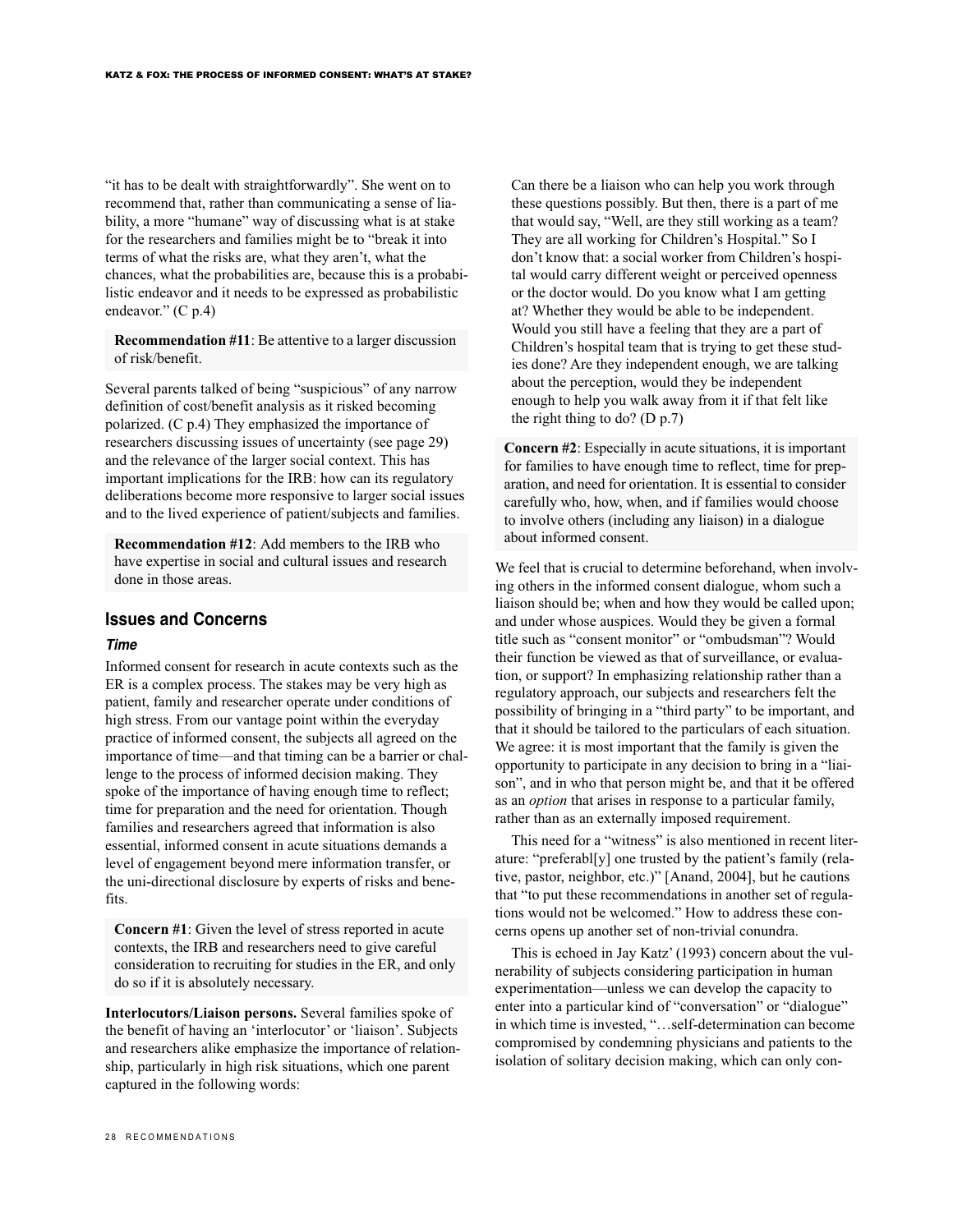<span id="page-34-4"></span>tribute to abandoning patients prematurely to an ill-considered fate" (Katz, 1993, p.36).

<span id="page-34-15"></span>Both in acute and in high-risk cases, families talked of the importance of having sufficient time in which to deliberate, and of having an "interlocutor", a "partner" to reflect on what is at stake for them to make a more fully informed decision. One adolescent suggested that this could be another member of the research team, "…who comes in and tells you everything… … acts as a safety net, … from a doctor who just couldn't be bothered by a dumb kid asking a lot of questions". (Q p.10)

#### <span id="page-34-22"></span><span id="page-34-14"></span><span id="page-34-0"></span>*Uncertainty*

A sense of uncertainty is not a trivial matter and both parent and child can carry it with them long after a decision is made to participate (or not) in research. Even after coming to feel that they've made the right decision with what was at hand, there may still be nagging concerns.

<span id="page-34-8"></span>**Concern #3**: Discussion of uncertainty needs to be incorporated into the consent process; researchers need to be attentive to these concerns at all stages of the research.

#### <span id="page-34-16"></span><span id="page-34-1"></span>*From isolation to community*

<span id="page-34-7"></span>Everybody that comes in that door, I try to talk to them because I know how I felt the first week I came, and how numb I was and I know what it's like to have that look on your face like you're lost. And I see that everyday. Everyday somebody comes in with that look.  $(A p.5)$ 

<span id="page-34-13"></span><span id="page-34-11"></span><span id="page-34-10"></span>In the course of our meetings, families and researchers talked about their concerns and dilemmas arising from their recruitment in the ER. In elaborating on these problems, they made visible new ways in which they could be addressed, as well as suggesting new possibilities for practice. The subjects and their parents often spoke eloquently of the isolation they have faced in navigating the shock of an acute illness, or in living with a chronic illness. It is remarkable to find that, while each subject is recruited individually and treated statistically as if they are separate, in the context with their particular illnesses, they come to know that they are part of a community of families. They speak of a yearning to be "in community" as one way to gain the kind of understanding that comes with this orientation, not just the factual information concerning their illness. From the desire to "see a child who has made it to 4 years old or 7 years old who has the "illness of my 3 month old,"  $(F p.9)$  to the teenager who wants to learn from her participation in research "…the different opinions from different people about how they react from [my] condition," (O p.5) they evidence a strong desire

<span id="page-34-19"></span>to participate in the community of patients, of participants in research. Particularly in the culture of Children's Hospital, there is a continuity of relationship that forms the background to participation in research. They report that it is most critical in research with high stakes chronic illness to have ongoing dialogue and accessibility to researchers. (See the "Results" and "Discussion" sections.)

<span id="page-34-20"></span>Members of several departments in our study (see the "Results" section on [page 9\)](#page-14-4) talked of efforts they have made clinically to link together people with the same illness, or who have had the same procedure, as one way to build community among patients who otherwise might have remained isolated. This is always presented *as an option* that has been very appreciated by the patients.

<span id="page-34-9"></span>**Concern #4**: The unofficial and informal nature of this kind of connection should be respected and acknowledged. It should be offered as an option, tailored to the specific circumstances.

<span id="page-34-24"></span><span id="page-34-6"></span>In addition to face to face contact, some concrete recommendations for a "virtual" connection might include that the hospital should "…provide things like going on line," (C p.2) or create a virtual "chat room" for children who are in the hospital for long periods of time. (G p.1)

#### <span id="page-34-2"></span>**Final recommendations**

#### <span id="page-34-3"></span>*For researchers*

<span id="page-34-23"></span>*Appointments for consent*: Subjects and families emphasize the importance of time to properly reflect on participation in any study, particularly high-risk and chronic illness. This would be a way of giving "prior warning" and "making sure that the doctor doesn't just walk in to his patient and at the beginning of the appointment and say, 'Here, sign this'". (Q p.9)

<span id="page-34-17"></span><span id="page-34-12"></span>**Recommendation #13**: Thought should be given to scheduling appointments solely for the discussion of a clinical trial.

*Involve children*: Throughout our report we have emphasized the importance of including the voices of children. More than one parent reminds us that, at least initially, "the Dr. is a stranger". One way to be attentive to this is to remember 'beginnings' and introductions.

<span id="page-34-21"></span><span id="page-34-18"></span><span id="page-34-5"></span>**Recommendation #14**: "Manners are important," especially when approaching children and young adults.

In moving from encounters with strangers to the kind of involvement necessary to make important decisions, this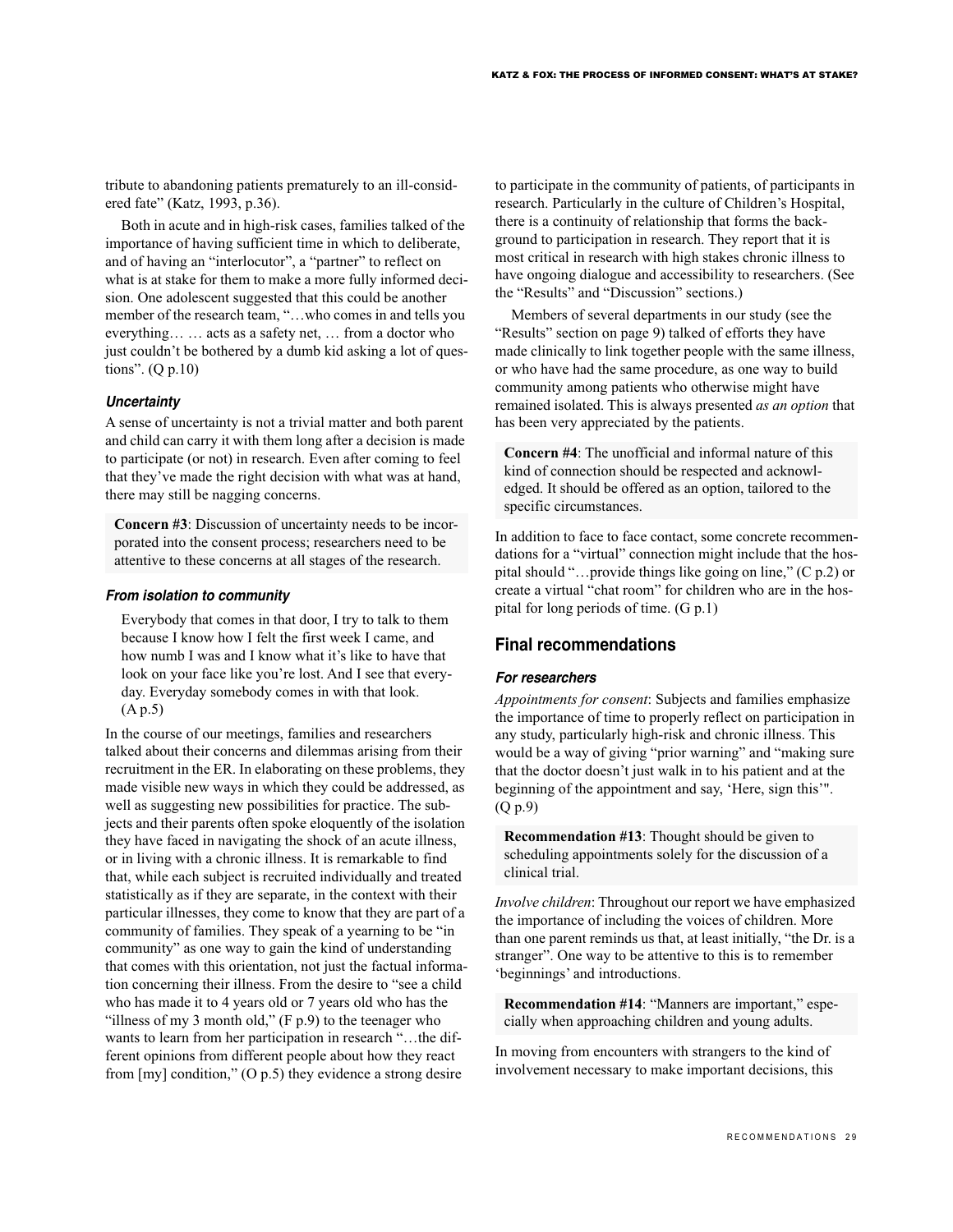<span id="page-35-3"></span>teenager talks about what is felt as rudeness and that, "manners" are important. Her advice:

Listen. Know what you are doing before you go in and know your audience. And introduce yourself. Don't just say your name but where you are from and why you are there. Because when you are in the hospital room, you get so many people coming in and out and you don't know who they are half the time. Then they start asking you questions and I need to know where you are from first. (I p.8)

#### <span id="page-35-6"></span><span id="page-35-0"></span>*Families recommendations for families*

In this final section we return to the purpose of the project, to hear the 'voice' of the families themselves, now advising other families about informed consent:. We reiterate below the core concerns as reminders of what has been further elaborated in the Results and Discussion sections:

<span id="page-35-14"></span>**Recommendation #15a**: *Take time*—woven throughout this report is the notion of Informed Consent as a step-bystep process, "…talking about it over a period of time, not saying, This is it. I need a decision."  $(P p.10)$ 

<span id="page-35-13"></span>**Recommendation #15b**: *Participate actively*—families advise parents to: "Ask questions and make sure you understand everything." (I p.12)

<span id="page-35-12"></span>**Recommendation #15c**: *Empower the child*—a reminder to parents and researchers to include children in decision making: "... whether it's the parents or the doctors, I don't know. Because it is their body, they need to be a part of the decision making process." (M p.11)

<span id="page-35-10"></span>**Recommendation #15d**: *Be on the same team*—children advise parents that "when you are with doctors, just be on the same team", "Just make sure you understand where it is coming from; you let your kid know that you are on his side. Because I think there are definitely teams here, you know what I mean. When you are with doctors just be on the same team."  $(L p. 8)$ 

<span id="page-35-11"></span>**Recommendation #16**: Continue the conversation between the multiple stakeholders: families, researchers and the IRB, both formally and informally, that was begun in this study.

#### <span id="page-35-5"></span><span id="page-35-1"></span>**A concluding comment**

<span id="page-35-16"></span><span id="page-35-8"></span><span id="page-35-7"></span><span id="page-35-2"></span>The key shift in the initial stages of this ethnography was when AK started to be seen, not as a 'policeman' or instrument of surveillance, but as someone interested in learning *from* and *with* participants about what was at stake for each of them in informed consent as a "local moral world" (Kleinman, 1995). This shift produced an atmosphere in which all the subsequent findings were expressed. In other words, the ethnography was conducted in the same spirit as that which we are now recommending for the conduct of the informed consent process itself.

<span id="page-35-15"></span><span id="page-35-9"></span><span id="page-35-4"></span>We shall remember the words of the participants in this study as signposts for further exploration of the world of those who are asked to participate in research and those who ask them. Time and again, these various stakeholders emphasized that there is no "one size fits all" to informed consent. It is a developmental process in which a series of vitally important judgments should be made *with* the patient/subjects and their families, never just *for* them.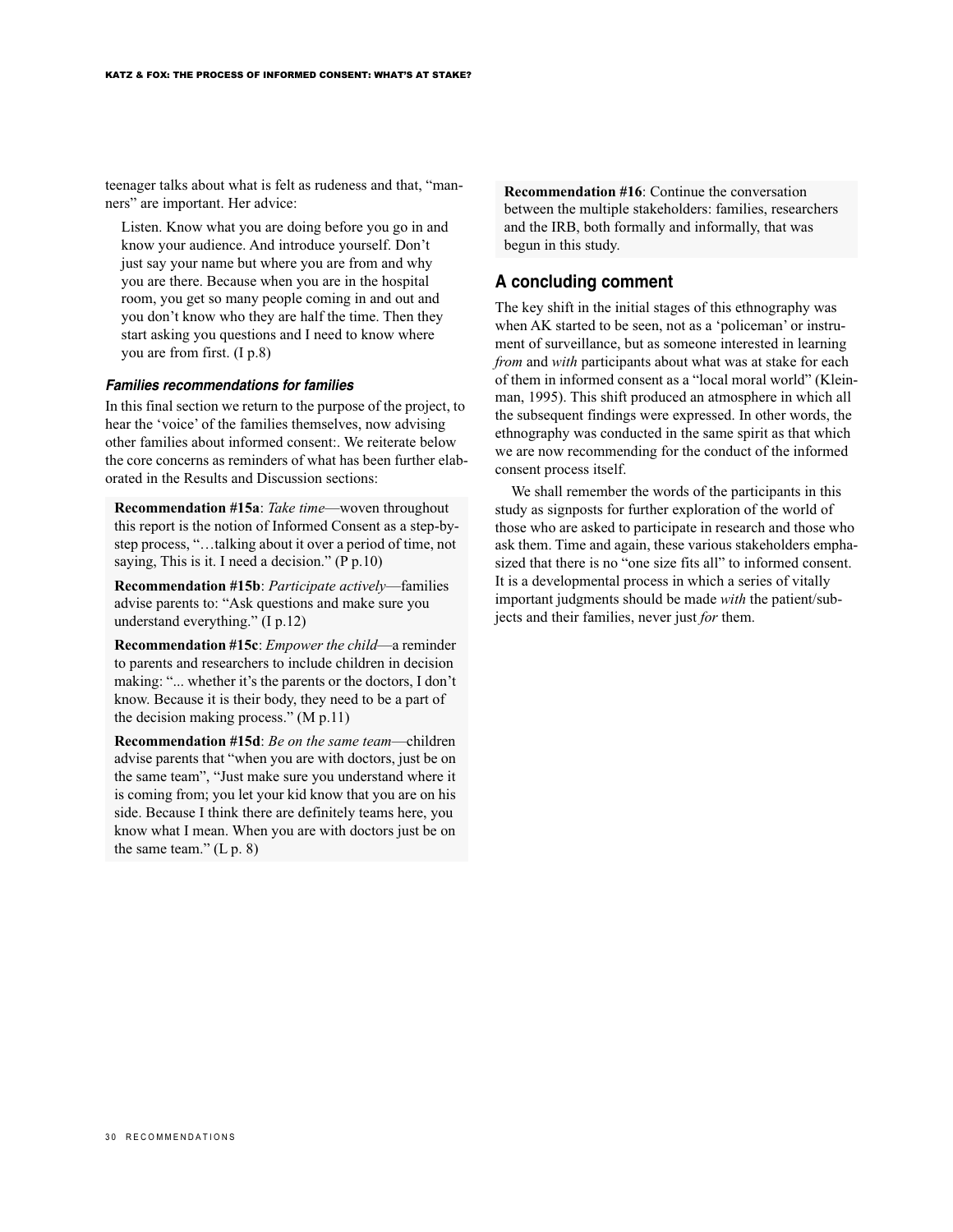## <span id="page-36-0"></span>**ACKNOWLEDGEMENTS**

The work was funded by the NIH under NIH grant SO7 RR01850-01 (PI James Mandell) to Children's Hospital Boston, under a subcontract to Harvard Medical School.

We should like to express our thanks to our consultants, Elliot Mishler and Michael Fischer, for their support and wisdom at all stages of this research. Thanks also to our "interlocutors", Allan Brandt, Mario Biagioli, and Byron Good, for numerous conversations that helped to shape the work.

Our thanks also go to Robin Pierce for her contributions to the early stages of this project, and to our research assistant and transcriber of audio-tapes, Alla Zaytseva, for her interest in the patient-doctor relationship.

We'd like to repeat our thanks, expressed in the Preface, to the Co-chairs of the Children's Hospital IRB, Peter Wolff and Susan Kornetsky, who have facilitated this study as a contribution to their interest in discovering what goes on in the practice of informed consent.

And we would especially like to thank the participants children, adolescents, parents and researchers— for teaching us what matters most in informed consent.

<span id="page-36-1"></span>This report is dedicated to Jay Katz for his inspiration and commitment to that central issue of informed consent—the "Silent World" of all who participate in medical research.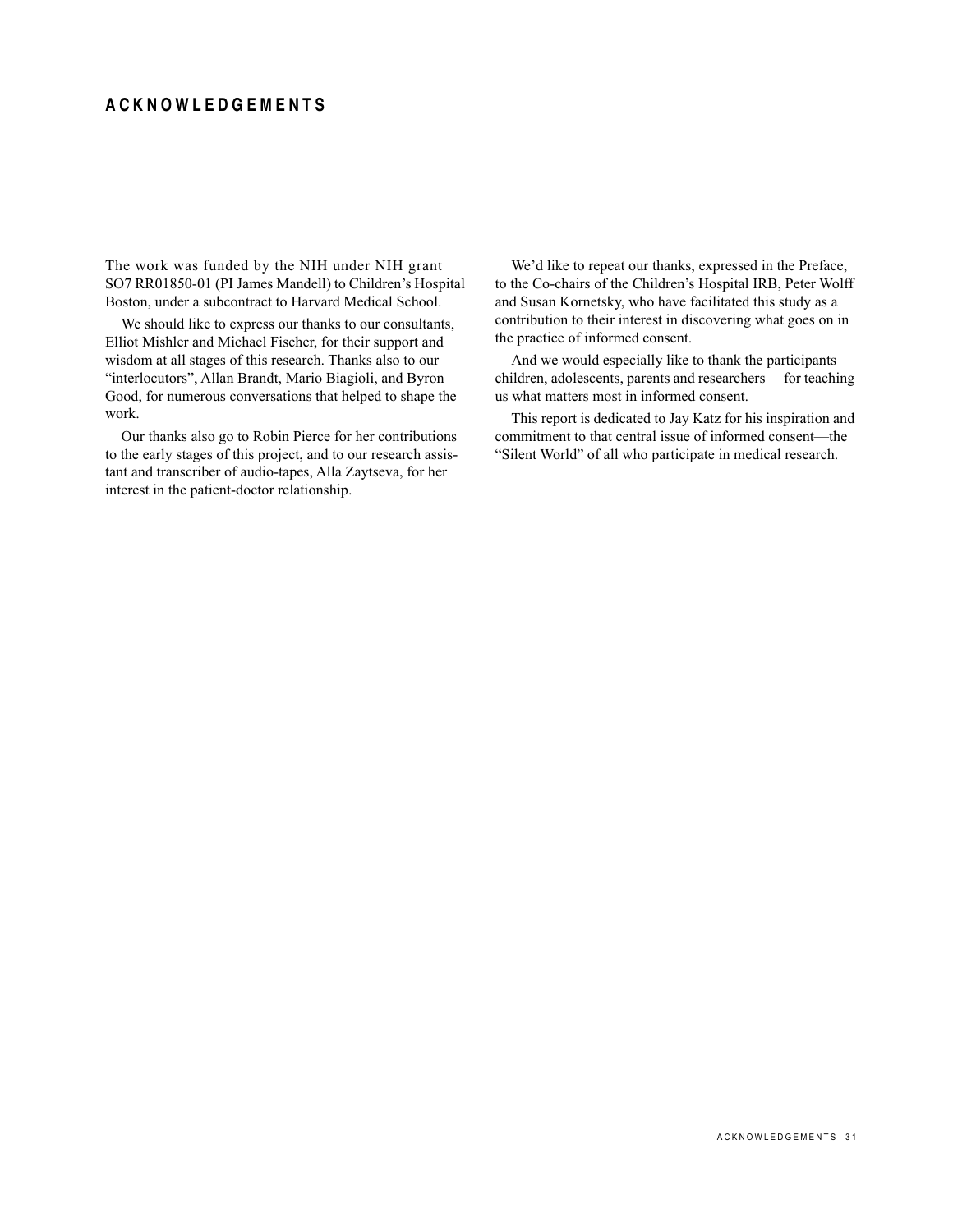KATZ & FOX: THE PROCESS OF INFORMED CONSENT: WHAT'S AT STAKE?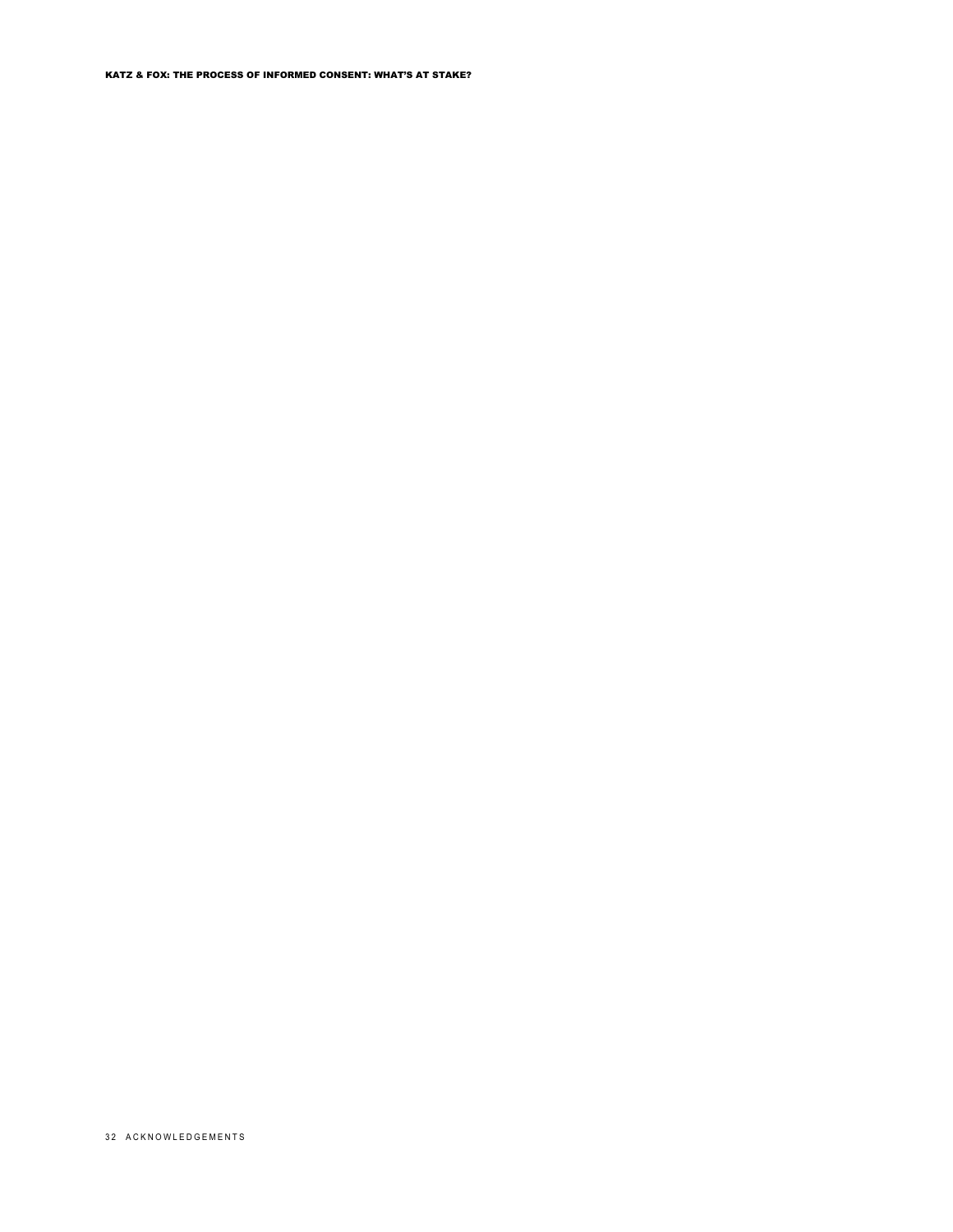## <span id="page-38-1"></span><span id="page-38-0"></span>**REFERENCES**

Allmark, P., Mason, S. (2003) Obtaining Consent for Neonatal Research, *BMJ*, Vol. 88:3.

Anand, S. e-mail response to LIT-UP 04-30R.

- Barbour, R. S. (2001) Checklists for improving the rigor in qualitative research: a case of the tail wagging the dog? *BMJ*, 322(7294), pp.1115–1117.
- Broome, M., Richards, D., Hall, J. (2001) Children in Research: The Experience of Ill Children and Adolescents, *Journal of Family Nursing*, Vol. 7:1.
- Fisher, C. (1997) A relational Perspective on Ethics-in-Science. Decision-making for Research with Vulnerable Populations. IRB: A Review of Human Subjects Research, The Hastings Center, Vol. 19:5.
- Fisher, C. (1999) "Relational ethics and research with vulnerable populations", in Research involving persons with mental disorders that may affect decision-making capacity, Vol II, Commissioned papers by the National Bioethics Advisory Commission, pp.29–49.
- Fontana, A., Frey, J. H. (2000) "The interview: From structured questions to negotiated text," in Denzin, NK and Lincoln UX, (eds), Handbook of Qualitative Research, Thousand Oaks: Sage Publications, pp.645–672.
- Giacomini, M. K., Cook, D. J. (2000) User's guides to the medical literature: XXIII. Qualitative Research in health care—are the results of the study valid? *JAMA*, 284(3), pp.357–362.
- Katz, A. M. and Mishler, E. (2003) Close Encounters: Exemplars of Process-Oriented Qualitative Research in Health Care, *Qualitative Research*, 3(1), pp.35–56.
- Katz, A.M., Conant, L., Inui, T., Baron, D. and Bor, D. (2000) A Council of Elders: Creating a Multi-Voiced Dialogue in a Community of Care, *Social Science and Medicine*, Vol. 50(6), pp.851–860.
- Katz, A. M. and Shotter, J. (1996) Hearing the patient's voice: toward a 'social poetics' in diagnostic interviews, *Social Science and Medicine* 43:919–931.
- Katz, J. (1980) Disclosure and Consent: In Search of Their Roots. Genetics and the Law II, Eds. Aubrey Milunsky and George J. Annas. NY: Plenum Press, pp.121–129.
- Katz, J. (1984) The Silent World of Doctor and Patient (NY: The Free Press, pp.112–113.
- Katz, J. (1993) "Ethics and Clinical Research" Revisited: A Tribute to Henry K. Beecher. Hastings Center Report, 23, No. 5, pp.31–39.
- Katz, J. (1998) Reflections on Informed Consent: 40 Years after its Birth. *J. American College of Surgeons*, 186, No. 4, pp.466–474.
- Kleinman, A., (1995) Writing at the Margin: Discourse Between Anthropology and Medicine, Berkeley: U. Cal. Press.
- Knafl, K. (2001) Informed Consent Reconsidered: Family Members' Perspectives on Participation in Clinical Trials, *Journal of Family Nursing*, Vol. 7:1.
- Kodish, J. (2003) Informed Consent for Pediatric Research: Is it really Possible? *Journal of Pediatrics*, Vol. 142:2.
- Malterud, K. (2001), Qualitative research: standards, challenges and guidelines. *Lancet*, 358, pp.483–488.
- Mason, S., Allmark, P. (2000) Obtaining Informed Consent to Neonatal Randomised Controlled trials: Interviews with Parents and Clinicians in the Euricon Study, *Lancet*, Vol. 356:2045.
- Mays, N., Pope, C. (2000) Qualitative research in health care. Assessing quality in qualitative research. *BMJ*, 320, pp.50–52.
- Mishler, E. G. (1990) "Validation in Inquiry-guided Research: The rôle of Exemplars in Narrative Studies". *Harvard Educational Review,* 60: pp.415–442.
- Mishler, E. G. (1996) "Missing Persons: Recovering Developmental Stories/Histories", in R. Jessor, A. Colby and R. A. Shweder (eds), Ethnography and Human Development: Context and Meaning in Social Inquiry, pp. 73– 99, Chicago University Press, Chicago, IL.
- Nelson, R., Merz, J. (2002) Voluntariness of Consent for Research: An Empirical and Conceptual Review, *Medical Care*, Vol. 40:9.
- Nelson, R., Reynolds, W., Child (2003) Assent and Parental Permission: A Comment on Tait's "Do They Understand", *Anesthesiology*, Vol. 98:3.
- Olechnowicz, J., Eder, M., Simon, C., Zyzanski, S., Kodish, E. (2002) Assent Observed: Children's Involvement in Leukemia Treatment and Research Discussions, *Pediatrics*, Vol. 109:5.
- Pletsch, P., Stevens, P. (2001) Children in Research: Informed Consent and Critical Factors Affecting Mothers, *Journal of Family Nursing*, Vol. 7:1.
- Robson, C. (1993) Real World Research: A resource for social scientists and practitioner-researchers, Cambridge, Blackwell.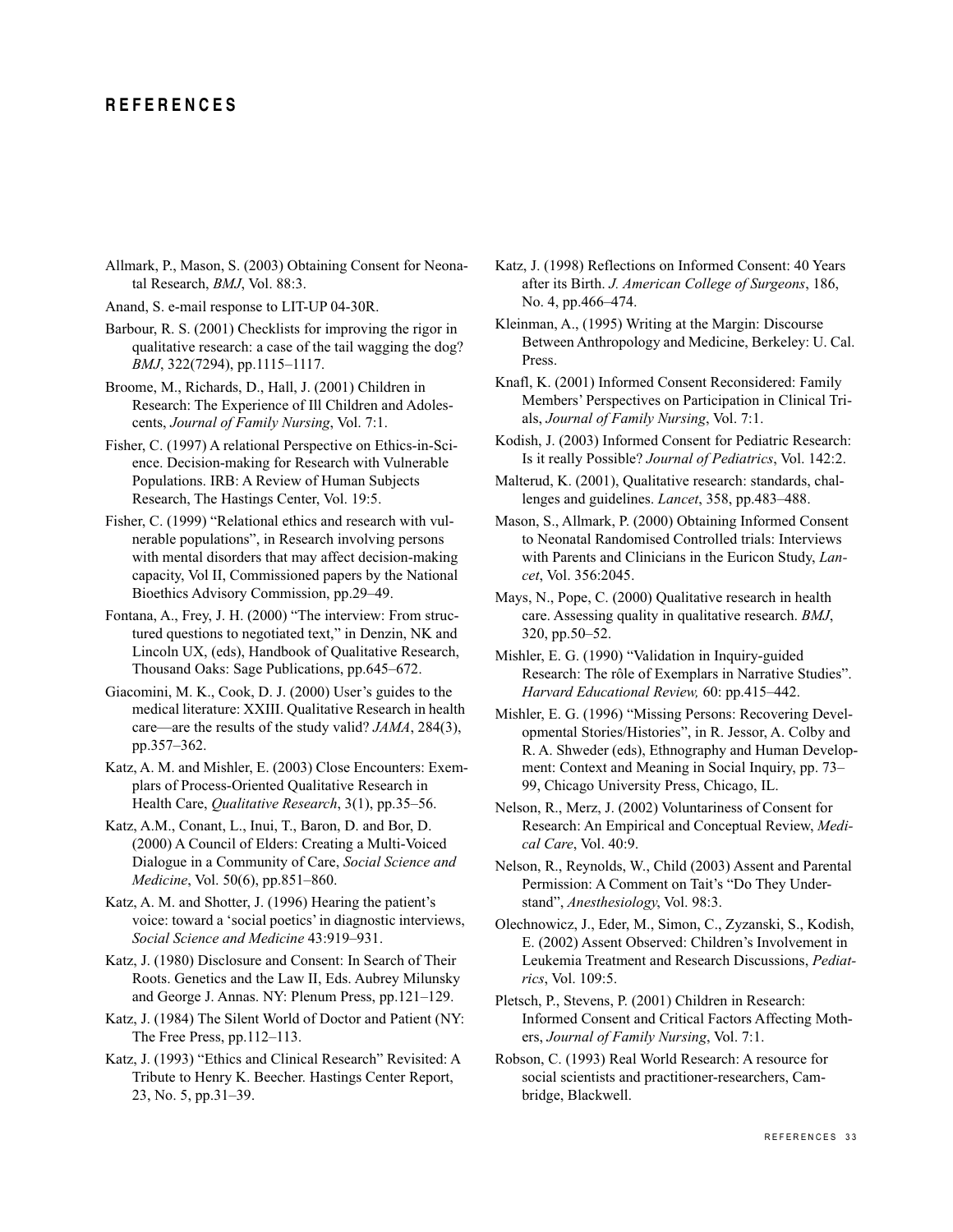- Stenson, B. J., Becher, J.-C., McIntosh, N. (2004) "Neonatal research: the parental perspective", Arch Disease in Child Fetal and Neonatal Edition;89;F321–323
- Stevens, P., Pletsch, P. (2001) Ethical Issues of Informed Consent: Mothers' Experiences Enrolling Their Children in Bone Marrow Transplantation Research, *Journal of Family Nursing*, Vol. 7:1.
- Sugarman, J. (2003) Missing the Informed in Consent, *Anesthesia & Analgesia*, Vol. 96:2.
- Titus, S., Keane, M. (1996) Do You Understand? An Ethical Assessment of Researchers' Description of the Consenting Process, *Journal of Clinical Ethics*, Vol. 7:1.
- Warlow, C. (2004) Clinical Research under the cosh again (Editorial), *BMJ*, Vol. 329, pp.277–289
- <span id="page-39-0"></span>Young, B., Dixon-Woods, M., Windridge, K., Heney, D. (2003) Managing Communication with Young People Who Have a Potentially Life Threatening Chronic Illness: Qualitative Study of Patients and Parents, *BMJ*, Vol. 326.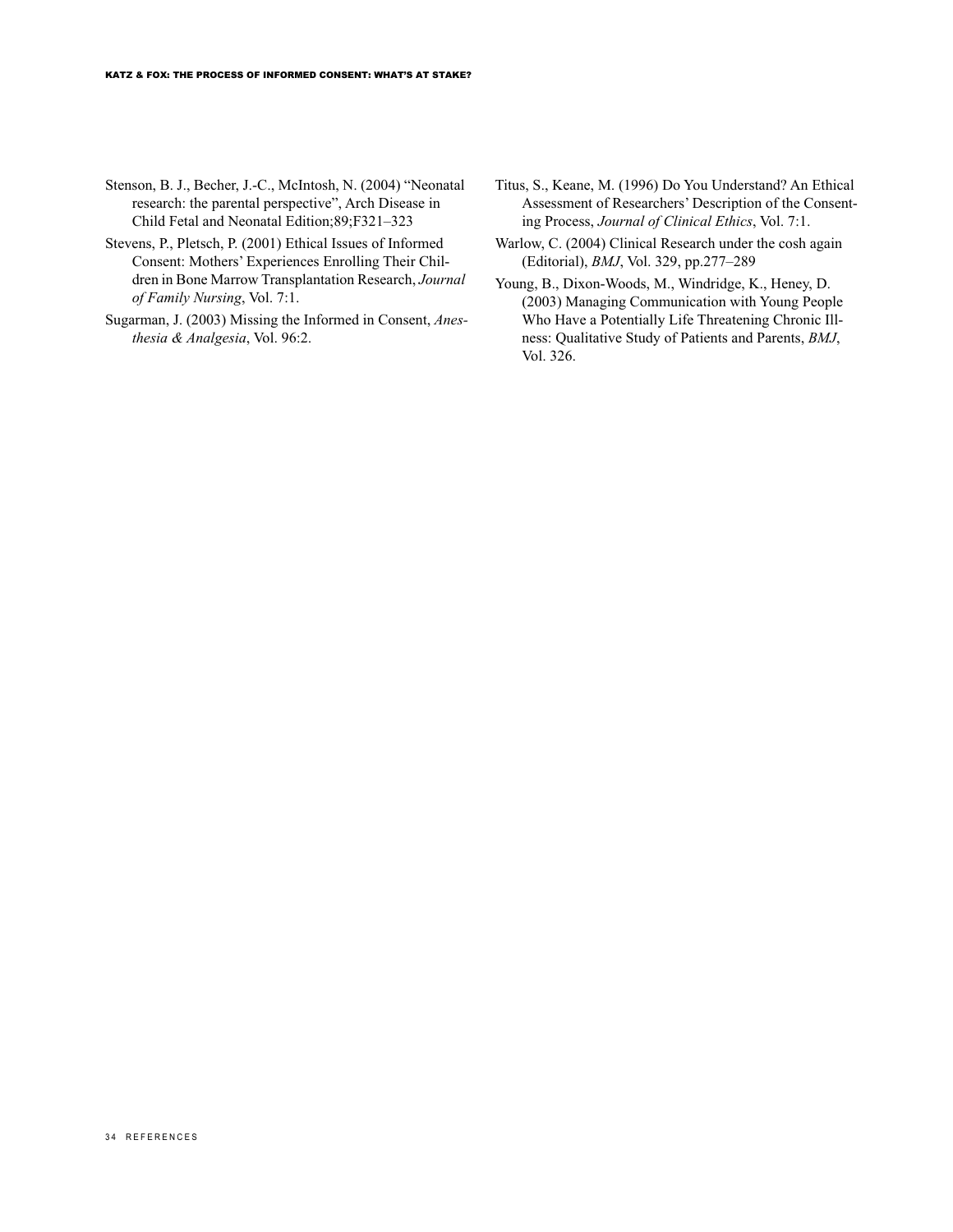## <span id="page-40-0"></span>**AUTHOR INDEX**

[Allmark and Mason, 2003 . . . 4](#page-9-0) [Anand, 2004 . . . 28](#page-33-2) [Barbour, 2001 . . . 5](#page-10-2) Broome *et al.,* [2001 . . . 3](#page-8-2) Fisher  $1997...4$  $1999...5$ [Fisher, 1999 . . . 4](#page-9-2) [Fontana and Frey, 2000 . . . 5](#page-10-4) [Giacomini and Cook, 2000 . . . 6](#page-11-1) Katz, A. [and Mishler, 2003 . . . 5,](#page-10-5) [6](#page-11-2) [and Shotter, 1996 . . . 24](#page-29-1) *et al.,* [2000 . . . 5,](#page-10-6) [26](#page-31-2) Katz, J. [1980, 1984, 1998 . . . 24](#page-29-2) [1993 . . . 28,](#page-33-3) [29](#page-34-4) [Kleinman, 1995 . . . 5,](#page-10-7) [30](#page-35-2) [Knafl, 2001 . . . 3](#page-8-3)

[Kodish, 2003 . . . 3,](#page-8-4) [4](#page-9-3) [Malterud, 2001 . . . 6](#page-11-3) [Mason and Allmark, 2000 . . . 3](#page-8-5) [Mays and Pope, 2000 . . . 6](#page-11-4) Mishler  $1990...6$  $1996...5$ Nelson [and Merz, 2002 . . . 4](#page-9-4) *et al.,* [2003 . . . 3,](#page-8-6) [4](#page-9-5) Olechnowicz *et al.,* [2002 . . . 3,](#page-8-7) [4](#page-9-6) Pletsch *et al.,* [2001 . . . 4](#page-9-7) [Robson, 1993 . . . 5](#page-10-9) Stenson *et al.,* [2004 . . . 23](#page-28-1) [Stevens and Pletsch, 2001 . . . 3,](#page-8-8) [4](#page-9-8) [Sugarman, 2003 . . . 3,](#page-8-9) [4](#page-9-9) [Titus and Keane, 1996 . . . 4](#page-9-10) [Warlow, 2004 . . . 22](#page-27-2) Young *et al.,* [2003 . . . 4](#page-9-11)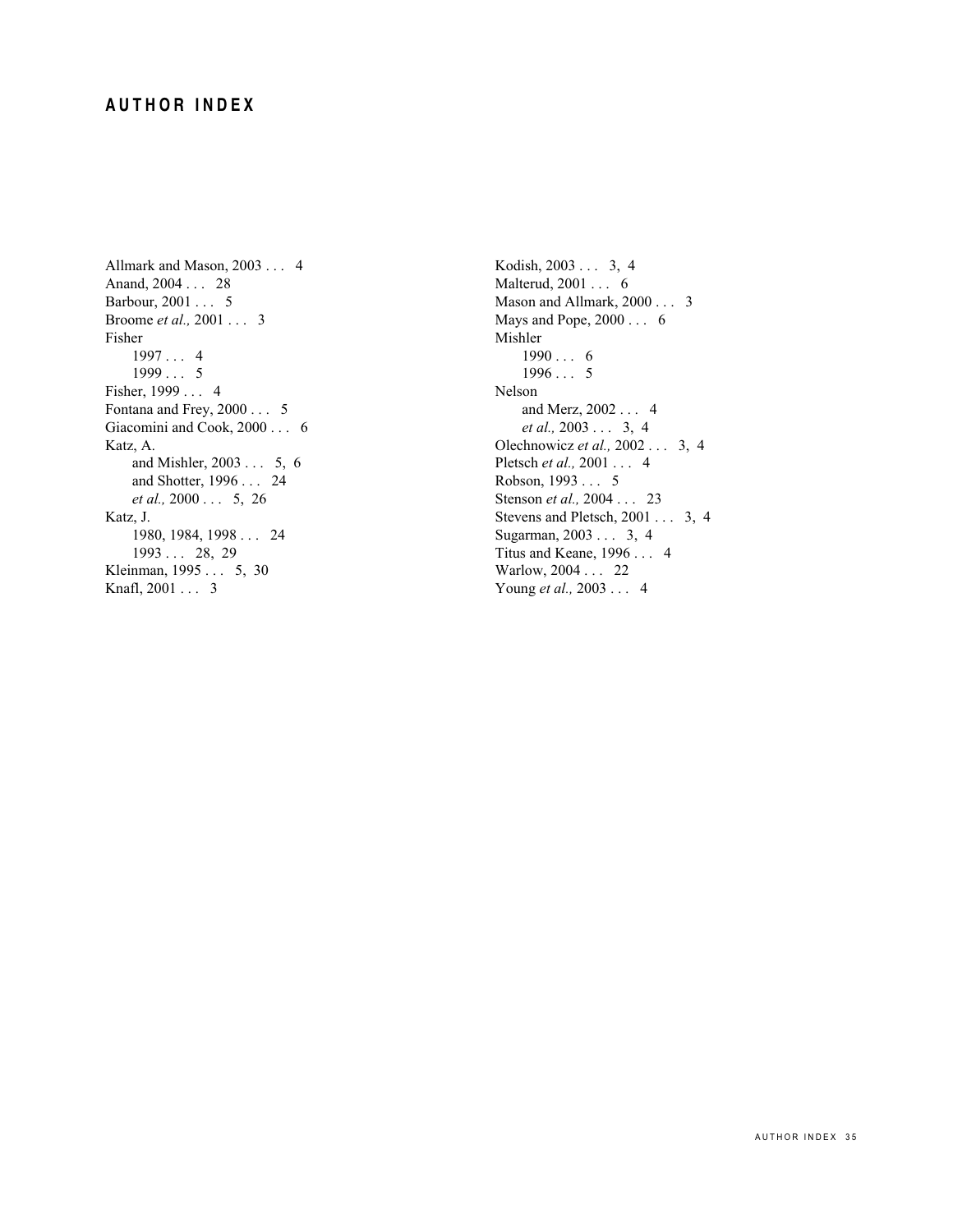KATZ & FOX: THE PROCESS OF INFORMED CONSENT: WHAT'S AT STAKE?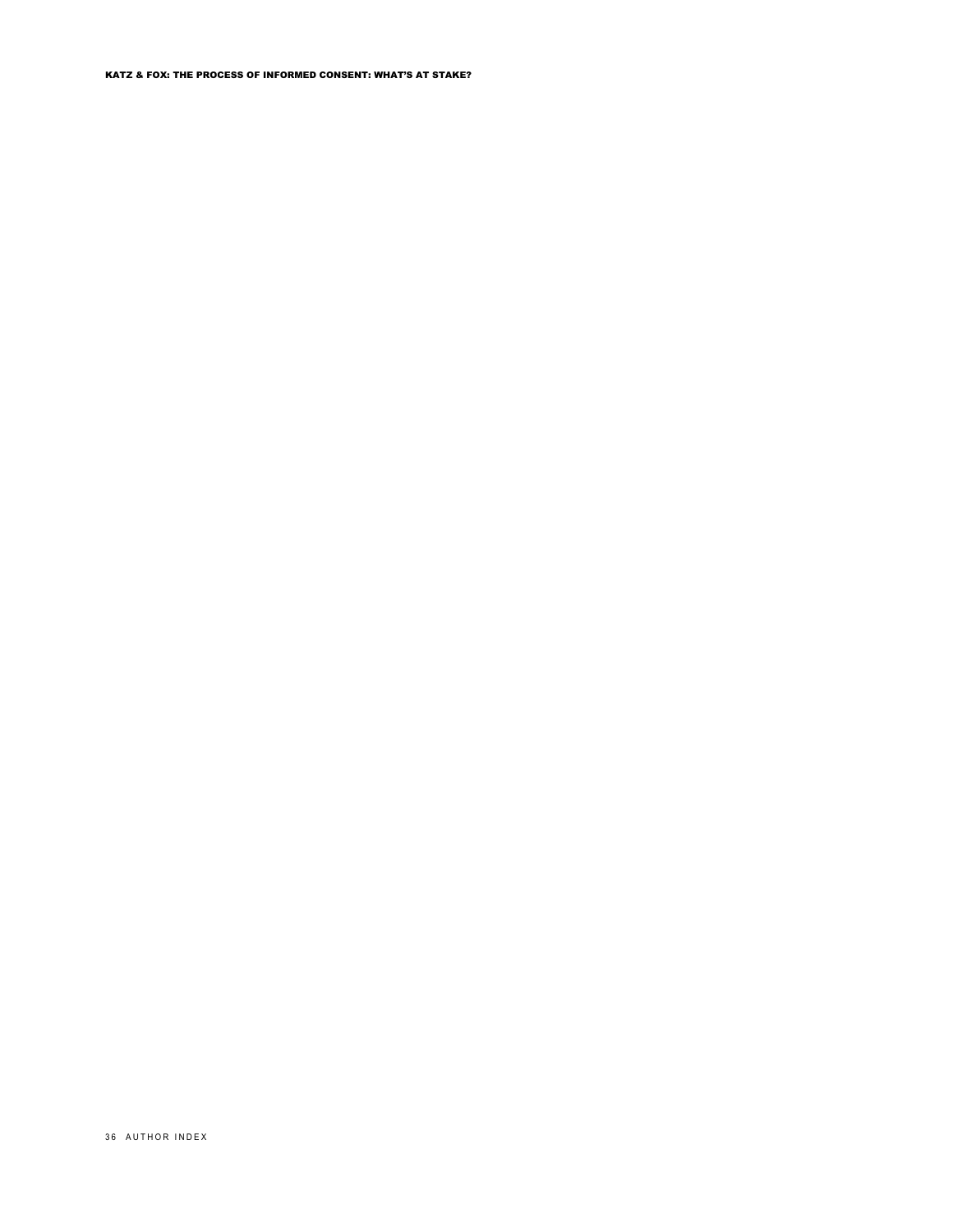## <span id="page-42-0"></span>**SUBJECT INDEX**

## **A**

Adolescents . . . [27](#page-32-1), [29,](#page-34-5) [30](#page-35-3) Agency . . . [21](#page-26-2), [22,](#page-27-3) [24](#page-29-3) Altruism . . . [11–](#page-16-1)[12,](#page-17-0) [14,](#page-19-2) [21](#page-26-3) Anthropology  $\dots$  [1](#page-6-2), [5](#page-10-10), [21](#page-26-4) Assent . . . [4,](#page-9-12) [6](#page-11-6) Authority . . . [10,](#page-15-1) [24](#page-29-4)

## **B**

Background of study . . . [3](#page-8-10)–[4](#page-9-13)

## **C**

Case-centered approach . . . 5 Children . . . [3](#page-8-11), [4,](#page-9-14) [5](#page-10-12), [6,](#page-11-7) [11](#page-16-2), [14,](#page-19-3) [17](#page-22-1)[,](#page-10-11) [22](#page-27-4)[,](#page-10-11) [24,](#page-29-5) [27](#page-32-2)[,](#page-10-11) [29](#page-34-6) Clinical investigators . . . [v](#page-4-1) Coercion . . . 4 Collaboration [. . .](#page-9-15) [v](#page-4-2)[,](#page-9-15) [25](#page-30-4)[–](#page-9-15)26 Committee on Clinical In[vestigation \(CCI\) . . .](#page-31-3) [5,](#page-10-13)[26](#page-31-4) Communication aims . . . [11](#page-16-3) importance for subjects . . . [17](#page-22-2) in informed consent . . . [10](#page-15-2)[–11](#page-16-4) mechanics of presentation . . . [11](#page-16-5) non-verbal . . . [11](#page-16-6) Community . . . [v,](#page-4-3) [29](#page-34-7) creating a sense of . . . [16](#page-21-0) sites  $\ldots$  [6](#page-11-8) Competence in obtaining informed consent . . . [23](#page-28-2) Concerns discussion of uncertainty . . . [29](#page-34-8) need for sufficient time . . . [28](#page-33-4) recruitment in ER . . . [28](#page-33-5) respect informa[l connections . . .](#page-11-9) [29](#page-34-9) Confidentiality . . . 6 Consensus . . . [3](#page-8-12) [Consent,](#page-9-16) *see* Informed consent Cultures . . . [5](#page-10-14), [25](#page-30-5) of policy makers . . . [21](#page-26-5) of research institutions . . . [13](#page-18-1)–[14](#page-19-4), [21](#page-26-6) of research subjects . . . [21](#page-26-7)

## **D**

Data analysis and sources . . . [v](#page-4-4), [6](#page-11-10), [9](#page-14-5) Decision-making . . . [3,](#page-8-13) 4 availability of researchers [. . .](#page-9-17) [15](#page-20-1)

process . . . [3](#page-8-14), [18](#page-23-1) Development cognitive . . . [3](#page-8-15) emotional . . . [3](#page-8-16) Dialogue . . . [3,](#page-8-17) [25,](#page-30-6) [28](#page-33-6) Discussion . . . [21](#page-26-8)–[24](#page-29-6) Dissent . . . [4,](#page-9-18) [24](#page-29-7) Diversity . . . [4](#page-9-19)

## **E**

Emergency room (ER) . . . [27](#page-32-3), [28,](#page-33-7) [29](#page-34-10) Emotional stress . . . [4](#page-9-20) Empowerment . . . [10,](#page-15-3) [30](#page-35-4) Engagement of the child . . . [18](#page-23-2) Equipoise . . . 3 Ethics committ[ees . . . 9](#page-8-18) Ethnography . . . [v,](#page-4-5) [1,](#page-6-3) [3](#page-8-19)[,](#page-14-6) [5,](#page-10-15)[9](#page-14-7)[,](#page-14-6) [21,](#page-26-9)[22](#page-27-5)[,](#page-14-6) [30](#page-35-5) Everyday practices . . . 1 Experience . . . [v](#page-4-6), [3,](#page-8-20) [4](#page-9-21),[5](#page-10-16)[,](#page-6-4) [15](#page-20-2)[–](#page-6-4)[16](#page-21-1)[,](#page-6-4) [23](#page-28-3) Exploratory phase . . . [5](#page-10-17)

## **F**

Families . . . v advice to [others . . .](#page-4-7) [6](#page-11-11) altruism . . . [12](#page-17-1) as natural resources . . . [26](#page-31-5) benefits of audio-taping . . . [26](#page-31-6) community . . . [29](#page-34-11) consent documents . . . [19](#page-24-4) decision-making . . . [3](#page-8-21) diversity . . . [4](#page-9-22) dynamics . . . [10](#page-15-4) emotional stress . . . [4](#page-9-23) engagement . . . [18](#page-23-3) experiences . . . [25](#page-30-7) first language not English . . . [26](#page-31-7) high-stress situations . . . [28](#page-33-8) informed consent interviews . . . [6](#page-11-12) insight into medical culture . . . [22](#page-27-6) issues with researchers and the IRB . . . [27](#page-32-4) motivation . . . [6](#page-11-13), [11](#page-16-7) narratives . . . 5 recall of infor[med consent . . .](#page-10-18) [6](#page-11-14) recommendations for other families . . . [30](#page-35-6) social networks . . . [17](#page-22-3) structure and perspective . . . [3](#page-8-22), [18](#page-23-4)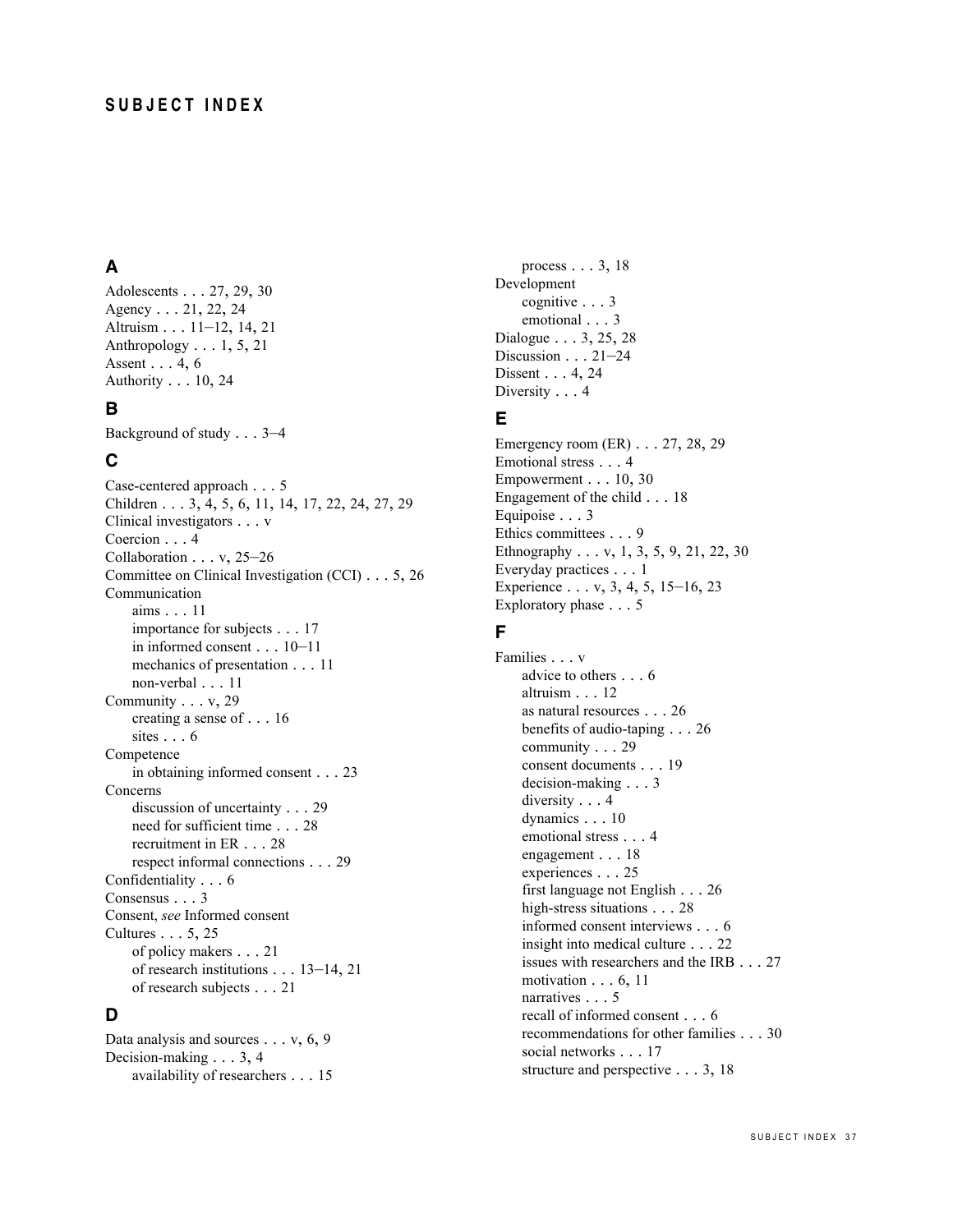timing . . . [17](#page-22-4) understanding . . . [3](#page-8-23) Family position . . . [4](#page-9-24) Fast trajectory . . . [4](#page-9-25) FDA approval . . . [13](#page-18-2), [15](#page-20-3) Federal regulations . . . [1,](#page-6-5) [3](#page-8-24) Feeling marginalized . . . [4](#page-9-26) Fieldwork . . . [1](#page-6-6), [5,](#page-10-19) [6](#page-11-15), [9,](#page-14-8) [25](#page-30-8)

#### **H**

Harvard Medical School (HMS) . . . [1](#page-6-7), [9](#page-14-9), 31 Health Insurance Portability and Accountability Act (HIPAA) . . . [12](#page-17-2), [19](#page-24-5), [22](#page-27-7) Human engineering . . . [19](#page-24-6) Human experimentation . . . [28](#page-33-9)

## **I**

Illness

acute . . . [4](#page-9-27), [29](#page-34-12) chronic . . . [4,](#page-9-28) [29](#page-34-13) experience . . . [15](#page-20-4) narrative . . . [15](#page-20-5) threat to life . . . [4](#page-9-29) Informants . . . [1](#page-6-8) Informed consent administrative challenges . . . [19](#page-24-7) altruism . . . 11 as a thing and a set of actions [. . .](#page-16-1) [22](#page-27-8) as engaged involvement . . . [25](#page-30-9) as local moral world . . . [30](#page-35-7) balance of authority . . . [24](#page-29-8) communication . . . [10](#page-15-5)[–11,](#page-16-4) [17](#page-22-2) competence in obtaining . . . [23](#page-28-4) dialogue . . . [24](#page-29-9) documents . . . [3](#page-8-25), [4](#page-9-30), [5](#page-10-20), [19,](#page-24-8) [27](#page-32-5) encouraging innovation . . . [26](#page-31-8) engagement . . . [18](#page-23-2) experiences . . . [15–](#page-20-6)[16](#page-21-1) honesty . . . [10](#page-15-6) ideal . . . 25 implicati[ons for children . . .](#page-30-10) [22](#page-27-9) in high-stress situations . . . [28](#page-33-10) including the child . . . [24](#page-29-10) informal contacts . . . [26](#page-31-9) input-output model . . . [25](#page-30-11) interlocutors . . . [15,](#page-20-7) [28](#page-33-11) its nature . . . 19 learning throu[gh participation . . .](#page-24-9) [15](#page-20-8) mechanics of presentation . . . [11](#page-16-5) motivation . . . [11](#page-16-8)[–13](#page-18-3), [14](#page-19-5)[–19](#page-24-10) multiple meanings . . . [21](#page-26-10)

need for more research . . . [3](#page-8-26) need for plain language . . . [19](#page-24-11) objection to "spin" . . . [10](#page-15-7) objectives . . . [3](#page-8-27) obtaining . . . [9](#page-14-10) of parents . . . [v,](#page-4-8) 3 official discourse [. . .](#page-8-28) [9](#page-14-11)[,](#page-8-28) [23](#page-28-5) opportunity for empowerment . . . [10](#page-15-8) over time . . . 5 pivotal mome[nts . . .](#page-10-21) [10,](#page-15-9)[24](#page-29-11) politics . . . [18](#page-23-5) preparation . . . [26,](#page-31-10) [28](#page-33-12) privileged meanings . . . [19](#page-24-12) process . . . [3](#page-8-29), [4,](#page-9-31) [5](#page-10-22), [9,](#page-14-12) [17](#page-22-5)[–18](#page-23-6) regulatory discourse . . . 11 relational, experiential, p[erformative . . .](#page-16-9) [21](#page-26-11) relationship . . . [1,](#page-6-9) [9](#page-14-13)[–10](#page-15-10), [19](#page-24-13), [25](#page-30-12) risk/benefit assessment . . . [12](#page-17-3) social context . . . [10](#page-15-11), [15](#page-20-9), [23](#page-28-6) timing . . . [4](#page-9-32), [17](#page-22-6) uncertainty . . . [29](#page-34-14) understanding . . . [3,](#page-8-30) [5,](#page-10-23) [17,](#page-22-7) [22](#page-27-10) valued qualities . . . [17](#page-22-8) voluntary nature . . . [17](#page-22-9) Institutional Review Board (IRB) . . . [v,](#page-4-9) [3](#page-8-31), [5](#page-10-24), [6](#page-11-16) cultures . . . 21 encouraging [innovation . . .](#page-26-12) [26](#page-31-8) interviews with members . . . [19](#page-24-14)[–20](#page-25-0) meetings  $\ldots$  [5](#page-10-25), [9](#page-14-14) protocols . . . 9 relations with [researchers . . .](#page-14-15) [27](#page-32-6) social issues . . . [28](#page-33-13) understanding . . . [22](#page-27-11) Interdisciplinary research team . . . [6](#page-11-17) Interlocutors . . . [15](#page-20-10), [28](#page-33-11), [29](#page-34-15) Interviews . . . [5](#page-10-26), [6](#page-11-18) ethnographic . . . [5](#page-10-27) format . . . 5 group settin[gs . . .](#page-10-28) [9](#page-14-16) informed consent . . . [9](#page-14-16) methods . . . [1,](#page-6-10) [5–](#page-10-29)[6](#page-11-19) quantity . . . [9](#page-14-17) style . . . [5](#page-10-30) transcripts . . . [6,](#page-11-20) 9 with IRB m[embers](#page-6-11) [. . .](#page-14-18) [19](#page-24-15)-[20](#page-25-0) Introduction . . . 1 Isolation . . . [29](#page-34-16) Iterative modification . . . [6](#page-11-21)

#### **K**

Katz, J. . . . [24](#page-29-12), [31](#page-36-1)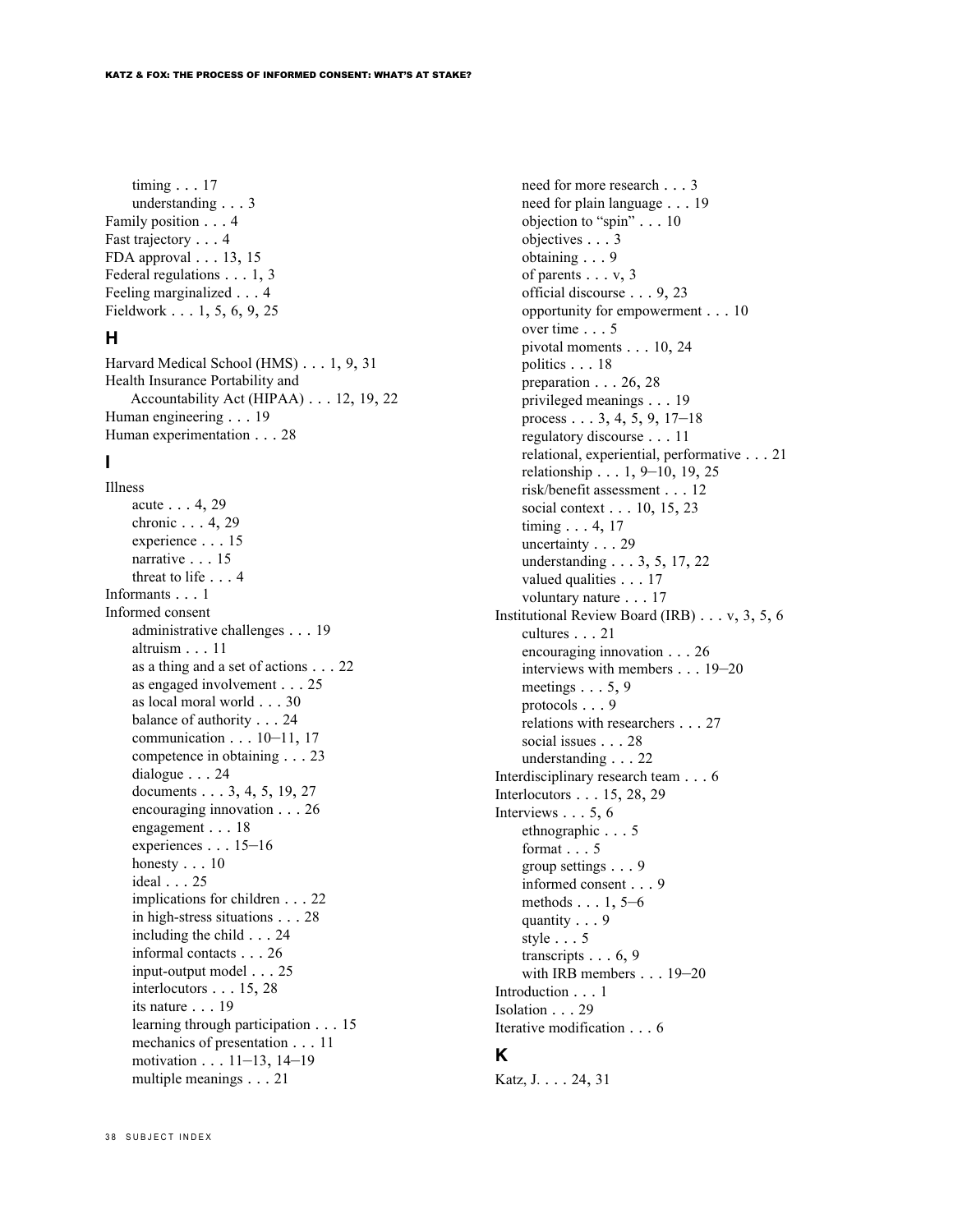## **L**

Learning from challenging subjects . . . [24](#page-29-13) Listening critically . . . [1](#page-6-12) Literature review . . . [3,](#page-8-32) [4](#page-9-33), [5](#page-10-31) Local moral world . . . [30](#page-35-8)

#### **M**

Major findings of the study . . . [25](#page-30-13) Mandell, J. . . . 31 Medical ethics . . . [9](#page-14-19) Methods . . . [5](#page-10-32)–6 anthropolog[ical . . .](#page-11-19) [1](#page-6-13) Misinterpretations . . . [3](#page-8-33) Moral dilemmas . . . [25](#page-30-14) Multiple viewpoints . . . [3](#page-8-34), [5](#page-10-33) Mutual inquiry . . . [5](#page-10-34)

## **N**

Narcissism . . . [13](#page-18-4) Narrative . . . [5,](#page-10-35) [6,](#page-11-22) [15](#page-20-11) [National Institutes of Health,](#page-8-35) *see* NIH National meetings . . . [5,](#page-10-36) [9](#page-14-20) New York Times . . . [21](#page-26-13) Newspaper clippings . . . [9](#page-14-21) NIH grant . . . [3,](#page-8-36) 31

## **O**

Office for Human Research Protection (OHRP) . . . [v](#page-4-10)

## **P**

Parents behavior . . . [4](#page-9-34) permission . . . [4](#page-9-35) *[see also](#page-9-36)* Families Participant observation . . . [5](#page-10-37) Participation in research circumstances . . . [6](#page-11-23) motivation . . . [6](#page-11-24) [Patients,](#page-4-11) *see* Research subjects Pivotal moments . . . [10,](#page-15-12) [24,](#page-29-14) [24](#page-29-15) Policy makers themes . . . [19–](#page-24-16)[20](#page-25-0) [Politics,](#page-23-7) *see* Research, politics Power asymmetry . . . [4](#page-9-37) [Power asymmetry,](#page-9-38) *see* Authority Preface . . . v Principal in[v](#page-4-13)estigator $(PI)$ ... v[,](#page-4-12) [5](#page-10-38), [6,](#page-11-25) [24](#page-29-16), [26](#page-31-11) Processual . . . [21](#page-26-14) Protection of subjects . . . [1,](#page-6-14) [3,](#page-8-37) [25](#page-30-15) Purposive sampling . . . [5](#page-10-39)

## **Q**

```
Qualitative research
    approach . . . 3
    background . . . 5
    data . . . 6
    ethnographic methods . . . 5
Quality of life . . . 15
```
## **R**

Racial identities . . . [10](#page-15-13) Rationality . . . [4](#page-9-39) Recall . . . v and remembering [. . .](#page-4-14) [23](#page-28-7)[–](#page-4-14)[24](#page-29-17) from written document . . . [23](#page-28-8) short-term . . . 3 Recommendations . [. .](#page-8-39) [25](#page-30-16)[–](#page-8-39)[30](#page-35-9) add members to IRB . . . [28](#page-33-14) be on the same team . . . [30](#page-35-10) continue the conversation . . . [25,](#page-30-17) [30](#page-35-11) creating atmosphere of respect . . . [27](#page-32-7) development program . . . [27](#page-32-8) distinguish care from liability . . . [27](#page-32-9) empower the child . . . [30](#page-35-12) enlarge risk/benefit discussion . . . [28](#page-33-15) informed consent appointments . . . [29](#page-34-17) less technical writing . . . [27](#page-32-10) manner of address . . . [27](#page-32-11) manners are important . . . [29](#page-34-18) participate actively . . . [30](#page-35-13) promote flexibility . . . [26](#page-31-12) reward innovation . . . [26](#page-31-8) take time . . . [30](#page-35-14) Recruitment . . . [3](#page-8-40), [6](#page-11-27) References . . . [33](#page-38-1)–34 Reflection . . . [v](#page-4-15), [1,](#page-6-15)[11](#page-16-10)[,](#page-39-0) [18,](#page-23-8)[24](#page-29-18)[,](#page-39-0) [25](#page-30-18)[,](#page-39-0) [28,](#page-33-16)[29](#page-34-19) Regulatory issues . . . [v](#page-4-16), [5,](#page-10-42) [19](#page-24-17) Remembering . . . [v,](#page-4-17) [22,](#page-27-12) [24](#page-29-19) and recall . . . [23](#page-28-9)[–24](#page-29-17) Research cultures . . . v decision to p[articipate in . . .](#page-4-18) [5](#page-10-43) design  $\ldots$  [5](#page-10-1)–6 motivation to [participate . . .](#page-11-19) [13](#page-18-5) nurses and coordinators . . . [v](#page-4-19) politics . . . [18](#page-23-7)[–19](#page-24-18) protection of subjects . . . [21](#page-26-15) protocols . . . 3 weekly team conferences [. . .](#page-8-41) [9](#page-14-22) Research institutions culture of . . . [13–](#page-18-6)[14,](#page-19-4) [21](#page-26-16)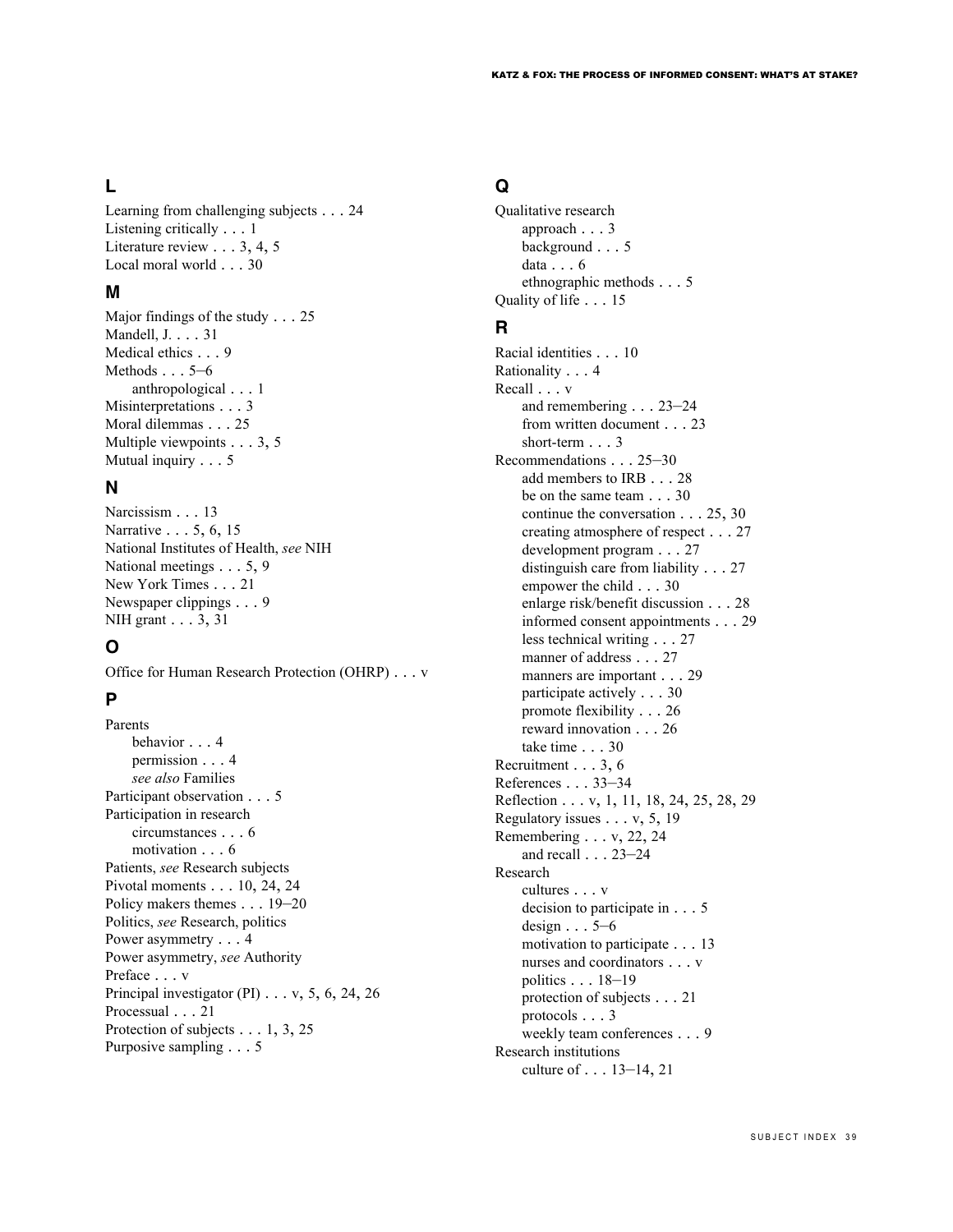liability . . . [19](#page-24-19), [27](#page-32-12) narcissism . . . [13](#page-18-7) official discourse . . . [21](#page-26-17) politics . . . [18](#page-23-9) Research subjects access to researchers . . . [23](#page-28-10) alienation . . . 18 awareness of v[ulnerability . . .](#page-23-10) [9](#page-14-23) communication . . . [11](#page-16-11), [17,](#page-22-10) [24](#page-29-20) community . . . [16,](#page-21-2) [17,](#page-22-11) [29](#page-34-20) conversations with . . . [5](#page-10-44) decision-making . . . [15](#page-20-13) empowerment . . . [10](#page-15-14) engagement . . . [18](#page-23-11) equipoise with researchers . . . [3](#page-8-42) everyday practices . . . [21](#page-26-18) experience of informed consent . . . [15](#page-20-14) federal regulations for protection of . . . [1,](#page-6-16) [3](#page-8-24) hearing their voices . . . [1,](#page-6-17) [18](#page-23-12) high-stress situations . . . [28](#page-33-17) identification . . . [1](#page-6-18) illness experience . . . [15](#page-20-15) information flow . . . [15](#page-20-16) level of sophistication . . . [23](#page-28-11) literature review . . . [3](#page-8-43) motivation . . . [14](#page-19-6) pivotal moments . . . [10](#page-15-15) politics of research . . . [18](#page-23-13) quality of life . . . [15](#page-20-17) recall a written document . . . [6,](#page-11-28) [23](#page-28-12) recruitment  $\dots v$  $\dots v$ , [1,](#page-6-19) [6](#page-11-29) relationship . . . [10](#page-15-16), [28](#page-33-18) remembering . . . [23](#page-28-13) risk/benefit assessment . . . [12](#page-17-4) sources of data . . . [9](#page-14-24) study sample . . . [6](#page-11-30) thematic summary . . . [14](#page-19-7) time and timing . . . [17](#page-22-12), [23](#page-28-14) understanding . . . [v,](#page-4-21) [11,](#page-16-12) [17,](#page-22-13) [22](#page-27-13) valued qualities . . . [17](#page-22-14) what is at stake for them ? . . . [24](#page-29-21) Researchers active participation . . . [21](#page-26-19) attitude . . . 19 availabililty [during decision making . . .](#page-24-20) [15](#page-20-18) bureaucratic obligations . . . [21](#page-26-20) contacts with CCI . . . [26](#page-31-13) cultures . . . [21](#page-26-21) everyday practices . . . [21](#page-26-18) experiences . . . [25](#page-30-19) high-stress situations . . . [28](#page-33-19)

issues of uncertainty . . . [28](#page-33-20) issues with families . . . [27](#page-32-13) joint meetings . . . [26](#page-31-14) judgment calls . . . 25 manner of addressing children [. . .](#page-30-20) [27](#page-32-14)[,](#page-30-20) [29](#page-34-21) pivotal moment . . . [24](#page-29-22) relationship . . . [10](#page-15-17), [15,](#page-20-19) [19](#page-24-21), [27](#page-32-15), [28](#page-33-21) sensitivity . . . [10](#page-15-18) themes . . . [9](#page-14-25)[–14](#page-19-4) training sessions . . . [9](#page-14-26) understanding . . . [22](#page-27-14) Respect . . . [v](#page-4-22) Responsiveness . . . [25](#page-30-21) Results . . . [9](#page-14-4), [9](#page-14-4)[–20](#page-25-1) Risks and benefits . . . [14](#page-19-8), [15](#page-20-20), [22](#page-27-15), [28](#page-33-22) assessment . . . [12](#page-17-5) risk factor . . . [4](#page-9-40) risk/benefit ratio . . . [v](#page-4-23)

## **S**

Sales pitches, deprecated . . . [17](#page-22-15) Self-doubt . . . [3](#page-8-44), [4](#page-9-41) Sequencing of questions . . . [5](#page-10-45) Significant themes . . . [3–](#page-8-45)[4,](#page-9-13) 6 Social issues . . . [1](#page-6-20), [10](#page-15-19), [15](#page-20-21), [17](#page-22-16)[,](#page-11-31) [19](#page-24-22)[,](#page-11-31) [21](#page-26-22), [23](#page-28-15), [24](#page-29-23), [25](#page-30-22), [27](#page-32-16), [28](#page-33-23) Stakeholders . . . [v,](#page-4-24) [1,](#page-6-21) [5,](#page-10-46) [19,](#page-24-23) [24,](#page-29-24) [25,](#page-30-23) [30](#page-35-15) changed by pivotal moments . . . [10](#page-15-20) interests . . . [10](#page-15-21), [21](#page-26-23) [Subjects,](#page-4-21) *see* Research subjects Surveillance . . . [v](#page-4-25), [5,](#page-10-47) [28](#page-33-24), [30](#page-35-16)

## **T**

Themes . . . 6 administrative challenges [. . .](#page-11-32) [19](#page-24-24) communication . . . [10–](#page-15-22)[11](#page-16-4) experiences of informed consent . . . [15](#page-20-22)[–16](#page-21-1) for researchers . . . [9](#page-14-25)–[14](#page-19-4) for subjects . . . [14](#page-19-9)–19 informed consent as [a "relationship" . . .](#page-24-25) [9](#page-14-13)[–](#page-24-25)[10](#page-15-10) institutional culture . . . [13](#page-18-8)–[14](#page-19-4) motivation . . . [11](#page-16-13)[–13](#page-18-3), [14](#page-19-10)[–15](#page-20-23) nature of informed consent . . . [19](#page-24-26) policy makers . . . [19](#page-24-27)[–20](#page-25-0) research politics . . . [18](#page-23-14)[–19](#page-24-28), [19](#page-24-29)[–20](#page-25-0) structure of the informed consent process . . . [17](#page-22-17)[–18](#page-23-15) Therapeutic benefit . . . [4](#page-9-42) Time and timing . . . [4](#page-9-43), [28–](#page-33-25)[29](#page-34-22) barrier to informed consent . . . [28](#page-33-26) diagnosis . . . 4 importance fo[r subjects . . .](#page-9-44) [17](#page-22-6)[,](#page-9-44) [29](#page-34-23) in acute settings . . . [25](#page-30-24)